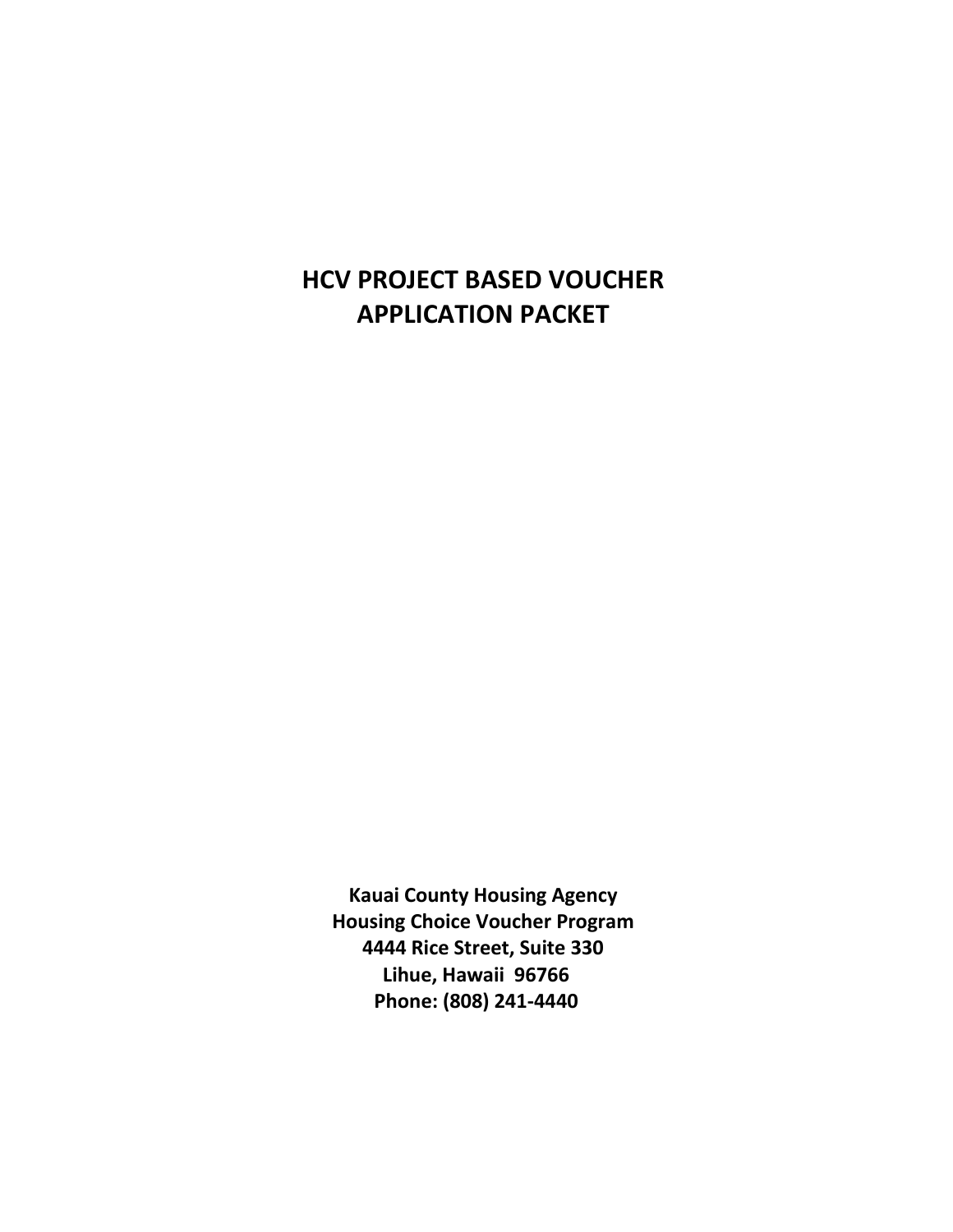# **TABLE OF CONTENTS**

# **Kauai County Housing Agency**

| $\bullet$ |                                                                |  |
|-----------|----------------------------------------------------------------|--|
| $\bullet$ |                                                                |  |
| $\bullet$ |                                                                |  |
| $\bullet$ |                                                                |  |
| $\bullet$ |                                                                |  |
| $\bullet$ | EXHIBIT 3 - DISPLACEMENT/RELOCATION/ACQUISITION28              |  |
| $\bullet$ |                                                                |  |
| $\bullet$ | EXHIBIT 5 – SITE SELECETION STANDARDS INFORMATION31            |  |
| $\bullet$ |                                                                |  |
| $\bullet$ | EXHIBIT 7 - NEED FOR PROJECT BASED VOUCHERS34                  |  |
| $\bullet$ | EXHIBIT 8 - COMPLIANCE WITH FEDERAL OVERLAY STATUTES35         |  |
| $\bullet$ |                                                                |  |
| $\bullet$ |                                                                |  |
| $\bullet$ |                                                                |  |
|           | COMMUNITY BASED DEVELOPMENT ORGANIZATIONS ELIGIBILITY          |  |
|           |                                                                |  |
|           | o (Optional only for CBDO Entities)                            |  |
|           |                                                                |  |
|           |                                                                |  |
|           | RULES OF PRACTICE AND PROCEDURES FOR THE PROJECT BASED VOUCHER |  |
|           |                                                                |  |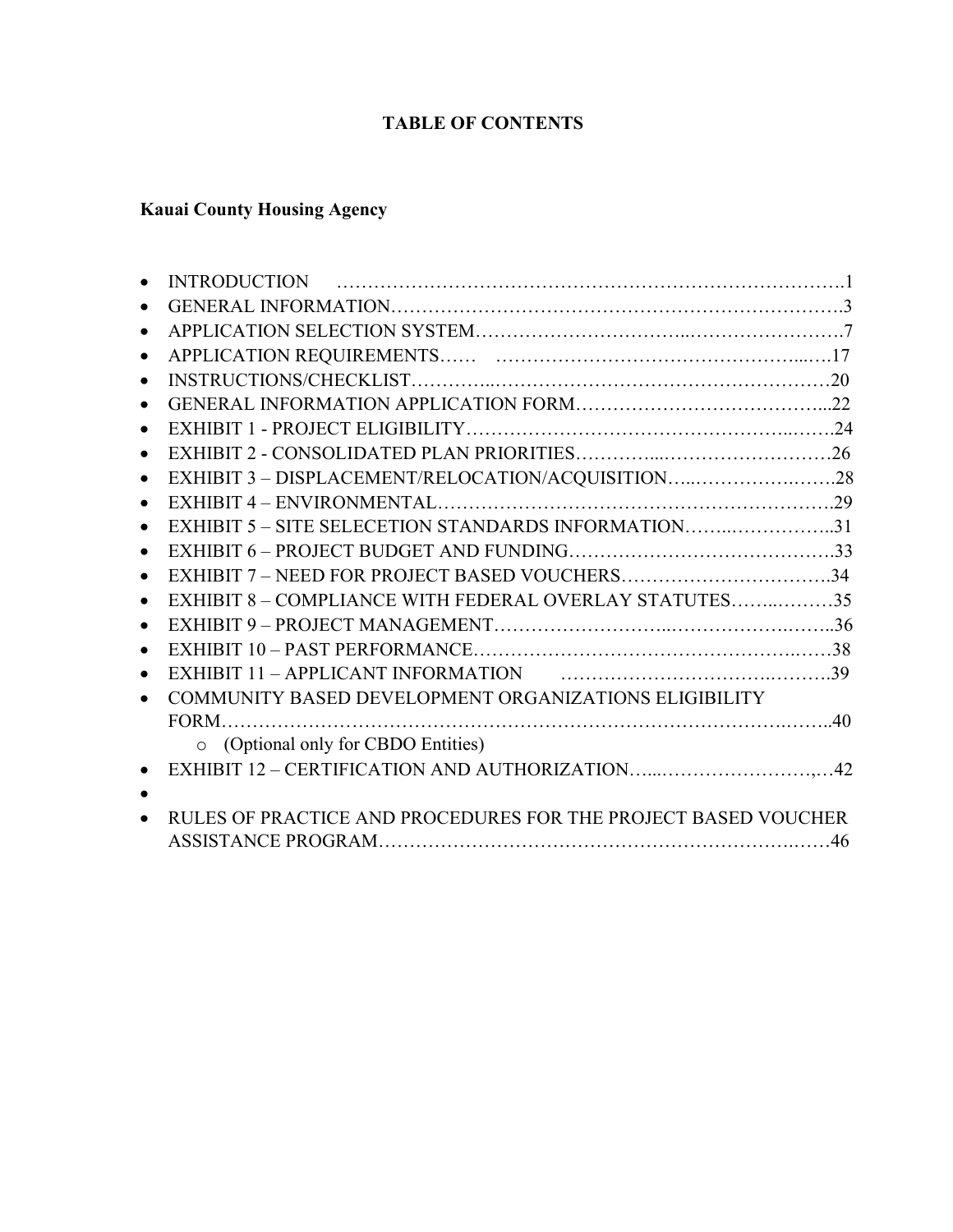# **INTRODUCTION**

The purpose of this Application packet is to provide information and guidance to the applicant who is considering applying for the U.S. Department of Housing and Urban Development's (HUD) HCV Project Based Voucher Program, through the Kauai County Housing Agency (KCHA) whose HUD Public Housing Agency (PHA) code is HI005.

Project-based vouchers are a component of a PHA's HCV Program. A PHA can attach up to twenty (20) percent of its voucher assistance to specific housing units if the owner agrees to either rehabilitate or construct the units, or the owner agrees to set-aside a portion of the units in an existing development. Rehabilitated units must require at least \$1,000 of rehabilitation per unit to be subsidized, and all units must meet HUD Housing Quality Standards (HQS).

Under the PBV Program, a PHA enters into an assistance contract with the owner for specified units and for a specified term. The PHA refers families from its waiting list to the project owner to fill vacancies. Because the assistance is tied to the unit, a family who moves from the projectbased unit does not have any right to continued housing assistance. However, they may be eligible for a tenant based voucher when one becomes available through the HCV Program.

The PHA and the owner execute an Agreement to Enter into a Housing Assistance Payments (AHAP) Contract. Under this contract, the owner agrees to construct or rehabilitate the units, and the PHA agrees to subsidize the units upon satisfactory completion of the rehabilitation or construction. For existing units, the PHA and the owner will execute a Housing Assistance Payment (HAP) Contract.

The PHA must adopt a written policy for selection of units to which assistance will be attached and must publicly advertise that it will accept owner applications for the PBV program. Rents are set based upon market comparables and may not exceed 110 percent of the published existing housing fair market rents. Substandard rental housing is eligible if rehabilitation costs are at least \$1,000 per unit.

KCHA is seeking eligible project applications from qualified organizations to develop and support affordable rental housing. Qualified entities are asked to submit one application form for each project and activity being proposed.

In order to rate and rank the project, KCHA has developed a PBV Application Selection System. The system is intended to ensure that the projects submitted are eligible for funds and can be implemented in a timely manner.

Please read all the enclosed program materials before you prepare the application. In order to be considered for funding, all eligible applicants will be required to submit a complete application that satisfies the threshold factors established by HUD and the County before KCHA will rank and rate the application. However, since the demand for PBV far exceed the available funds, the PBV Application Selection System is designed to ensure that the projects are fairly and equitably reviewed and rated.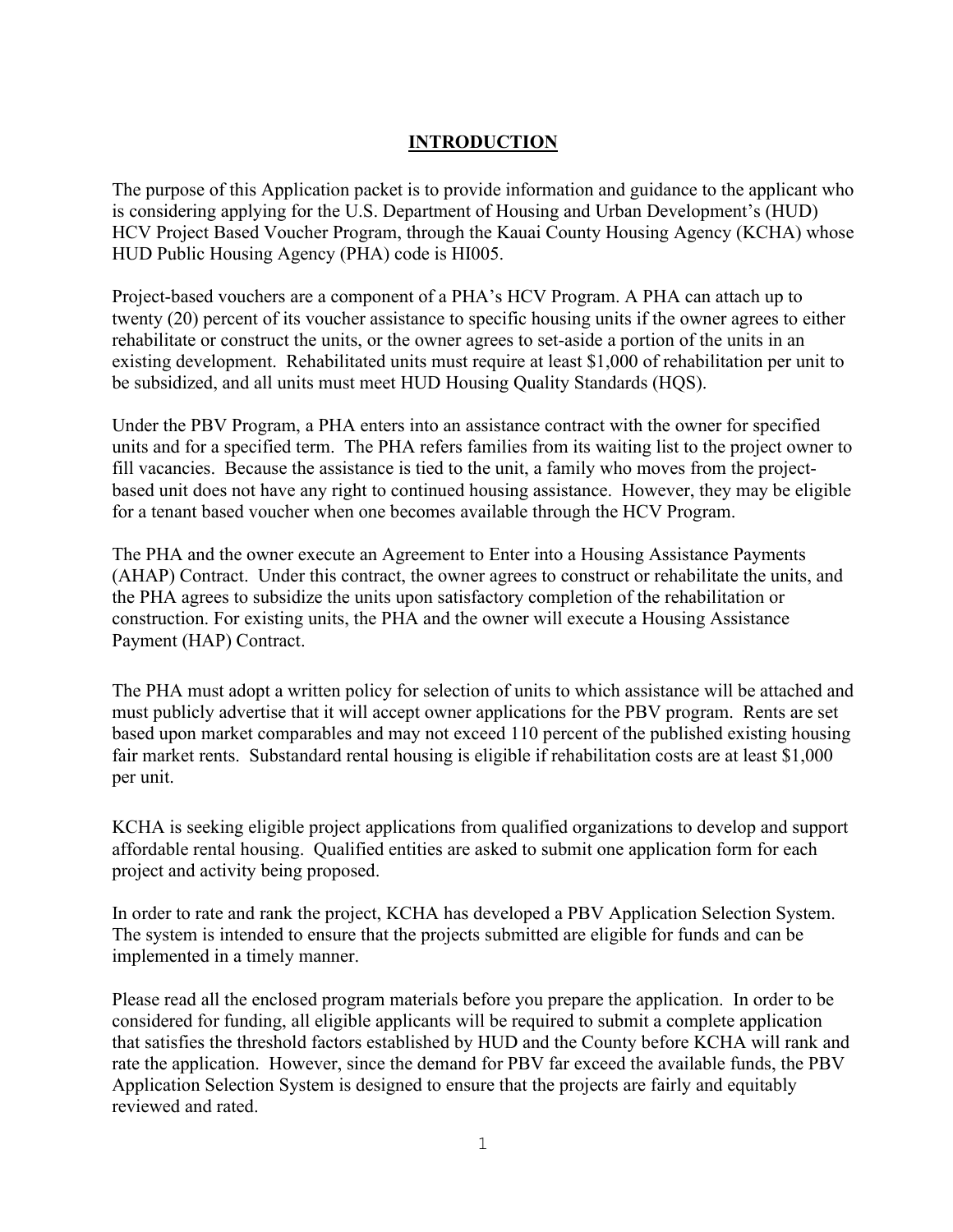This selection system establishes a specific range of points for various elements of the project; KCHA will rate and rank the projects accordingly. To be evaluated fairly, the applicant must provide appropriate, quantifiable information in a manner that will enable KCHA to score the project on each rating element. This packet has been prepared to assist the applicant by explaining the review system and providing information and guidance on how to prepare the application.

The Application packet provides the following information:

- Explanation of HCV Project-Based Voucher Program requirements.
- Explanation of how, need, benefit and performance judgments and the selection system assessments will be made.
- Description of the documentation applicants must submit to substantiate the data, qualifications and other necessary requirements.
- Description of the review and rating process that will be used.
- Federal regulations applicable to applicants.

# **IMPORTANT NOTICE:**

The time frames established in the Application process are firm. At the close of the application submittal period, no further information will be accepted by KCHA, although clarification of information will be allowed or additional information may be requested as required to comply with the County's Consolidated Plan. It is therefore important that your application is complete, factual and contains the required supporting data. If the application is incomplete, KCHA will not review the application.

Application Packet must be received no later than **4:00PM, Monday, April 25, 2022**, at the:

 **Kaua'i County Housing Agency Attn: Jennifer Toguchi, HCV Program Manager 4444 Rice Street, Suite 330 Lihue, Kaua'i, Hawai'i 96766** 

Applications submitted after the date and time deadline will not be accepted.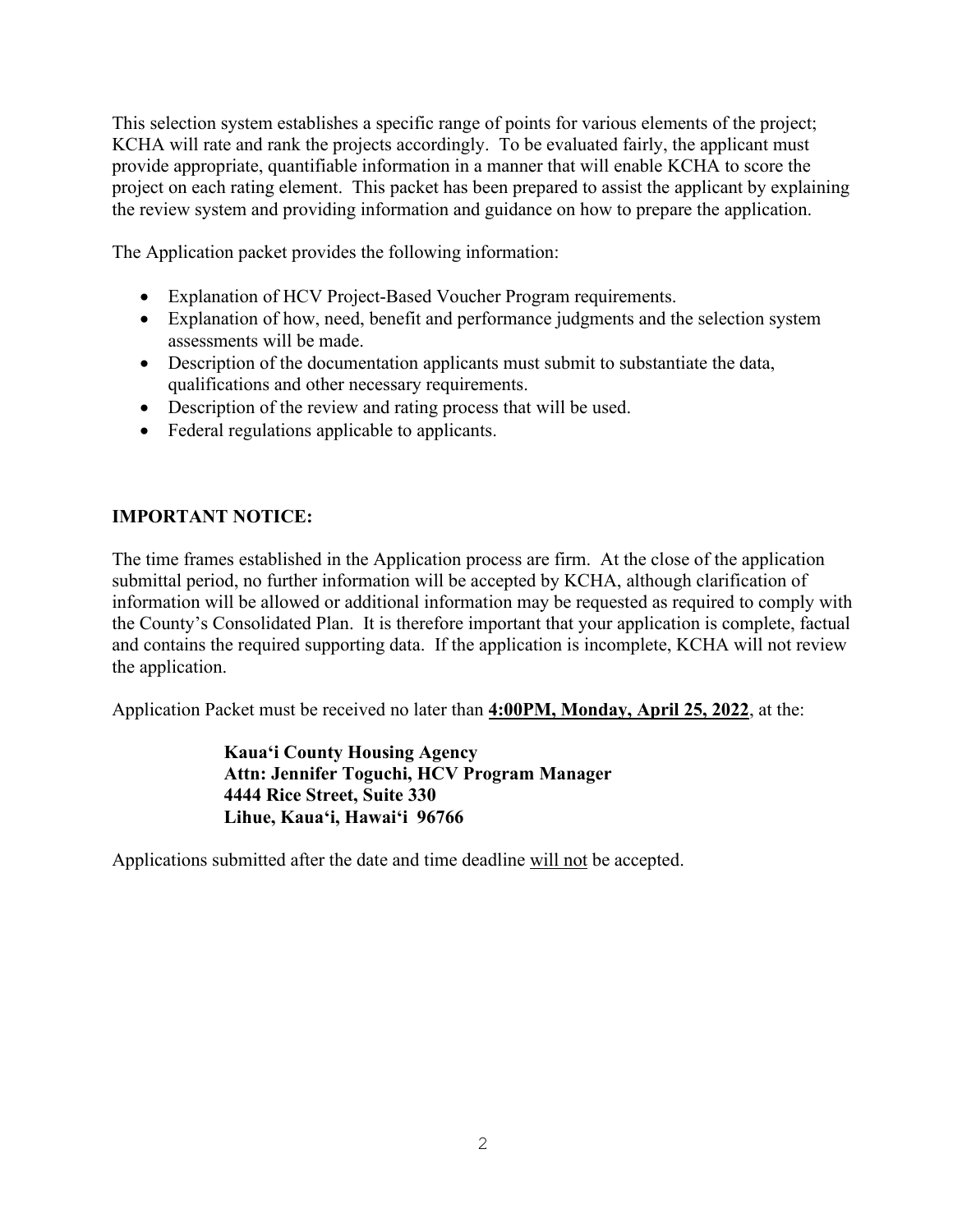# **I. GENERAL INFORMATION FOR APPLICANTS**

The County of Kaua'i, Kauai County Housing Agency (KCHA) is seeking rental property owners and/or developers who wish to attach federal rental subsidies to eligible existing, rehabilitated or newly constructed housing through the KCHA's PBV Program.

It is the KCHA's intention to solicit applications from such owners, evaluate the qualifications, establish competitive range, verify information presented, and enter into an Agreement with the successful applicant.

# **A. MINIMAL REQUIREMENTS FOR THE PROGRAM INCLUDE:**

- 1. All project locations must be within a jurisdiction that allows the KCHA to meet one of its goals of de-concentration of poverty.
- 2. All units must meet HUD's established Housing Quality Standards prior to occupancy.
- 3. All project locations must be within reasonable proximity to "quality of life" services and opportunities for project tenants. Such services and opportunities include employment, transportation, social services, municipal services, recreation, educational facilities, hospitals, clinics and shopping venues.
- 4. Successful applicants must execute a Housing Assistance Payment (HAP) contract with KCHA for an initial term of twenty (20) years. Execution of such an agreement allows the owner to reserve up to 25 percent of a subject building's total units for eligible program participants or, in the case of an elderly/disabled community, up to 100 percent of a subject building's total units for eligible program participants. However, single-family properties, defined by HUD as those with 1 to 4 separate units, may be 100 percent subsidized. At the end of the initial term, all agreements are extendable, with the mutual agreement of both the property owner and KCHA, in multiple increments up to a maximum of fifteen (15) years cumulatively.
- 5. The gross rent (rent plus utility allowance) for all subsidized units will be established as the lesser of:
	- a. An amount not to exceed the reasonable rent as determined by KCHA in accordance with 24 CFR Part 983.256;
	- b. Up to 110 percent of Fair Market Rent (FMR). FMR is the standard rent for comparable private market units in the subject area; or
	- c. A HUD approved Exception Rent Limit, as determined by KCHA in accordance with 24 CFR Part 982.504.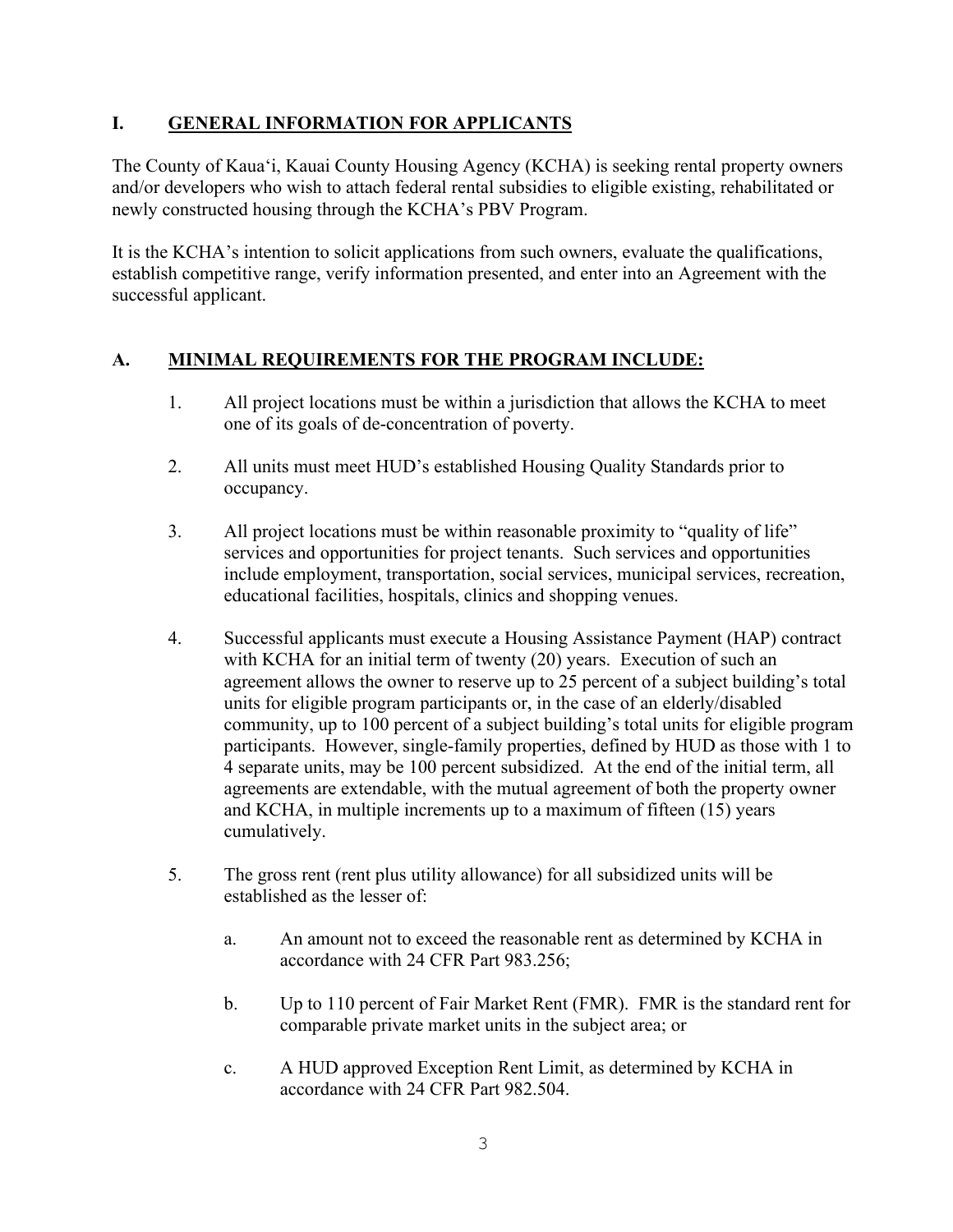- 6. KCHA must inspect all sites, including a sample of units, review complete drawings and blueprints in the case of rehab or new construction, prior to any construction activities or any award assistance.
- 7. KCHA must review and approve each owner's application for financing the project.
- 8. The proposed housing must be available for occupancy within 12 months following the execution of a Housing Assistance Payments (HAP) contract.
- 9. This Request for Application is subject to all of the applicable HUD regulations for the HCV Project-Based Voucher Program located at 24 CFR Part 983, (Appendix A).
- 10. KCHA is an equal housing opportunity agency. Notification of this Request will appear in *The Garden Island* newspaper for publishing on March 11, 17, and 25, 2022.
- 11. All applicants must certify that no member of the development team, the proposed management team or any proposed contractor or subcontractor is currently subject to any pending or active debarment action by HUD or any other federal or local government agency.

Request for Applications packets may be obtained by:

- Contacting HCV Program Manager at (808) 241-4440, between the hours of 8:00 AM and 4:00pm, Monday through Thursday, except for legal holidays to request for packet to be received via mail.
- Electronically through the Kaua'i County Housing Agency's website at [www.kauai.gov/housing.](http://www.kauai.gov/housing)

# **B. ANTICIPATED SCHEDULE OF EVENTS**

| Public Notice in The Garden Island:     | March 11, 2022<br>March 18, 2022<br>March 25, 2022 |
|-----------------------------------------|----------------------------------------------------|
| <b>Application Packet Available:</b>    | March 11, 2022                                     |
| <b>Application Submission Deadline:</b> | April 25, 2022                                     |
| Final Selection:                        | May 16, 2022                                       |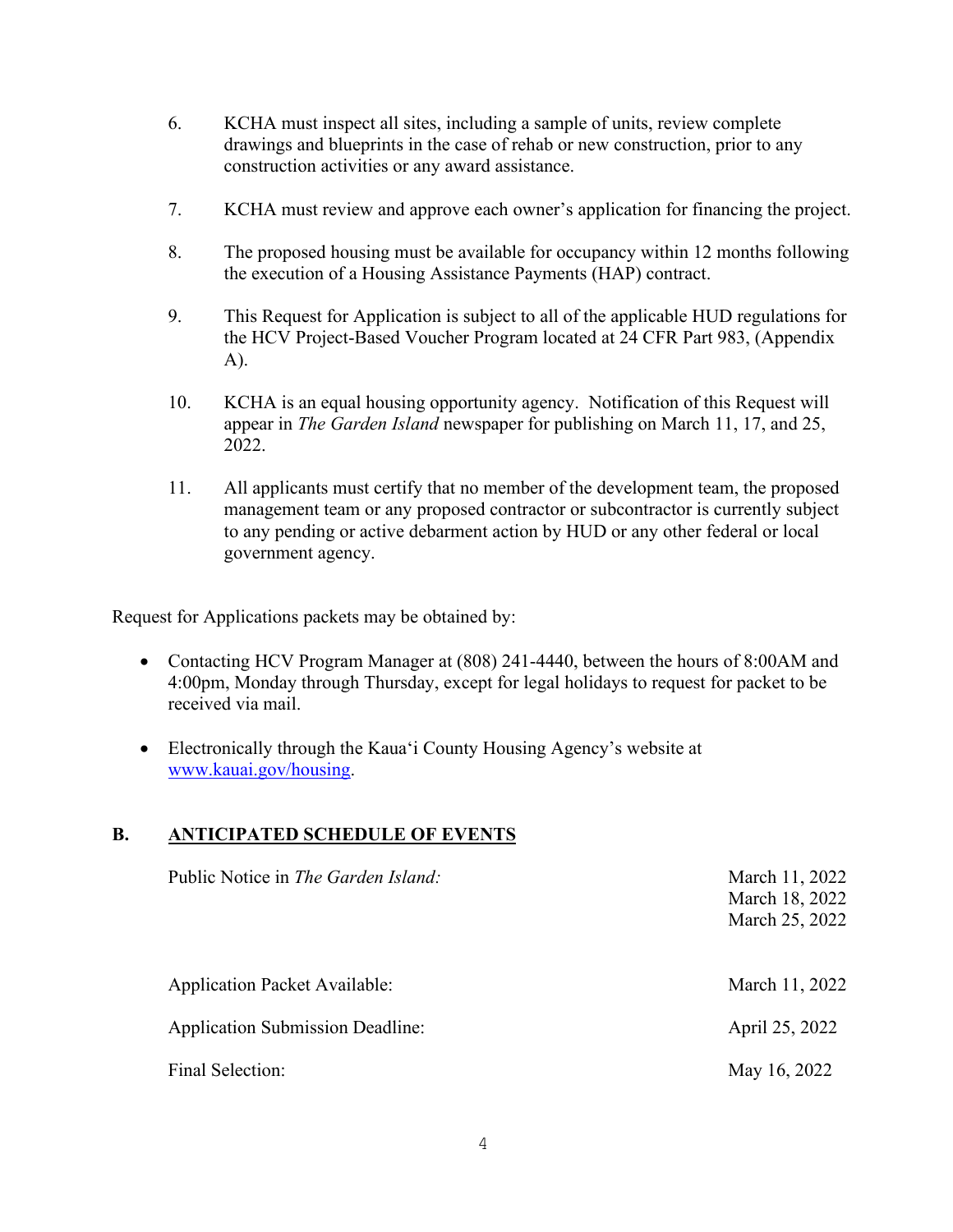# **C. EXPENSE OF QUALIFICATION STATEMENT SUBMISSION**

All expenses involved with the preparation and submission to KCHA shall be the sole responsibility of the applicant(s).

# **D. OTHER IMPORTANT PROGRAM REQUIREMENTS**

Applicants must ensure that applications meet other key HUD requirements or KCHA guidelines, as listed below:

Applications must classify properties in one of three categories, according to the property's present condition and the proposed improvement plans.

- 1. "Existing" properties require less than a total of \$1,000 in improvements per subsidized unit in order to make the unit compliant with Housing Quality Standards (HQS), or to complete other major building systems or configuration, changes as noted in 24 CFR Part 983.8. The prorated amount for common area improvements must be counted as part of the total cost.
- 2. "Rehab" properties require \$1,000 or more in improvements per subsidized unit in order to make the unit HQS compliant or to complete other major building systems or configuration changes as noted in 24 CFR Part 983.8. The prorated amount for common area improvements must be counted as part of the total cost.
- 3. "New Construction" properties are those proposed for construction. Absolutely no construction activities may occur prior to KCHA approval of all construction and project specifications.

KCHA will pledge, through the execution of a HAP Contract(s) with the successful applicant, to provide vacancy payments for a mutually agreed period as long as the owner is not at fault for the vacancy and works diligently with KCHA to avoid or minimize the length of any vacancies.

Applications for existing and rehabbed housing must include the owner's certification that no current occupants will be permanently displaced. If temporary relocation becomes necessary, the owner must certify that an equitable and compliant relocation process will be utilized. Relocation regulations apply equally to all tenants of rehabbed units who are in place upon submission of the application, regardless of whether they will occupy a subsidized unit. All relocation activities must comply with 24 CFR 983.10, the Uniform Relocation Assistance and Real Property Acquisition Policies Act of 1970, 49 CFR Part 24 and all local, state and federal statutes. Additionally, all relocation activities are the statutory and financial responsibility of the applicant. KCHA reserves the right to reduce the total number of subsidized units per site to adjust for ineligible residents that are in place prior to the attachment of PBV assistance.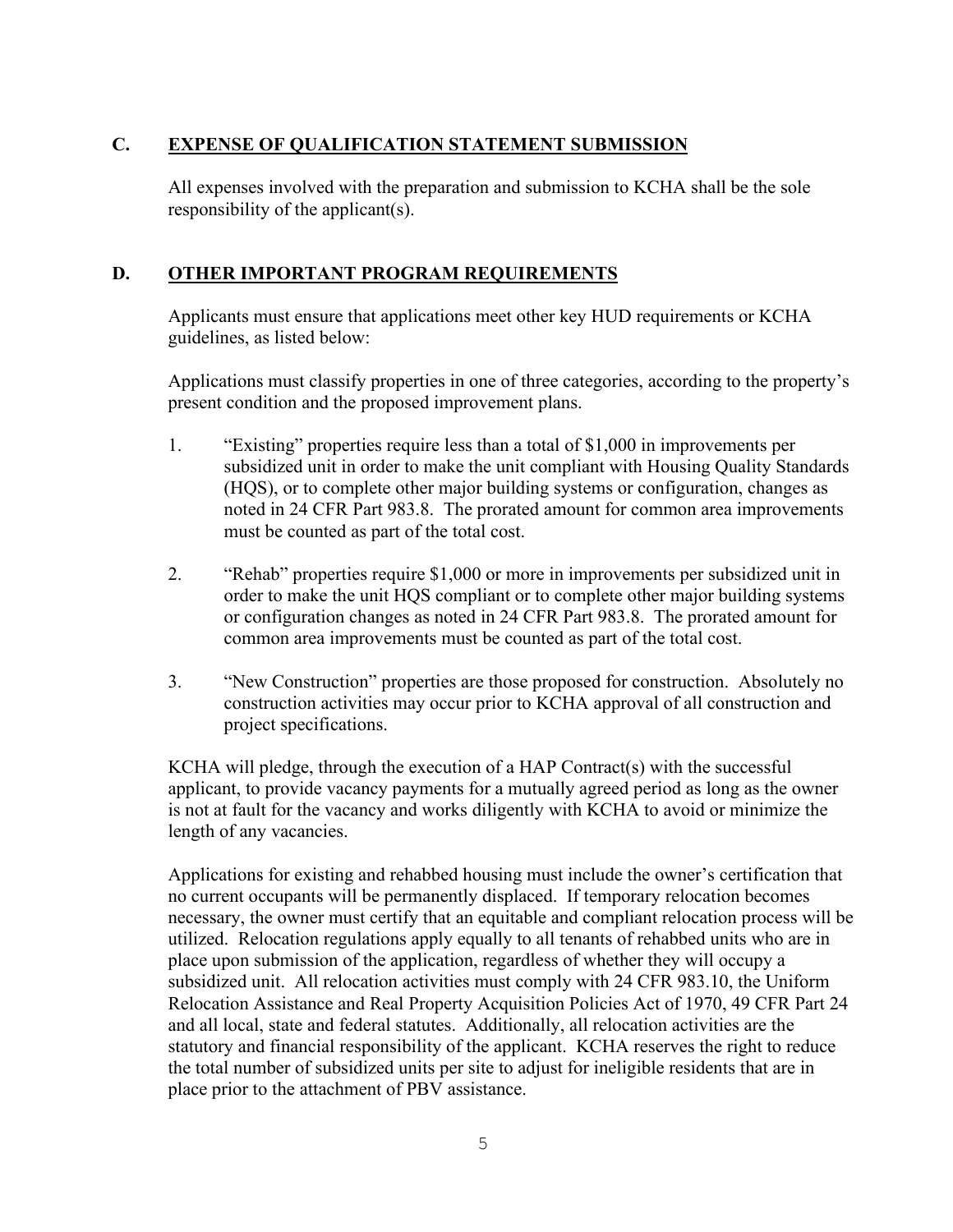All relocation costs are the sole responsibility of the applicant. No tenant, regardless of subsidy status, may incur any non-reimbursable cost or increase in living expenses because of the proposed rehabilitation.

The PBV subsidy will be permanently attached to each assisted unit. The subsidy will become attached to a particular unit after the first subsidized occupant moves in. Thereafter, only qualified program participants may occupy those specific units.

KCHA will maintain one waiting list for its HCV and PBV programs. Prospective participants will be referred to eligible owners for screening and selection.

All assisted units will be inspected by KCHA on an annual basis to verify continued compliance with HUD's Housing Quality Standards.

KCHA will not award site based assistance for properties that are already subsidized under the following program(s): Public Housing, any form of Section 8, any local or state rent subsidy, Section 236, Section 515, Section 521, the former Section 23, Section 221(d)(3), Section 202 for the non-elderly, Section 202 Loan, Section 811 or Section 101 Rent Supplement.

All building sites and neighborhood locations proposed for rehabilitation or new construction must receive HUD approval prior to the award of subsidy. The sites and neighborhoods will be assessed for the fulfillment of specific HUD criteria, as referenced in 24 CFR 983.6.

All awards of subsidy are conditional upon the successful completion of an environmental review by the respective local government for each building site and neighborhood location in accordance with 24 CFR Part 58.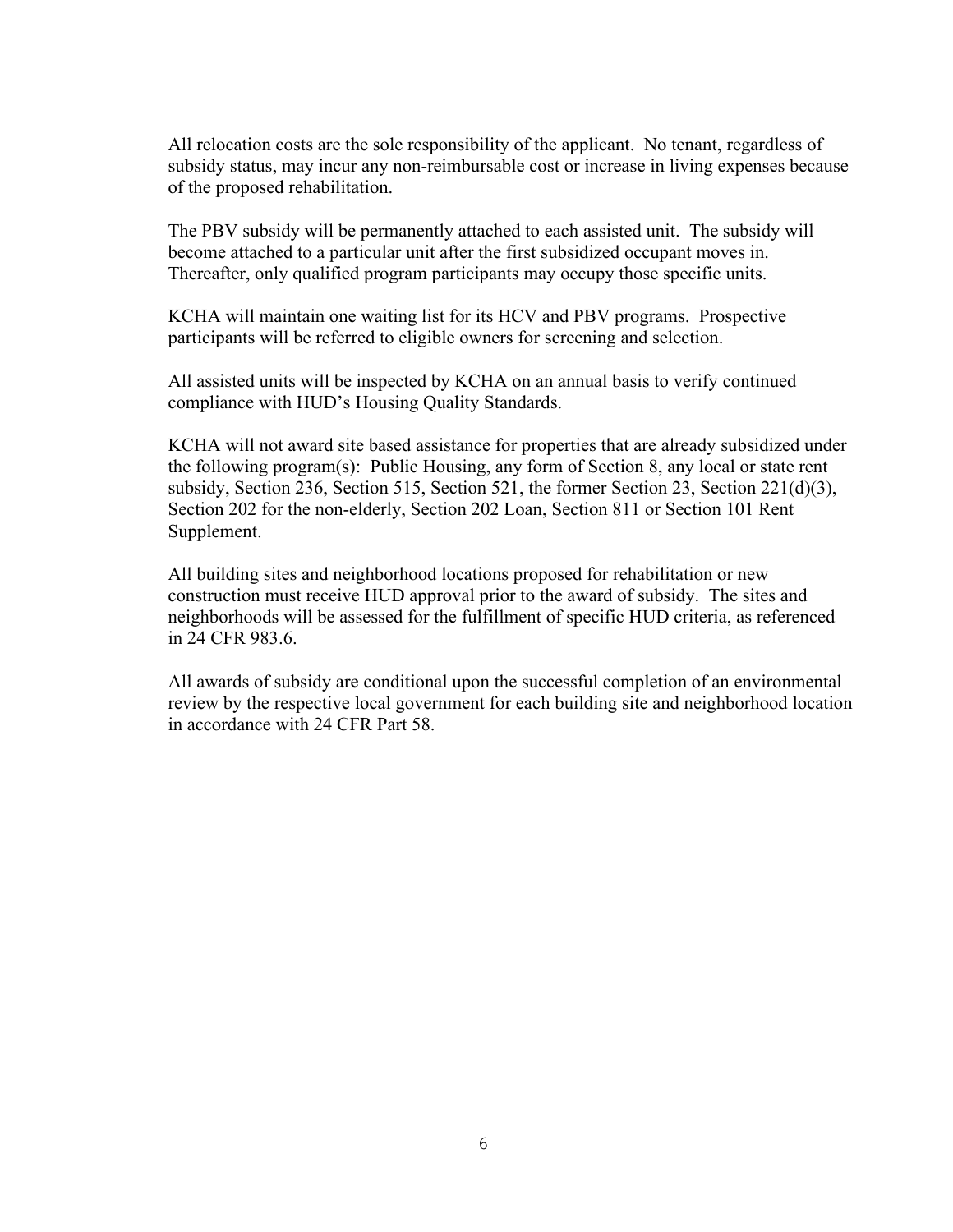# **II. APPLICATION SELECTION SYSTEM**

The PBV Application Selection System is designated to help select those projects having the greatest need and which most effectively addresses that need.

In order to be considered for funding, the project must meet certain minimum requirements established by HUD, and KCHA. These are identified as "Threshold Factors." If all the threshold factors are met, the project will be rated on the basis of "Priority Factors," including the Consolidated Plan priorities, design, site selection information, budget and funding, environmental concerns, the applicant's capabilities, past performance in project management, and ability to meet and comply with federal overlay statutes.

# **A. THRESHOLD FACTORS**

A application must meet certain minimum requirements before KCHA will begin to rate the project. If your application does not address or meet these threshold factors, KCHA will not rank and rate your project application. The threshold requirements are listed below:

# 1. Project Eligibility

The project must be eligible with respect to 24 CFR 983.

2. Consistency with the County of Kaua'i, 2020-2025 Consolidated Plan

The Consolidated Plan (CP) contains the County of Kaua'i's priorities and objectives for HUD Programs. As such, all projects must show that they are consistent with the Consolidated Plan's priorities and objectives in order to be considered by KCHA for the PBV Program. The County of Kaua'i CP is available online at [http://www.kauai.gov/Government/Departments-Agencies/Housing-](http://www.kauai.gov/Government/Departments-Agencies/Housing-Agency/Housing-Community-Development/Community-Development-Block-Grant-Program-CDBG)[Agency/Housing-Community-Development/Community-Development-Block-](http://www.kauai.gov/Government/Departments-Agencies/Housing-Agency/Housing-Community-Development/Community-Development-Block-Grant-Program-CDBG)[Grant-Program-CDBG.](http://www.kauai.gov/Government/Departments-Agencies/Housing-Agency/Housing-Community-Development/Community-Development-Block-Grant-Program-CDBG)

Projects requesting Project-Based funding will need to address at least one of the priorities and objectives stated in the Priority Needs Section of the County's Fiveyear 2020-2025 Consolidated Plan for utilizing HUD's Project-Based Program funds.

The following chart is the County's CP Priorities:

# **HIGH PRIORITIES:**

Rental Housing: Use CDBG and HOME funds to finance new construction of rental units.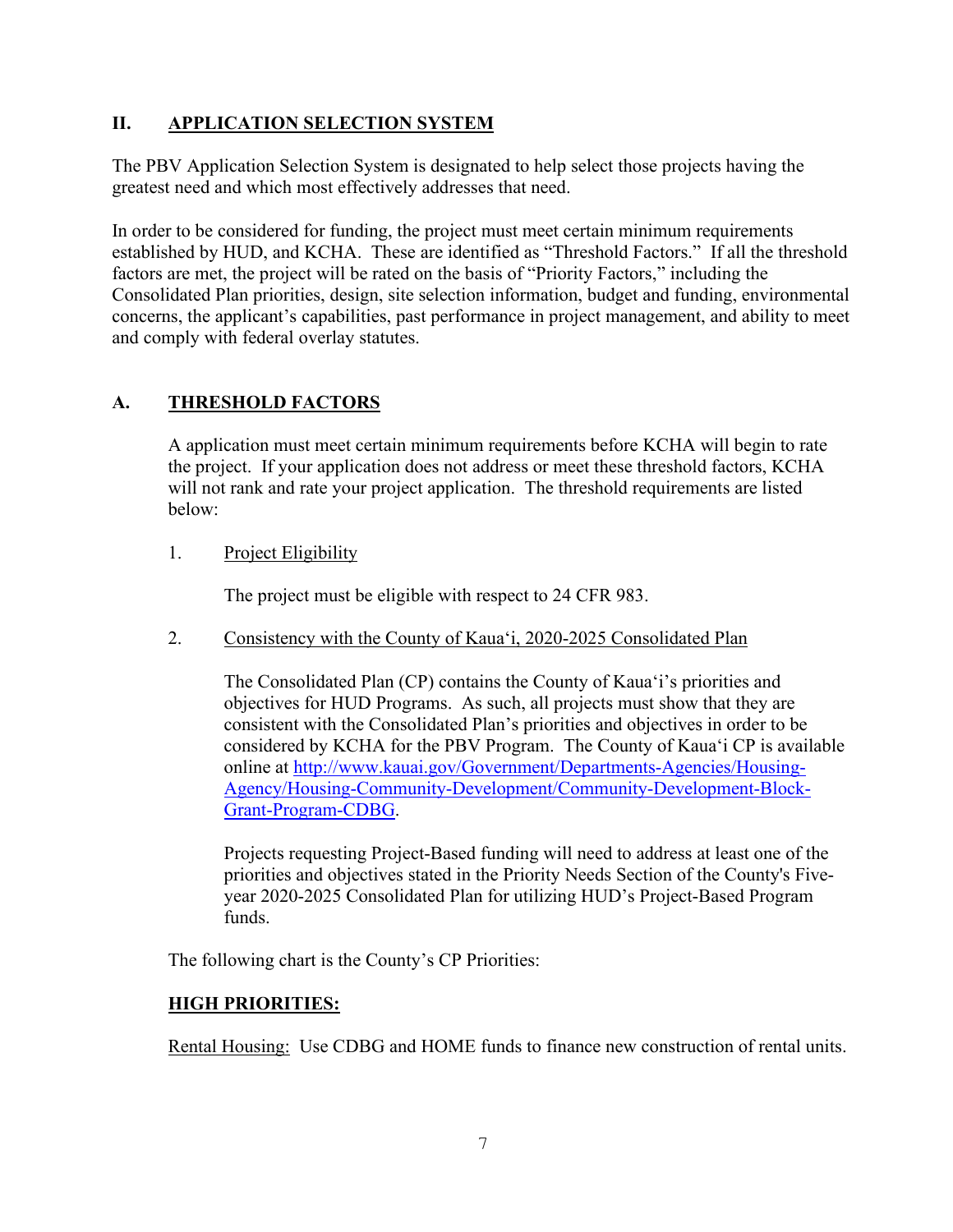Homeownership Housing: Use CDBG and HOME funds for low-cost financing to assist first-time homeowners purchase existing homes; invest funds to finance housing development sites that are suitable for self-help and turn-key housing; and provide homebuyer education and counseling services.

Rehabilitation Housing: Provide low-interest loans to households that need rehabilitation to address health and safety and improve energy efficiency. Provide funds for acquisition and/or rehabilitation for single-unit and multi-unit residential housing.

Homeless Needs – Emergency Shelter & Transitional: Provide CDBG and HOME funds to acquire, rehab or construct emergency shelters for homeless or rental units for working homeless transition to permanent housing.

Homeless Needs – Permanent Housing: Provide funds to acquire, rehab or construct housing units for permanent housing.

Homeless Needs – Group Home: Provide funds to acquire, rehab or construct housing for group homes.

Homeless Needs – Supportive Services: Provide funds to support service providers that can assist with outreach, intake, mental health care, substance abuse treatment, childcare, job training, case management, housing search and placement and life skills.

Community Development Needs – Economic Development: Provide funds for supportive services and financial assistance through direct financial assistance (business loans), microenterprise assistance and business technical assistance.

Community Development Needs – Public Facilities: Provide funds to remove architectural barriers from parks, recreational and community centers and other public facilities. Provide funds to acquire, construct or upgrade public facilities.

Community Development Needs – Infrastructure: Provide funds to acquire, construct or upgrade public facilities (not ADA improvements).

Community Development Needs – Public Services: Provide funds for new or expanded programs.

Community Development Needs – Fair Housing Needs: Provide funds for education, outreach, training and coordination.

Community Development Needs – Planning and Admin: Provide appropriate, efficient and effective use of funds for program administration.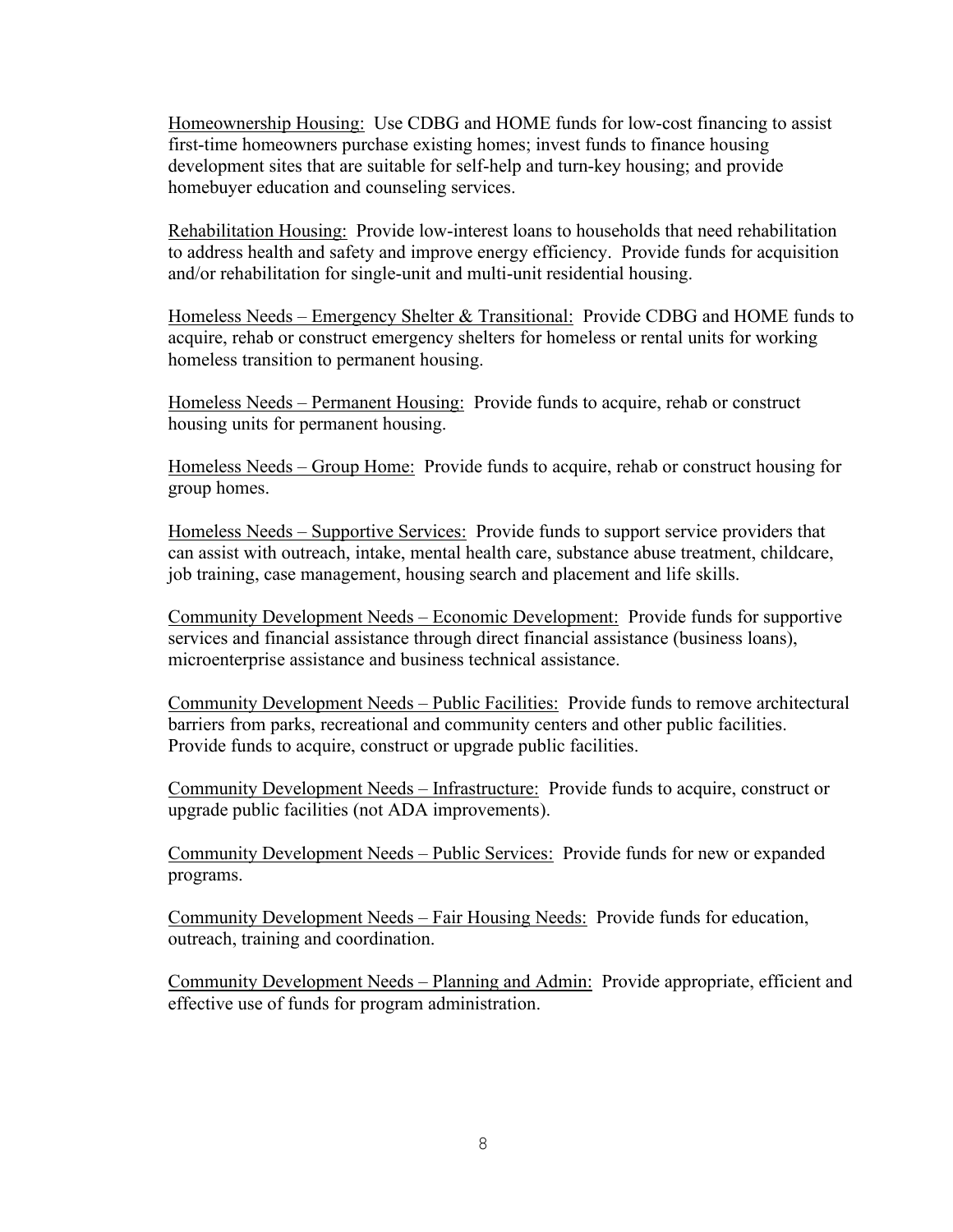# 3. Relocation Plan

If individuals or businesses will be relocated in order to carry out the proposed project, it is required that the applicant describe why displacement is necessary and submit a relocation plan that complies with 24 CFR 570.606, Uniform Relocation Act (URA).

# 4. Environmental Considerations

All projects utilizing Section 8 funds are required by Section 8 Program rules and regulations to be reviewed for the appropriate level of environmental compliance. The type of environmental compliance is a significant milestone in the project schedule and will ultimately affect the progress of the project. Projects requiring an Environmental Impact Statement (EIS) or an Environmental Assessment expecting to have numerous environmental concerns will not be rated and ranked.

# 5. Site Plan

In order to implement the project in a timely manner, it is vital that the project site be identified and controlled by the applicant. Projects requiring changes in zoning, the applicant must submit a time line identifying the steps and their process to comply with the Uniform Relocation Assistance and Real Property Acquisition Policies Act of 1970, as amended.

# 6. Project Funding

Documents that provide evidence that financing are secured, or notes of commitment obtained.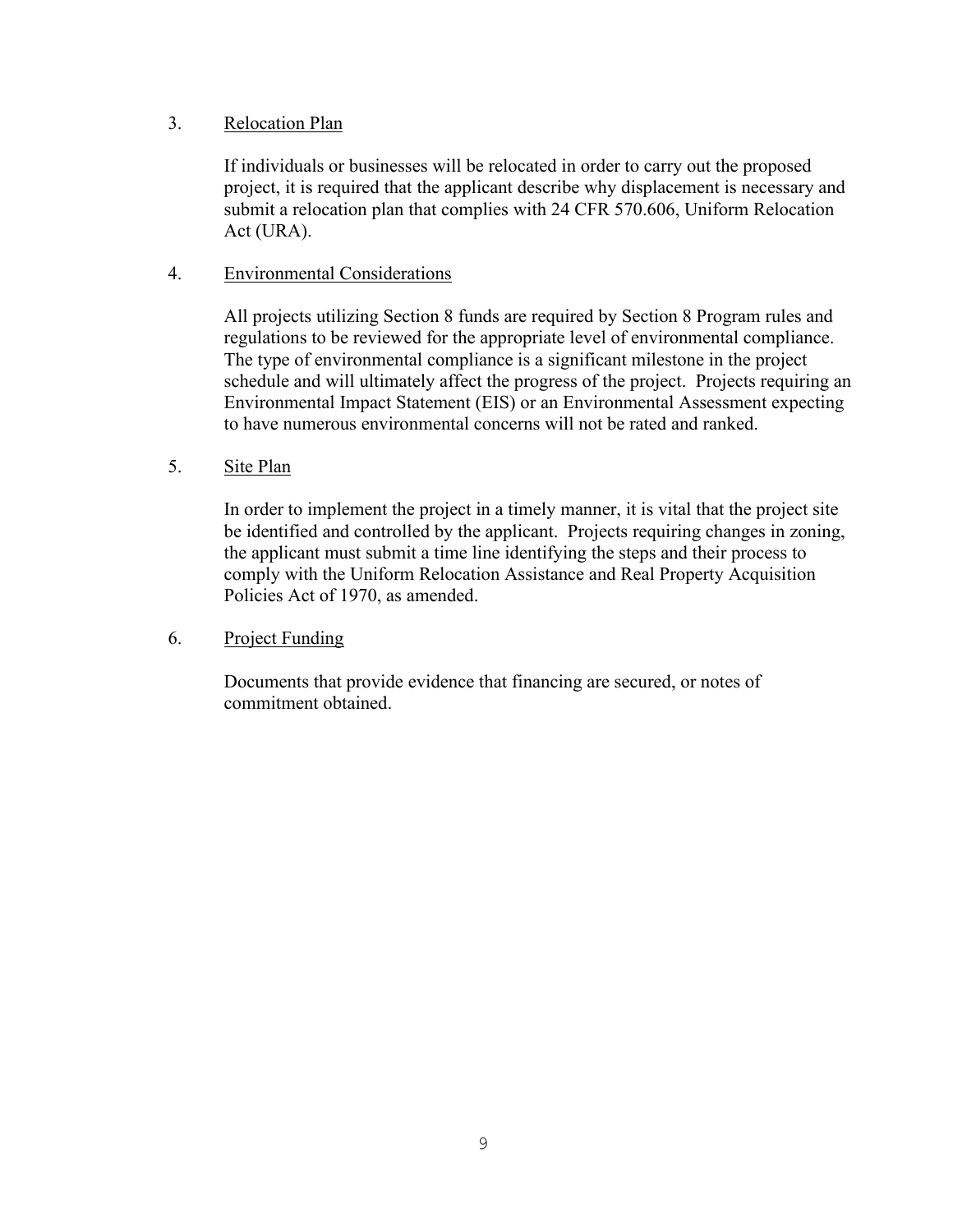# **B. PRIORITY FACTORS**

If the application meets the eligibility criteria, the application will be evaluated on the basis of responses to questions and information requested in the application packet. The application will be evaluated and selected for assistance based upon the following rating criteria:

| PROJECT EVALUATION                  | <b>MAXIMUM POINTS</b> |  |
|-------------------------------------|-----------------------|--|
| Project Element                     |                       |  |
| Results to be achieved              | 10                    |  |
| <b>Consolidated Plan Priorities</b> | 10                    |  |
| Design Layout                       | 10                    |  |
| <b>Site Selection</b>               | 10                    |  |
| <b>Environmental Considerations</b> | 10                    |  |
| Compliance with Federal Overlays    | <u>10</u>             |  |
| Sub-Total                           | 60                    |  |
| Project Funding & Budget            |                       |  |
| Funding                             | 10                    |  |
| <b>Budget</b>                       | 10                    |  |
| Sub-Total                           | <u>20</u>             |  |
| <b>Applicant Evaluation</b>         |                       |  |
| Project Management                  | 10                    |  |
| Past Performance                    | <u>10</u>             |  |
| Sub-Total                           | $\overline{20}$       |  |
| <b>TOTAL</b>                        |                       |  |
|                                     |                       |  |

### **Project Evaluation**

The project evaluation element, which represents a significant portion of the total number of points each project can receive, is intended to ensure that the best projects are considered for funding. Ten components have been identified and will be considered in the rating of this element. These components are: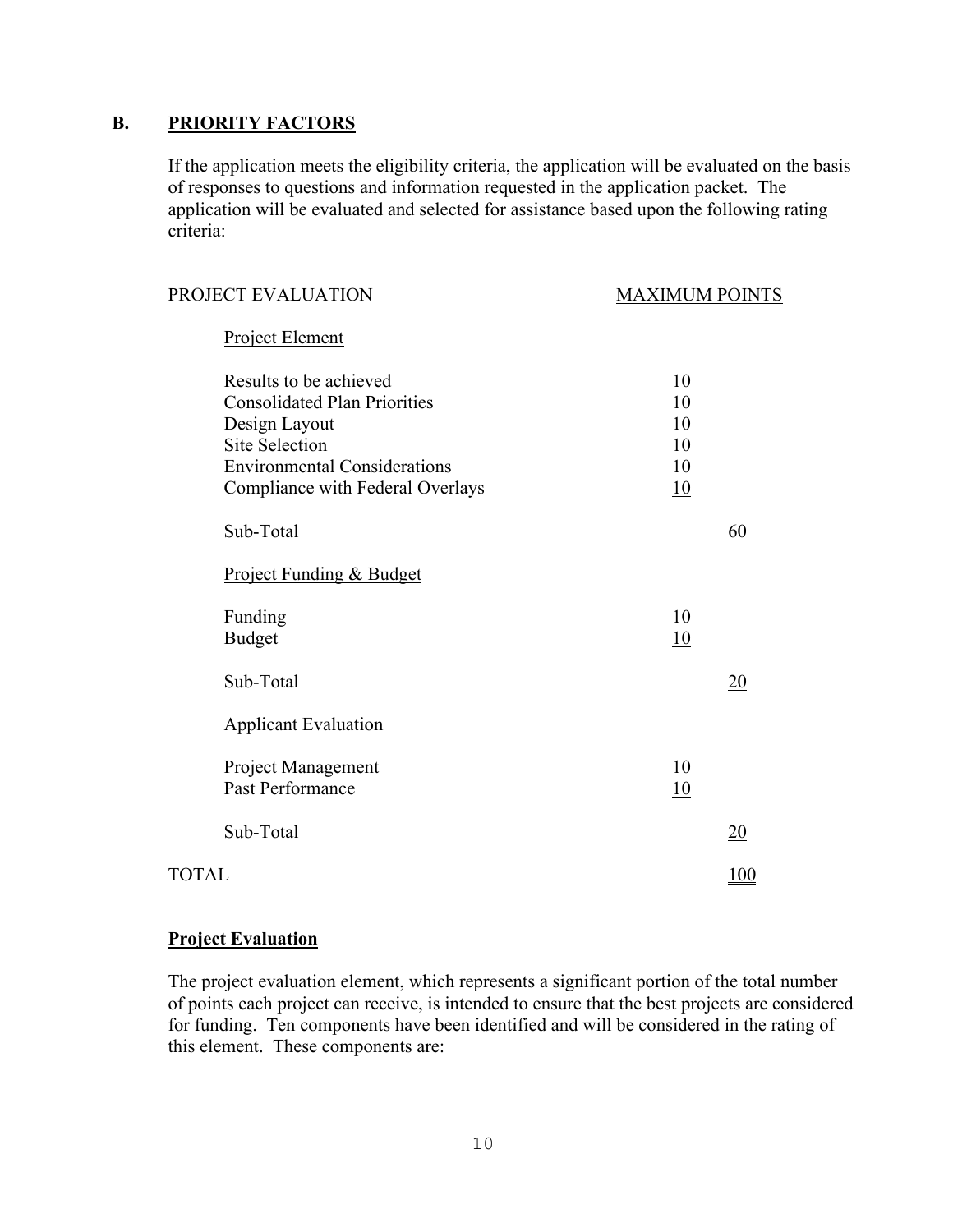## 1. Results to be achieved

Design or rehab plans improve livability, viability and safety of home for residents. The design of the project is appropriate for planned use, taking into consideration the needs of special tenant population. Rehabilitation plans remove existing design hazards or flaws. The design provides adequate utilities, parking and street access. A portion or all the units will be made accessible to the handicapped.

| 10 points  | The project outcome would resolve the problem completely,<br>other actions needed to support the project have been<br>committed and are clearly stated in the application.             |
|------------|----------------------------------------------------------------------------------------------------------------------------------------------------------------------------------------|
| 8 points   | The project outcome would have a major impact on the need<br>but would not completely resolve the problem.                                                                             |
| 6 points   | The project outcome would have some impact on the need<br>but not as much as that of other projects.                                                                                   |
| 4 points   | The project outcome does not clearly address the need. The<br>project appears to be of general community benefit and<br>would only minimally serve low and moderate income<br>persons. |
| $0$ points | Only small portion of the described need would be addressed.<br>The community has made no apparent effort to solve the<br>problem through local and other sources.                     |

# 2. Consolidated Plan Priorities

Based on community input and current data, the County of Kaua'i established its high and low priorities for HUD federal funded programs. Applicants should clearly describe how its proposed project will comply and ultimately accomplish a priority(ies) of the County's 2015-2020 Consolidated Plan. Higher points will be awarded to projects that address high priority activities.

| 10 points | The project will address a high priority and goal of the<br>County's Consolidated Plan.                                                          |
|-----------|--------------------------------------------------------------------------------------------------------------------------------------------------|
| 6 points  | The project will address a low priority and goal of the<br>County's Consolidated Plan.                                                           |
| 4 points  | The project meets the high, medium, and/or low priorities but<br>will not accomplish the goal of the priorities within the<br>Consolidated Plan. |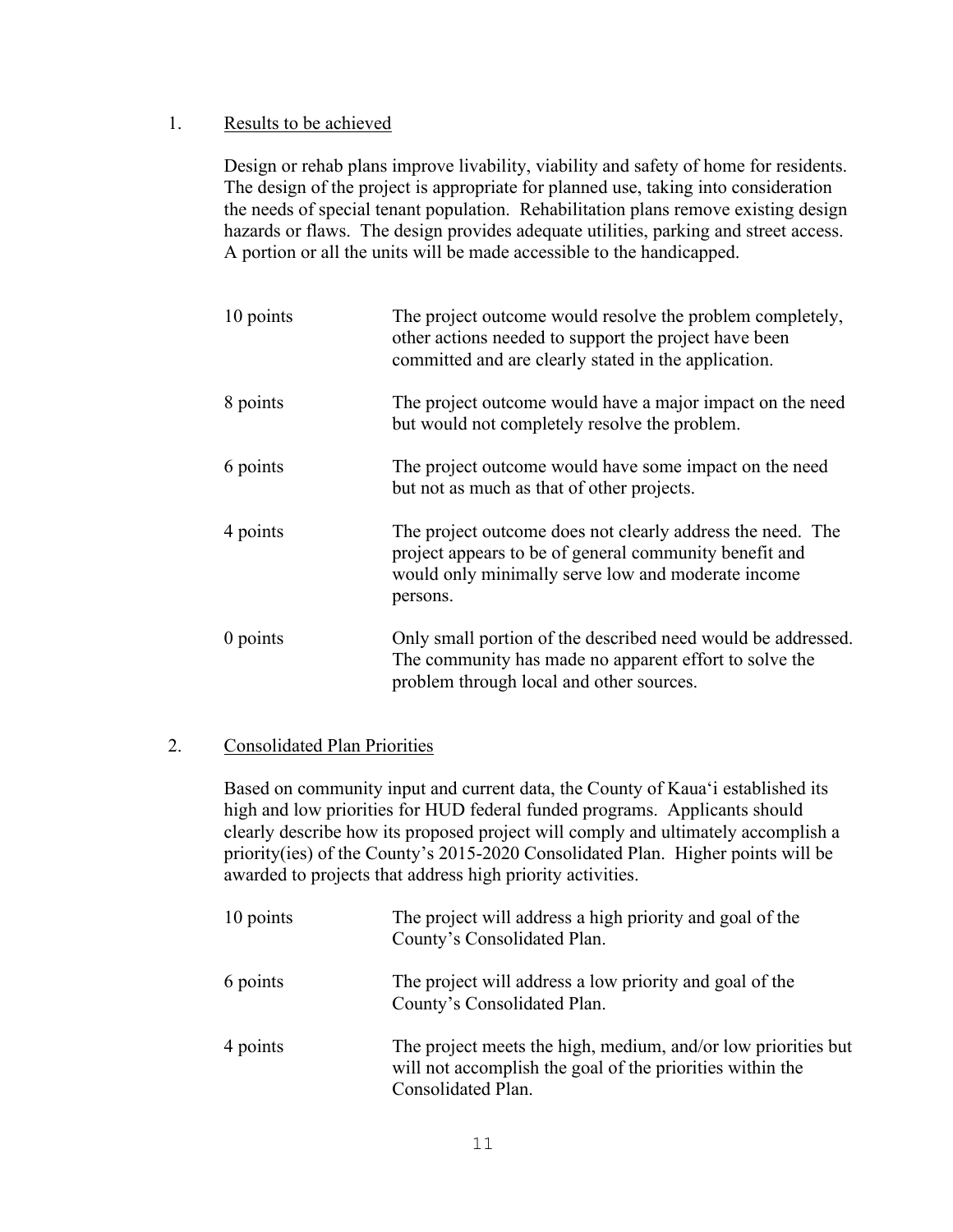| $0$ points | The project does not address a priority and goal of the |
|------------|---------------------------------------------------------|
|            | County's Consolidated Plan.                             |

## 3. Design Layout

Design or rehabilitation plans improve livability, viability and safety of home for residents. The design of the project is appropriate for planned use, taking into consideration the needs of special tenant population. Rehabilitation plans remove existing design hazards or flaws. The design provides adequate utilities, parking and street access. A portion or all of the units will be made accessible to the disabled.

| 10 points  | The project design is appropriate for the planned use. The<br>project considers the needs of targeted tenant population. |
|------------|--------------------------------------------------------------------------------------------------------------------------|
| 8 points   | Design problems have been identified; however, they appear<br>to be fully resolvable.                                    |
| 6 points   | The project appears to have slight problems with respect to<br>design.                                                   |
| 4 points   | The project appears to have moderate problems with respect<br>to design.                                                 |
| $0$ points | The project appears to have extensive problems with respect<br>to design.                                                |

## 4. Site Selection

The project is residential in nature. Site location is adequate in size, exposure and contour to accommodate the number and type of units proposed; adequate utilities (water, sewer, gas, electricity) and streets available to serve the site. Promotes greater choice of housing opportunities and avoids undue concentration of assisted persons in areas containing a high proportion of low-income persons. The site is accessible to social, recreational, educational, commercial, and health facilities and services equivalent to those typically found in similar, unassisted neighborhoods.

| 10 points | There are no site selection problems identified. |
|-----------|--------------------------------------------------|
|           |                                                  |

8 points There may be some site selection problems; however, they appear to be fully resolvable.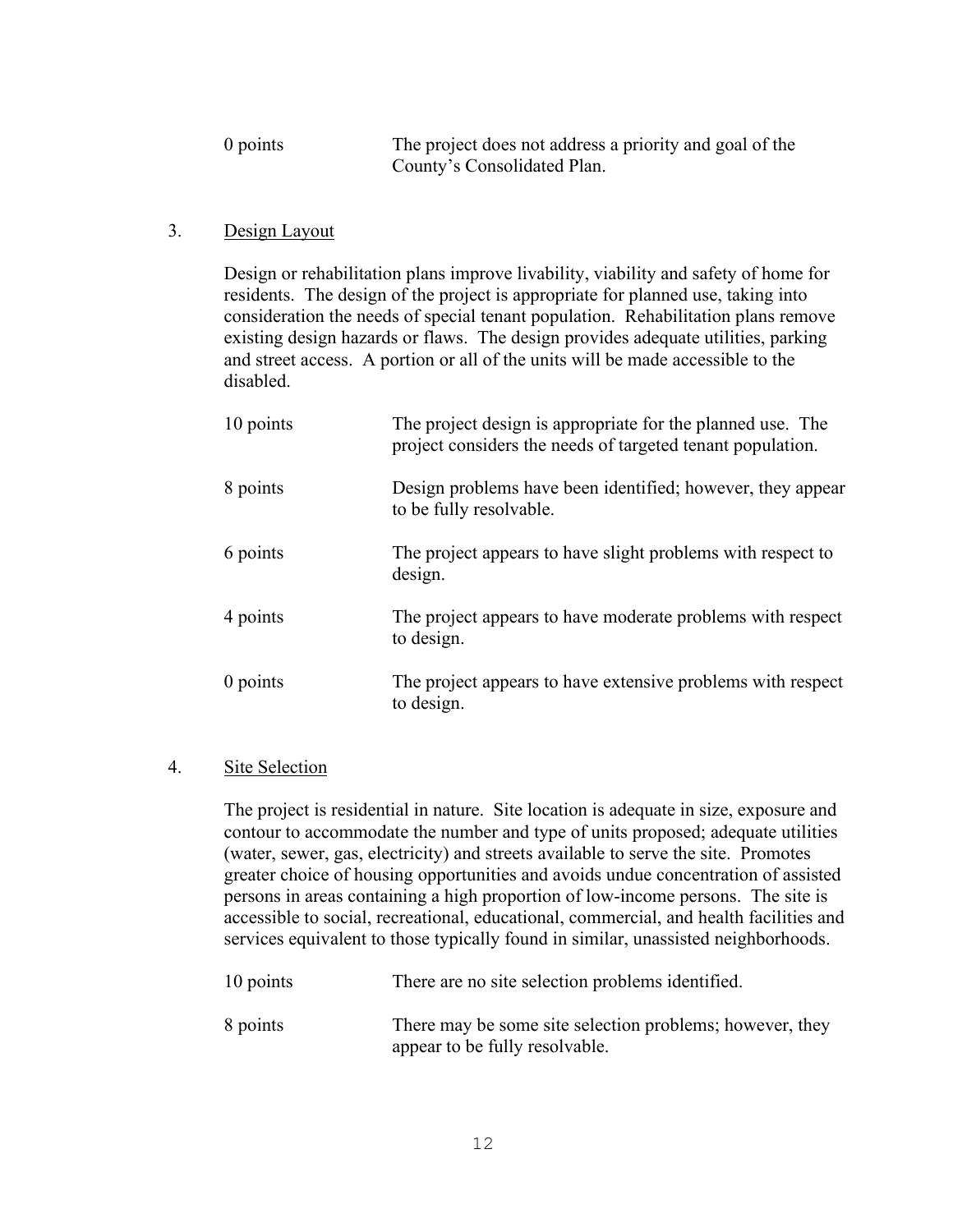| 6 points   | The project appears to have some problems with respect to<br>site selection.                 |
|------------|----------------------------------------------------------------------------------------------|
| 4 points   | The project appears to have a moderate amount of problems<br>with respect to site selection. |
| $0$ points | The project appears to have extensive problems with respect<br>to site selection.            |

## 5. Environmental Considerations

A federal environmental review will be required for all projects selected for funding. Consequently, information relating to environmental concerns at the selection stage can have a significant impact on the application. The extent to which the applicant has considered and acted upon potential environmental concerns may be important. Some examples are: relocation activities from a flood plain, the effect of increased traffic in a neighborhood resulting from a funded activity, historic sites, hazardous material, etc.

| 10 points  | An environmental review has been completed, and there are<br>no environmental problems.      |
|------------|----------------------------------------------------------------------------------------------|
| 8 points   | Environmental problems have been identified; however, they<br>appear to be fully resolvable. |
| 6 points   | The project appears to have slight problems with respect to<br>environmental concerns.       |
| 4 points   | The project appears to have moderate problems with respect<br>to environmental concerns.     |
| $0$ points | The project appears to have extensive problems with respect<br>to environmental concerns.    |

### 6. Compliance with Federal Overlay Statutes

Applicants are required to indicate whether their activities will necessitate compliance with the federal overlay statutes as described in Exhibit 8 and the applicant should describe its understanding and procedures for complying with these federal statutes.

10 points There are no overlay statute problems.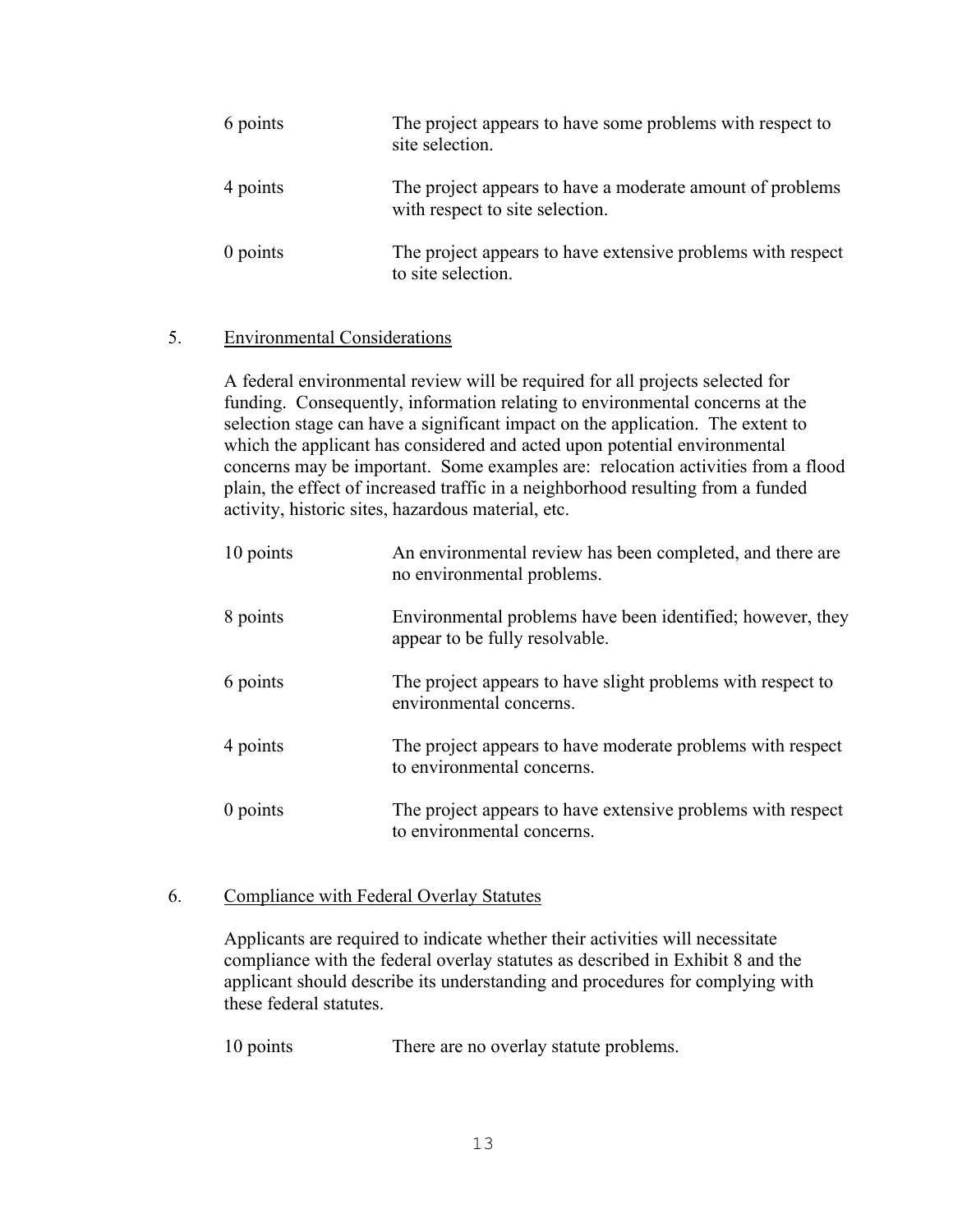| 8 points | There may be overlay statute problems; however, they appear<br>reasonable and fully achievable. |
|----------|-------------------------------------------------------------------------------------------------|
| 6 points | The project appears to have slight problems with respect to<br>overlay statutes compliance.     |
| 4 points | The project appears to have moderate problems with respect<br>to overlay statutes compliance.   |
| 0 points | The project appears to have extensive problems with respect<br>to overlay statutes compliance.  |

## **Project Funding and Budget Impact**

The project funding and budget elements are intended to ensure that the proposed project can be completed and that the program funds are effectively used and secured. The scoring system is also intended to encourage the use of resources and funds over and above the PBV funds applied for in undertaking the project. The components to be examined are:

- 1. Need for the PBV Vouchers.
- 2. Sufficiency of resources to complete the project.
- 3. Accurate cost estimates.

## 1. Funding Impact

| 10 points  | The applicant clearly documents the need for funding<br>assistance through the PBV program and all sources of funds<br>are secured and committed to complete the project.                         |
|------------|---------------------------------------------------------------------------------------------------------------------------------------------------------------------------------------------------|
| 8 points   | The applicant appears to need funding assistance through the<br>PBV program to complete the project and other sources of<br>funds have been identified and firm commitments have been<br>received |
| 6 points   | PBV program funds may not be sufficient to complete the<br>project but other resources have been identified and no<br>commitments have been received.                                             |
| 4 points   | The PBV funds would have little impact to complete the<br>project and other resources have not been identified or<br>secured.                                                                     |
| $0$ points | No other funds have been identified and committed to the<br>complete the project.                                                                                                                 |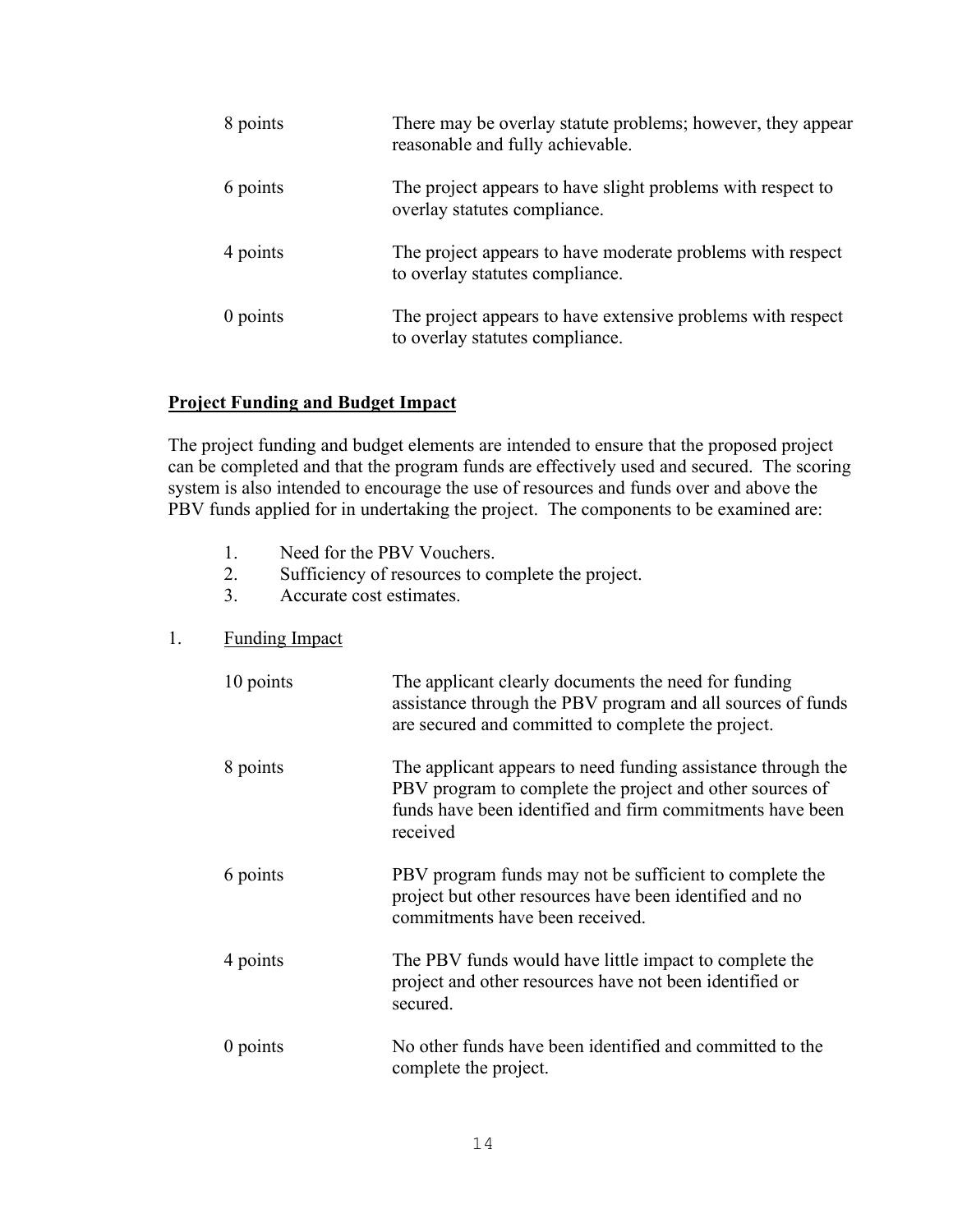# 2. Budget Impact

| 10 points  | The project costs are clearly documented and are accurate.                     |
|------------|--------------------------------------------------------------------------------|
| 8 points   | The project costs appears to be accurate but not well<br>documented.           |
| 6 points   | The accuracy of the project costs are questionable and not<br>well documented. |
| 4 points   | The project costs are inaccurate and are not documented.                       |
| $0$ points | The project costs were not submitted and not documented.                       |

# **Applicant Evaluation**

The applicant evaluation element is intended to ensure that the applicant has the necessary qualifications and expertise to carry out the proposed project. To be awarded HCV PBV Program funds, the applicant must have the capacity to undertake, complete, and administer the project in compliance with the PBV Program rules in a timely and efficient manner.

The components to be examined include:

### 1. Project Management

The project management component is designed to evaluate the applicant's capacity to implement the project. If an on-going program activity will result from this project (i.e., construction of a building for operation of rental housing project, etc.), the program management section will be evaluated to determine if the applicant has the capacity to implement the program activity as well as the project.

| 10 points | The applicant clearly documents the necessary qualifications<br>and experience to carry out the project. Staff has extensive<br>training and experience relative to their functions. Applicant<br>has excellent previous experience and capacity for managing<br>grant funds. |
|-----------|-------------------------------------------------------------------------------------------------------------------------------------------------------------------------------------------------------------------------------------------------------------------------------|
| 8 points  | The applicant appears to have the necessary qualifications<br>and experience to carry out the project, but it is not well<br>documented.                                                                                                                                      |
| 6 points  | The applicant appears to have most of the necessary<br>qualifications and experience to carry out the project.                                                                                                                                                                |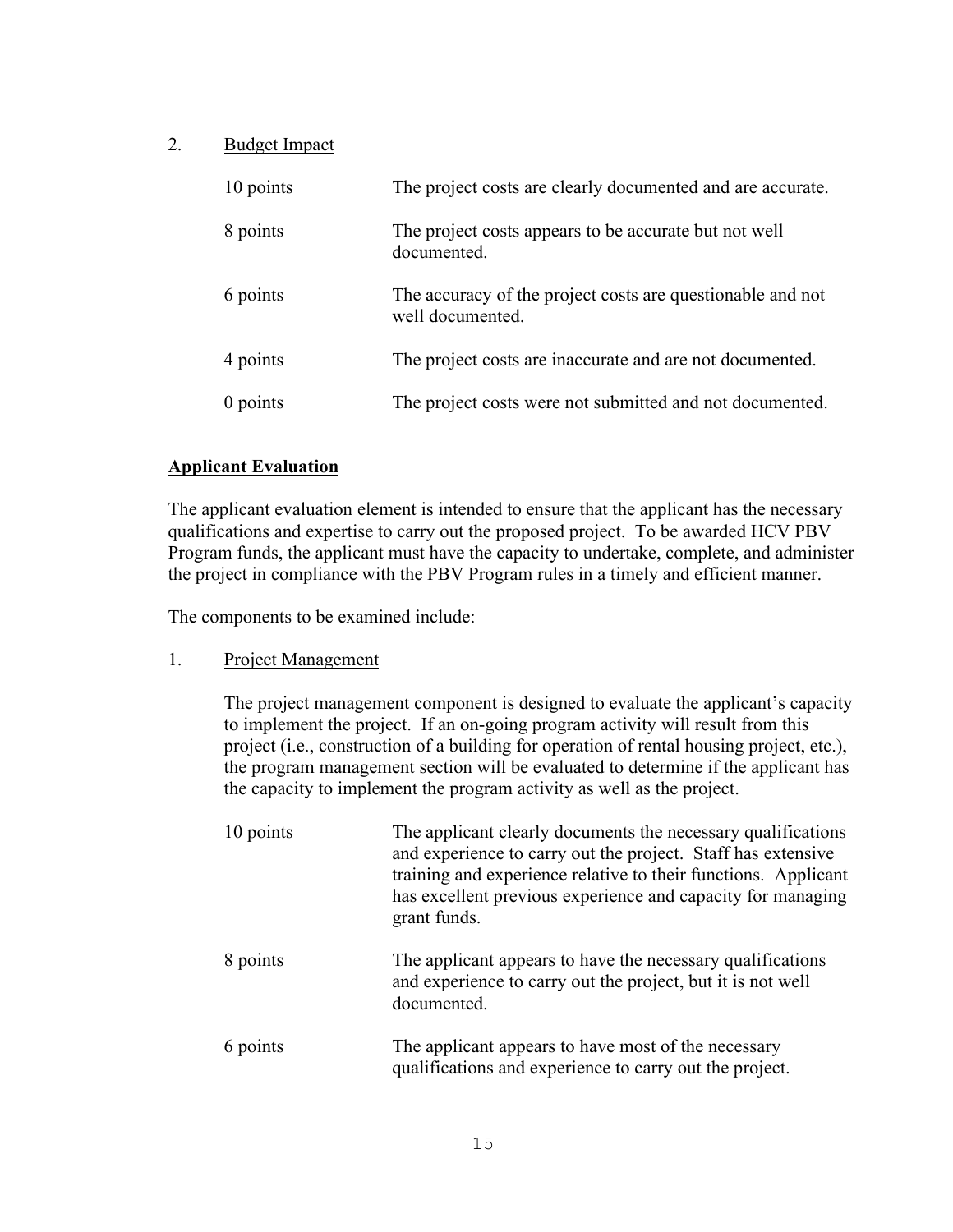| 4 points   | The applicant appears to have some of the necessary<br>qualifications and experience to carry out the project. |
|------------|----------------------------------------------------------------------------------------------------------------|
| $0$ points | The applicant does not appear to have the necessary<br>qualifications or experience.                           |

2. Past Performance

The performance component involves an examination of the applicant's project management previous experience, including the number of projects and units and the number of low-income/affordable housing projects units developed. In addition, applicants who have received PBV Program funds in the past will be evaluated on the basis of their past performance. Criteria to be examined include:

- a. Applicant's rate of progress in completing activities.
- b. Applicant's rate of expenditure and obligation of funds.
- c. Applicant's compliance with applicable laws and regulations.
- d. Applicant's track record for responding to KCHA in a timely manner.

If the applicant has not participated in a PBV Program in the past, it will be rated solely on its Project Management Capabilities to complete the project.

Points will be assigned for each component based on the following criteria:

| 10 points  | The applicant has implemented the project(s) on a timely<br>basis.                                         |
|------------|------------------------------------------------------------------------------------------------------------|
| 8 points   | The applicant had some problems in implementing the<br>project(s), but the problems were fully resolvable. |
| 6 points   | The applicant had problems in implementing the project(s).                                                 |
| 4 points   | The applicant had a moderate amount of problems in<br>implementing the project(s).                         |
| $0$ points | The applicant had extensive problems in implementing the<br>$project(s)$ .                                 |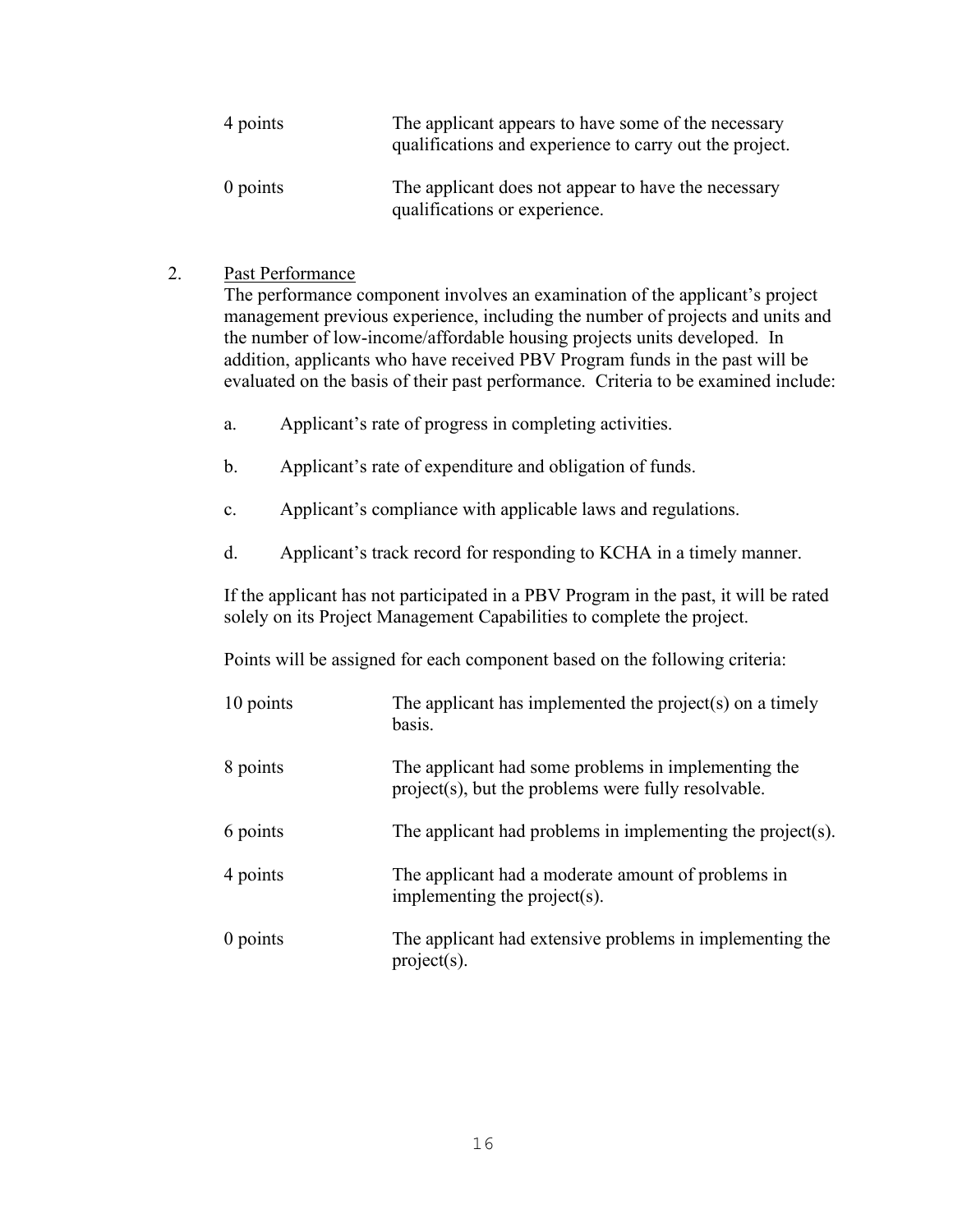# **C. FINAL SELECTION**

## 1. Ranking

The points received on each of the elements will be added and the projects ranked accordingly. KCHA will then recommend for approval, the projects to be approved for the PBV program, based on the ranking system.

Upon approval, the KCHA Director will authorize the HCV Program Manager to allocate an appropriate amount of HCV Voucher funding, subject to such terms and conditions as it deems necessary or appropriate to assure compliance with 24 CFR 983 and KCHA rules.

# **III. APPLICATION REQUIREMENTS**

## A. General Information

The information required in the application will be used by KCHA to make final funding decisions.

The time frames established in the application process are firm. At the close of the application submittal period, no further information will be accepted by KCHA, although clarification of information will be allowed or additional information may be requested as required to comply with the County's Consolidated Plan. It is therefore, important that your application is complete, factual, and contains the required supporting data. If the application is incomplete, KCHA will not review the application.

### B. Submission Dates

Project application for the 2022 PBV program funds should be bounded to secure all documents and must be submitted to KCHA by 4:00PM, April 25, 2022. Applications received after the date and time deadline, faxed copies, and incomplete applications will be rejected.

### C. Application Requirements

The submission packet must be signed by a representative of the Applicant who is legally authorized to enter into a contractual relationship in the name of the Applicant, and Applicant must affix the organization's corporate seal to these documents. In the absence of the corporate seal, the submission package must be notarized by Notary Public. Only data submitted by the deadline will be considered in the selection process.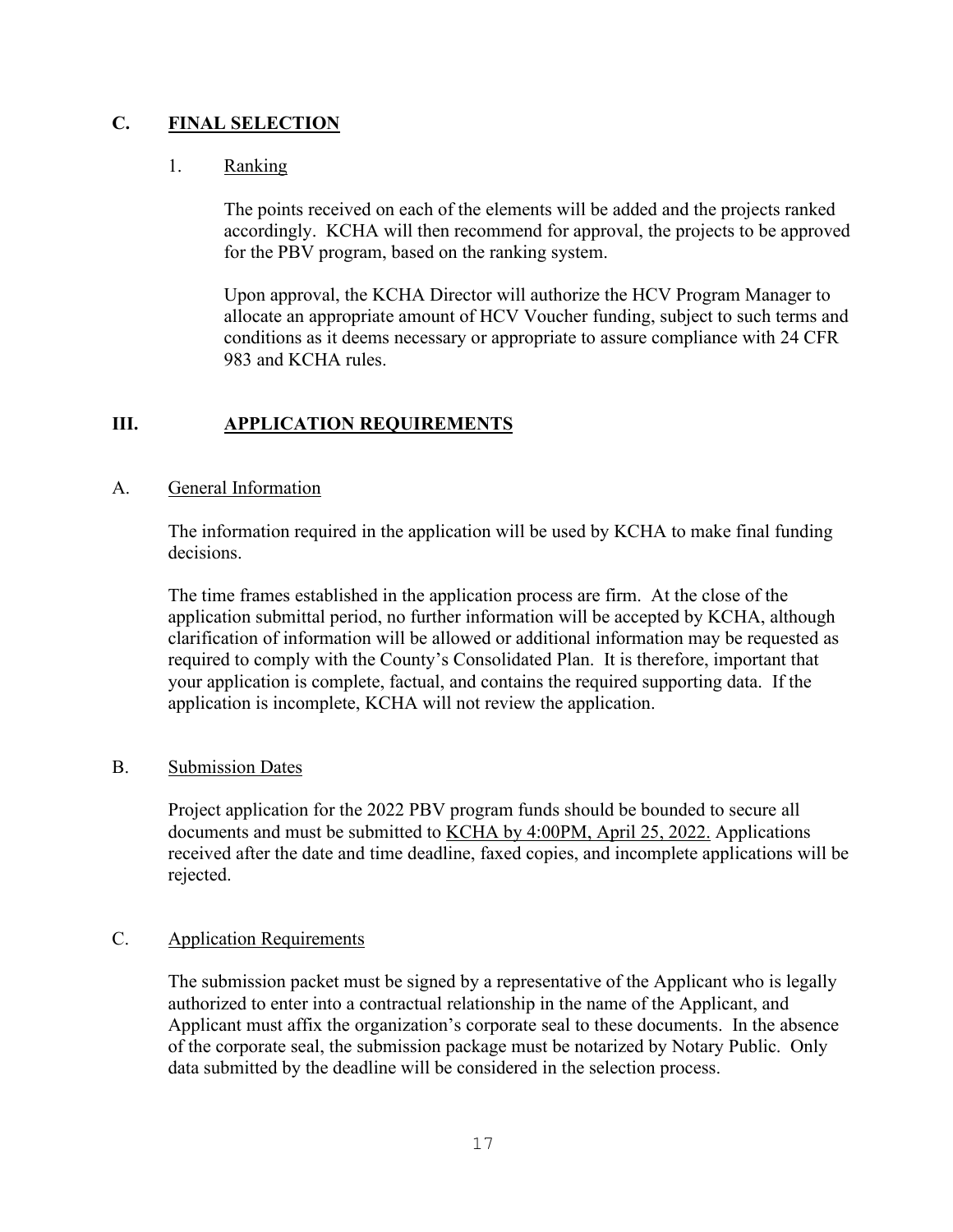## **HUD INCOME DEFINITIONS AND LIMITS**

Under the PBV program, applicants must select and consistently utilize one of the three definitions of income in determining a low and moderate income household.

1. Annual income as defined under HCV Housing Assistance Payments Program income limits as established by HUD. Low and moderate income household or lower income household means a household whose annual income does not exceed 80% of the median family income for the County of Kaua'i. Very low income is defined as 50% of the median income. Extremely low income is defined as 30% of the median income.

| <b>Family Size</b> | <b>Extremely Low</b><br><b>Income Limit</b> | Very Low<br><b>Income Limit</b> |
|--------------------|---------------------------------------------|---------------------------------|
| $\mathbf{1}$       | 21,400                                      | 35,700                          |
| $\overline{2}$     | 24,450                                      | 40,800                          |
| 3                  | 27,500                                      | 45,900                          |
| $\overline{4}$     | 30,550                                      | 50,950                          |
| 5                  | 35,700                                      | 55,050                          |
| 6                  | 40,920                                      | 59,150                          |
| $\tau$             | 46,140                                      | 63,200                          |
| 8                  | 51,360                                      | 67,300                          |

### **INCOME LIMITS FOR 2021**

(To be used with the HUD-approved survey)

Effective date: April 21, 2021

**NOTE: HUD income limits are updated annually. If you are unsure on how to apply these income limits, contact KCHA for advice and especially how to document compliance with the appropriate quantifiable data to support this national objective.** 

**Elderly persons are defined as members of a one-or two-person household containing a person over 62 years of age.**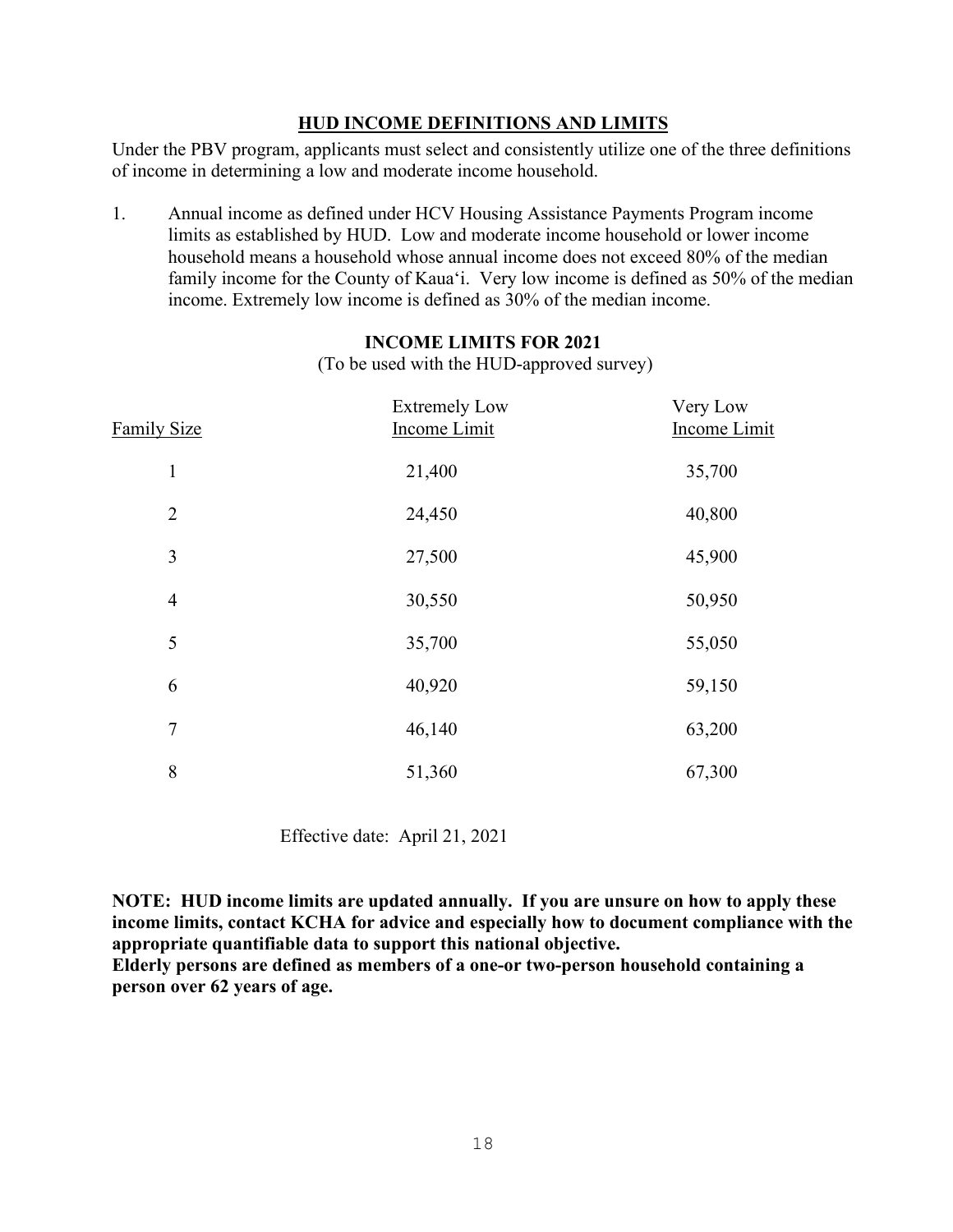- 2. Annual Income as reported under the Census long-form for the most recent available decennial Census. This definition includes:
	- a) Wages, salaries, tips, commission, etc.;
	- b) Self-employment income;
	- c) Interest, dividends, net rental income or income from estates or trust;
	- d) Farm self-employment income;
	- e) Social security;
	- f) Supplemental security income or other public assistance or public welfare programs;
	- g) Retirement, survivor or disability pensions; and
	- h) Any other sources of income received regularly including veterans' payments, unemployment compensation and/or alimony.
- 3. Adjusted gross income as defined for purposes of reporting under Internal Revenue Service (IRS) Form 1040 for individual federal annual income tax purposes.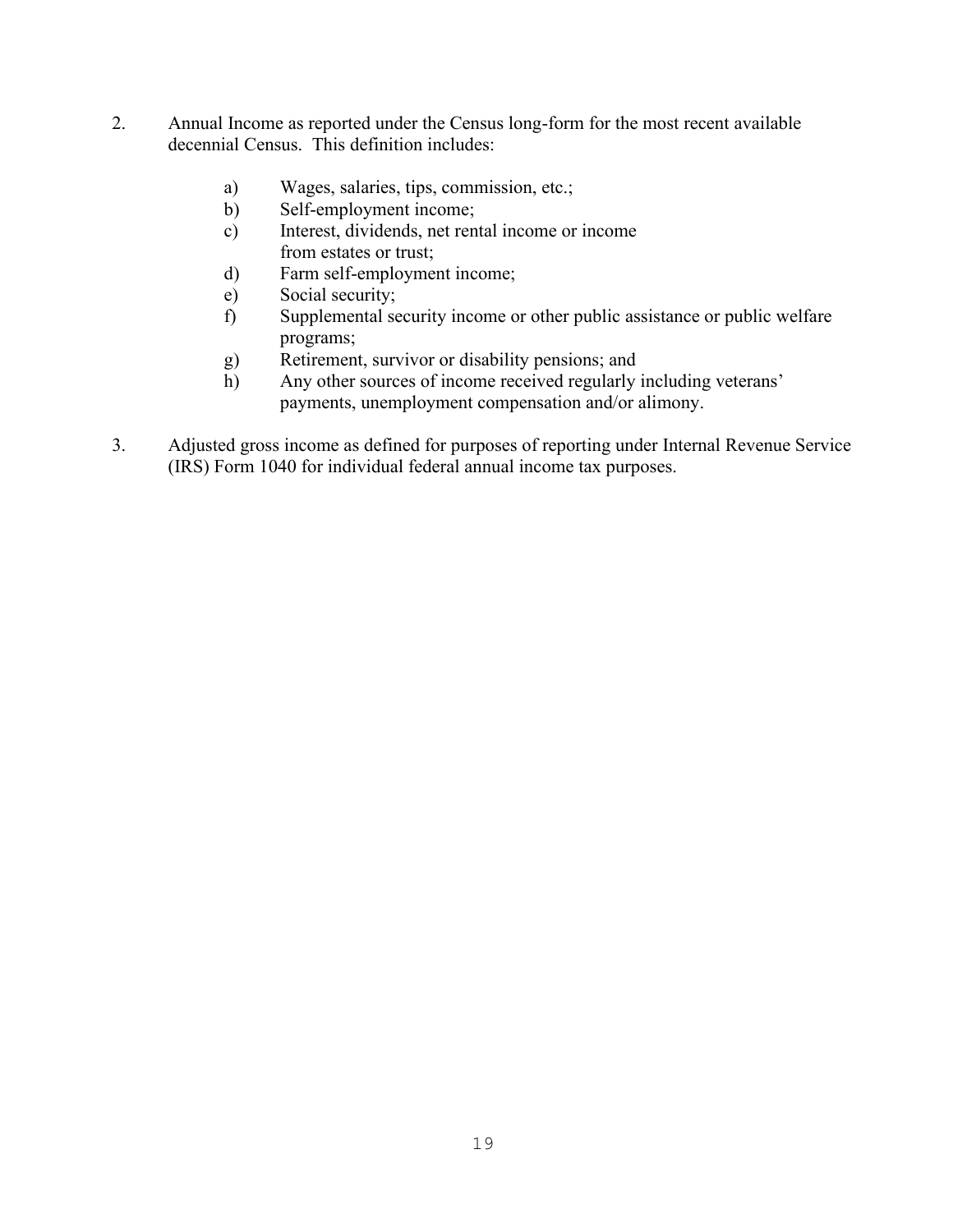# **INSTRUCTIONS/CHECKLIST**

This checklist will aid applicant in submitting all the appropriate forms required for a complete project application. Please complete the checklist by placing a checkmark next to each item and attach Exhibits 1 to 12 along with required forms and documents as requested for each exhibit.

Exhibits should be typewritten or computer generated. Narratives should be straightforward and limited to facts, solutions to problems and proposed plans of action. Limit responses to no more than two (2) pages.

All applications should be bound to secure your document. Incomplete applications may be rejected.

- \_\_\_ 1. Letter of transmittal
- \_\_\_ 2. General Information Application Form Answer all questions. If a question does not apply, mark it n/a (not applicable).
- 3. Exhibit  $1$  Project Eligibility
	- \_\_\_ Form
	- Narrative
- \_\_\_ 4. Exhibit 2 Consolidated Plan Priorities Narrative
- 5. Exhibit 3 Displacement and Relocation Narrative
	- Plan
- $6.$  Exhibit  $4$  Environmental
	- \_\_\_ Form
	- Narrative

### \_\_\_ 7. Exhibit 5 – Site Selection Standards Information

- \_\_\_ Form
- Narrative
- 8. Exhibit  $6 -$  Budget and Funding
	- \_\_\_ Form
		- Narrative
- 9. Exhibit 7 Need for Project-Based Vouchers Narrative
- 10. Exhibit 8 Compliance with Federal Overlay Statutes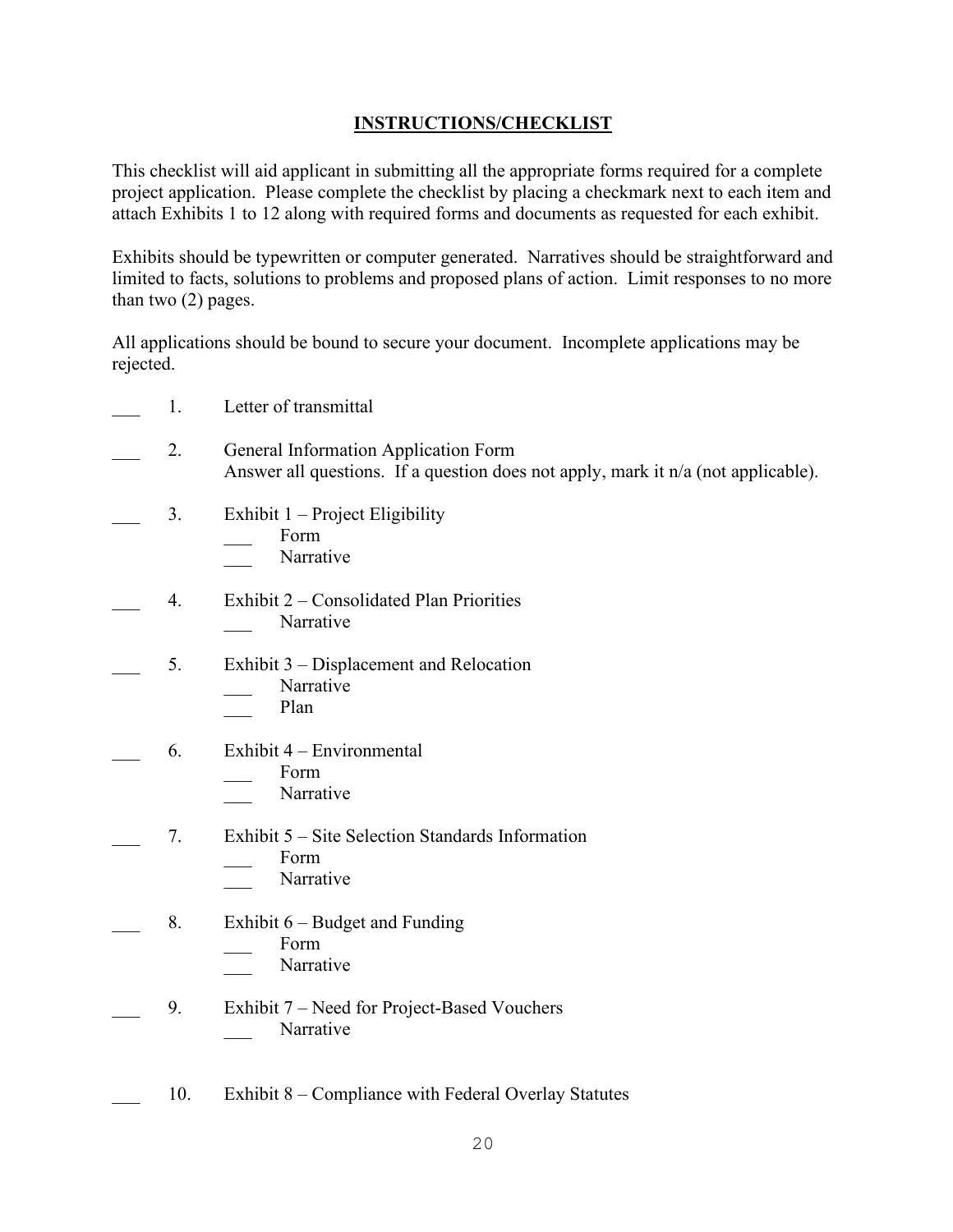|     | Form<br>Narrative                                                                                                                                                                                                                                                  |
|-----|--------------------------------------------------------------------------------------------------------------------------------------------------------------------------------------------------------------------------------------------------------------------|
| 11. | Exhibit 9 – Project Management<br>Narrative<br>Organization Chart                                                                                                                                                                                                  |
| 12. | Exhibit 10 – Past Performance<br>Narrative                                                                                                                                                                                                                         |
| 13. | Exhibit $11 -$ Application Information<br>Documentation<br>Articles of Incorporation<br>By-laws<br>IRS Exemption under Section $501(c)$<br>List of Current Board of Directors<br>Most Current Financial Audit<br>Board of Director Composition<br><b>CBDO</b> Form |
| 14. | Exhibit 12 – Certification and Authorization<br>Form<br>Resolution authorizing filing and submittal                                                                                                                                                                |
| 15. | Submit the Application Packet to:<br>Kaua'i County Housing Agency<br>$\Lambda$ ttn: Jonnifor Toquebi, $\text{HCV}$ Drogram Man                                                                                                                                     |

 Attn: Jennifer Toguchi, HCV Program Manager 4444 Rice Street, Suite 330 Lihue, Kaua'i, Hawai'i 96766

Applications submitted after the date and time deadline will not be accepted.

Deadline: **4:00PM, April 25, 2022**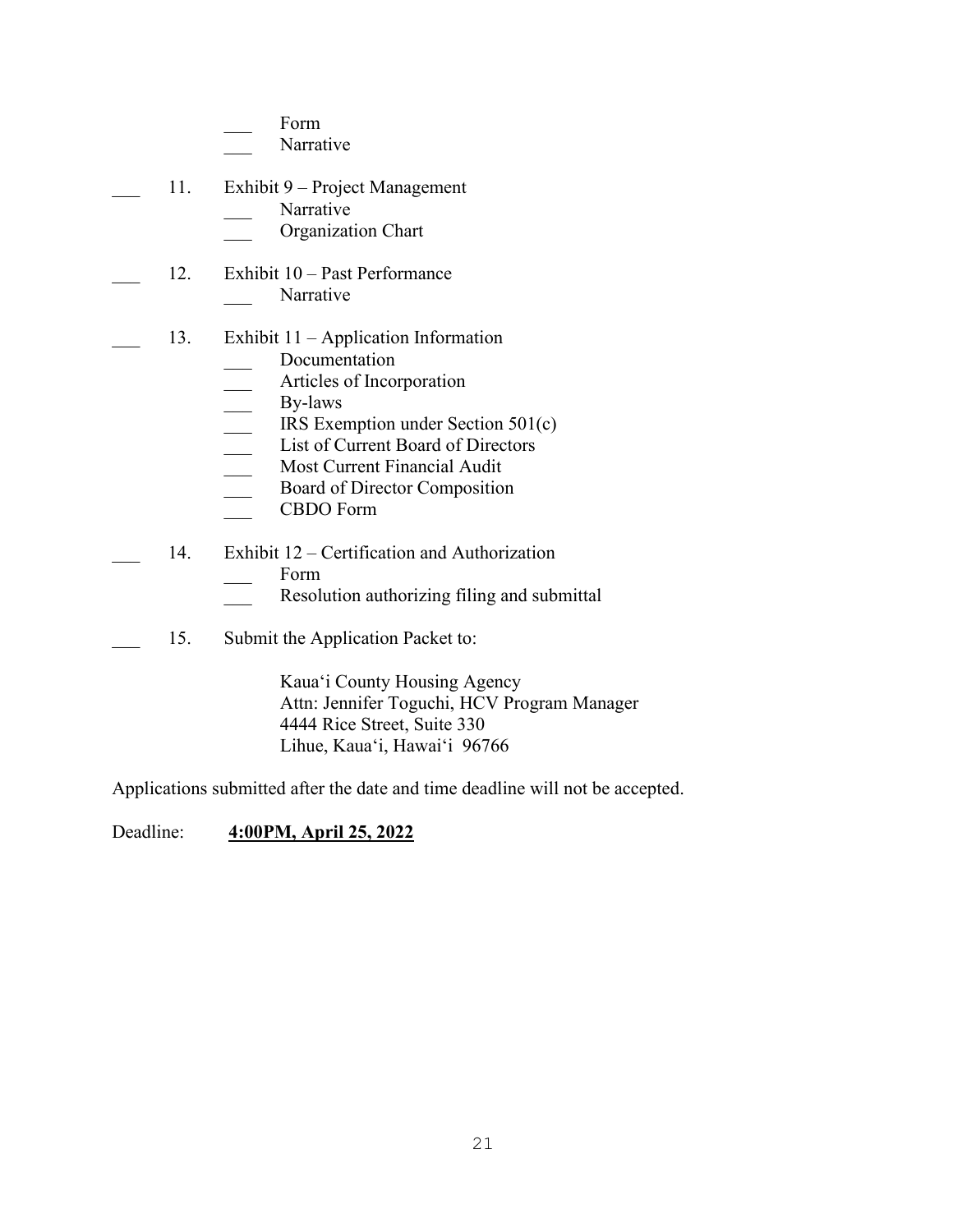# I. GENERAL INFORMATION

## A. **PROJECT INFORMATION**

Project Name: \_\_\_\_\_\_\_\_\_\_\_\_\_\_\_\_\_\_\_\_\_\_\_\_\_\_\_\_\_\_\_\_\_\_\_\_\_\_\_\_

Project Address: \_\_\_\_\_\_\_\_\_\_\_\_\_\_\_\_\_\_\_\_\_\_\_\_\_\_\_\_\_\_\_\_\_\_\_\_\_\_

Census Tract: \_\_\_\_\_\_\_\_\_\_\_\_\_\_ TMK: \_\_\_\_\_\_\_\_\_\_\_\_\_\_\_\_\_\_\_\_\_

\_\_\_\_\_\_\_\_\_\_\_\_\_\_\_\_\_\_\_\_\_\_\_\_\_\_\_\_\_\_\_\_\_\_\_\_\_\_

\_\_\_\_\_\_\_\_\_\_\_\_\_\_\_\_\_\_\_\_\_\_\_\_\_\_\_\_\_\_\_\_\_\_\_\_\_\_

# B. **INFORMATION ON THE APPLICANT**

| Name of Applicant:               |  |
|----------------------------------|--|
| Address:                         |  |
| Mailing Address:                 |  |
| Phone Number:                    |  |
| Fax Number:                      |  |
| Email Address:                   |  |
| <b>Contact Person and Title:</b> |  |

# C. **TYPE OF ORGANIZATION (CHECK ONE)**

- ☐ Community Housing Development Organization
- ☐ Nonprofit Housing Developer/Owner
- ☐ For-Profit Housing Developer/Owner
- ☐ Other (Please Specify): \_\_\_\_\_\_\_\_\_\_\_\_\_\_\_\_\_\_\_\_\_\_\_\_\_\_\_\_\_\_\_\_\_\_\_\_\_\_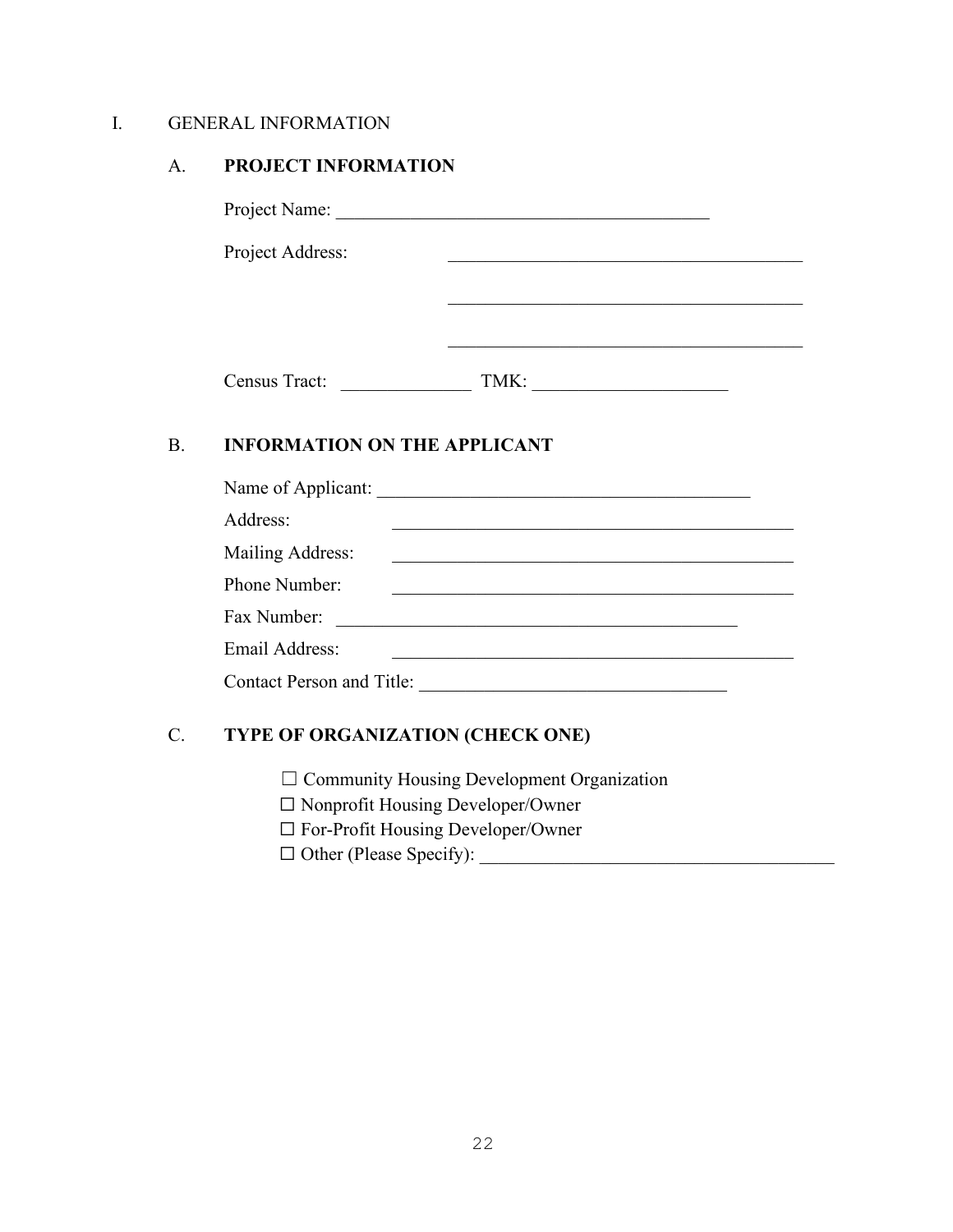# **D. NUMBER OF VOUCHERS REQUESTED**

|                        | Studio |         |         | 3       |         | <b>Totals</b> |
|------------------------|--------|---------|---------|---------|---------|---------------|
|                        |        | Bedroom | Bedroom | Bedroom | Bedroom |               |
| # of requested PBV     |        |         |         |         |         |               |
| units (estimates OK)   |        |         |         |         |         |               |
| # of other             |        |         |         |         |         |               |
| subsidized units       |        |         |         |         |         |               |
| # of market rate       |        |         |         |         |         |               |
| units                  |        |         |         |         |         |               |
| Total units in project |        |         |         |         |         |               |
|                        |        |         |         |         |         |               |

Project Unit Summary (Numbers entered should total down and across):

Desired PBV Program agreement length requested? \_\_\_\_\_\_\_\_\_\_\_ Years

On a separate page if necessary, please describe your experience as an owner of affordable housing properties including properties that receive tenant-based voucher assistance and owner compliance with the owner's obligations under the tenant-based voucher program.

\_\_\_\_\_\_\_\_\_\_\_\_\_\_\_\_\_\_\_\_\_\_\_\_\_\_\_\_\_\_\_\_\_\_\_\_\_\_\_\_\_\_\_\_\_\_\_\_\_\_\_\_\_\_\_\_\_\_\_\_\_\_\_\_\_\_\_\_\_\_\_\_\_\_\_\_\_\_\_

\_\_\_\_\_\_\_\_\_\_\_\_\_\_\_\_\_\_\_\_\_\_\_\_\_\_\_\_\_\_\_\_\_\_\_\_\_\_\_\_\_\_\_\_\_\_\_\_\_\_\_\_\_\_\_\_\_\_\_\_\_\_\_\_\_\_\_\_\_\_\_\_\_\_\_\_\_\_\_

\_\_\_\_\_\_\_\_\_\_\_\_\_\_\_\_\_\_\_\_\_\_\_\_\_\_\_\_\_\_\_\_\_\_\_\_\_\_\_\_\_\_\_\_\_\_\_\_\_\_\_\_\_\_\_\_\_\_\_\_\_\_\_\_\_\_\_\_\_\_\_\_\_\_\_\_\_\_\_

On a separate page if necessary, please describe in detail the extent to which your proposed project furthers the goal for the Kaua'i County Housing Agency of deconcentrating poverty and expanding housing and economic opportunities.

\_\_\_\_\_\_\_\_\_\_\_\_\_\_\_\_\_\_\_\_\_\_\_\_\_\_\_\_\_\_\_\_\_\_\_\_\_\_\_\_\_\_\_\_\_\_\_\_\_\_\_\_\_\_\_\_\_\_\_\_\_\_\_\_\_\_\_\_\_\_\_\_\_\_\_\_\_\_\_

\_\_\_\_\_\_\_\_\_\_\_\_\_\_\_\_\_\_\_\_\_\_\_\_\_\_\_\_\_\_\_\_\_\_\_\_\_\_\_\_\_\_\_\_\_\_\_\_\_\_\_\_\_\_\_\_\_\_\_\_\_\_\_\_\_\_\_\_\_\_\_\_\_\_\_\_\_\_\_

\_\_\_\_\_\_\_\_\_\_\_\_\_\_\_\_\_\_\_\_\_\_\_\_\_\_\_\_\_\_\_\_\_\_\_\_\_\_\_\_\_\_\_\_\_\_\_\_\_\_\_\_\_\_\_\_\_\_\_\_\_\_\_\_\_\_\_\_\_\_\_\_\_\_\_\_\_\_\_

\_\_\_\_\_\_\_\_\_\_\_\_\_\_\_\_\_\_\_\_\_\_\_\_\_\_\_\_\_\_\_\_\_\_\_\_\_\_\_\_\_\_\_\_\_\_\_\_\_\_\_\_\_\_\_\_\_\_\_\_\_\_\_\_\_\_\_\_\_\_\_\_\_\_\_

\_\_\_\_\_\_\_\_\_\_\_\_\_\_\_\_\_\_\_\_\_\_\_\_\_\_\_\_\_\_\_\_\_\_\_\_\_\_\_\_\_\_\_\_\_\_\_\_\_\_\_\_\_\_\_\_\_\_\_\_\_\_\_\_\_\_\_\_\_\_\_\_\_\_\_

On a separate page if necessary, please describe if applicable the extent to which services for special populations are provided on site of your project or in the immediate area for occupants of the property.

\_\_\_\_\_\_\_\_\_\_\_\_\_\_\_\_\_\_\_\_\_\_\_\_\_\_\_\_\_\_\_\_\_\_\_\_\_\_\_\_\_\_\_\_\_\_\_\_\_\_\_\_\_\_\_\_\_\_\_\_\_\_\_\_\_\_\_\_\_\_\_\_\_\_\_\_\_\_\_

\_\_\_\_\_\_\_\_\_\_\_\_\_\_\_\_\_\_\_\_\_\_\_\_\_\_\_\_\_\_\_\_\_\_\_\_\_\_\_\_\_\_\_\_\_\_\_\_\_\_\_\_\_\_\_\_\_\_\_\_\_\_\_\_\_\_\_\_\_\_\_\_\_\_\_\_\_\_\_

\_\_\_\_\_\_\_\_\_\_\_\_\_\_\_\_\_\_\_\_\_\_\_\_\_\_\_\_\_\_\_\_\_\_\_\_\_\_\_\_\_\_\_\_\_\_\_\_\_\_\_\_\_\_\_\_\_\_\_\_\_\_\_\_\_\_\_\_\_\_\_\_\_\_\_\_\_\_\_

\_\_\_\_\_\_\_\_\_\_\_\_\_\_\_\_\_\_\_\_\_\_\_\_\_\_\_\_\_\_\_\_\_\_\_\_\_\_\_\_\_\_\_\_\_\_\_\_\_\_\_\_\_\_\_\_\_\_\_\_\_\_\_\_\_\_\_\_\_\_\_\_\_\_\_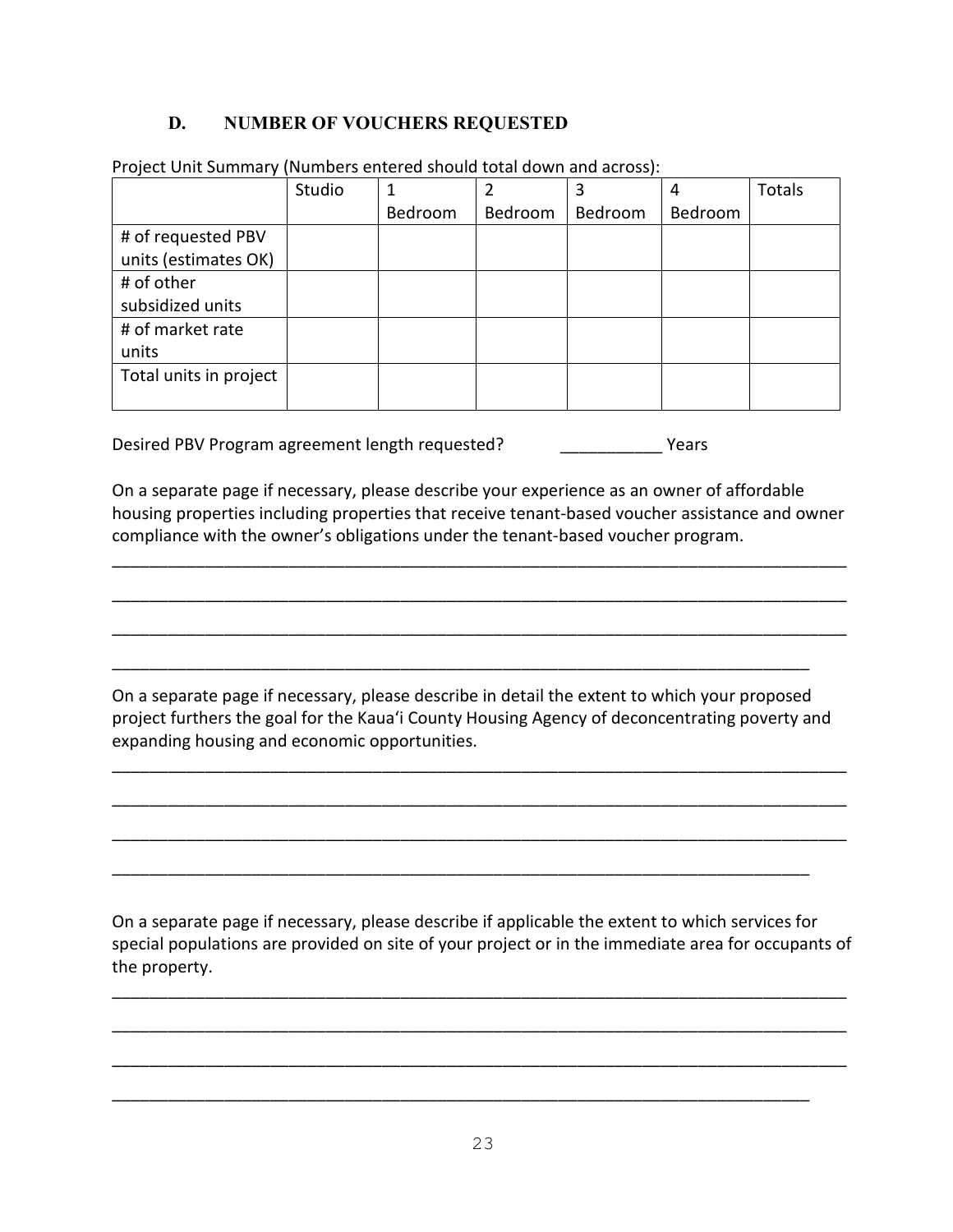## **EXHIBIT 1 PROJECT ELIGIBILITY**

Applicants must ensure that applications meet other key HUD requirements or KCHA guidelines, as listed below:

Applications must classify properties in one of three categories, according to the property's present condition and the proposed improvement plans. Please check one:

- "Existing" properties require less than a total of \$1,000 in improvements per subsidized unit in order to make the unit compliant with Housing Quality Standards (HQS), or to complete other major building systems or configuration , changes as noted in 24 CFR Part 983.8. The prorated amount for common area improvements must be counted as part of the total cost.
- "Rehab" properties require \$1,000 or more in improvements per subsidized unit in order to make the unit HQS compliant or to complete other major building systems or configuration changes as noted in 24 CFR Part 983.8. The prorated amount for common area improvements must be counted as part of the total cost.
- \_\_\_ "New Construction" properties are those proposed for construction. Absolutely no construction activities may occur prior to KCHA approval of all construction and project specifications.

**Summary of the Project:** In narrative form, please describe your proposed project and the proposed outcomes. Attach all appropriate information that will explain and clarify the specifics of the project.

This section must include a written description of the housing to be subsidized through this application, including the following: a written description of the project site and neighborhood, including the address of the proposed existing or rehabilitated property; description of the units prior to and after all construction activities, list of units categorized by size (square footage) and number of bedrooms and bathrooms, complete construction specifications for all proposed new construction or rehabilitation; written description of all construction or rehabilitation activities, including exterior site improvements, listing of amenities, facilities and services near the site, estimated date of rehabilitation or construction completion and estimated date of tenancy occupancy.

**County Facilities and Priorities:** It is required that applicants with project applications that contain an activity that falls within the various County Department's realm of jurisdiction such as community/senior centers and facilities, parks, waterlines, economic development activities, housing, emergency fire and rescue vehicles, police or fire stations, sewer lines, etc., should contact and meet with the appropriate County Departments (i.e., Parks and Recreation, Department of Water Supply, Office of Aging, Fire, Police, Public Works, etc.) to discuss your proposed project.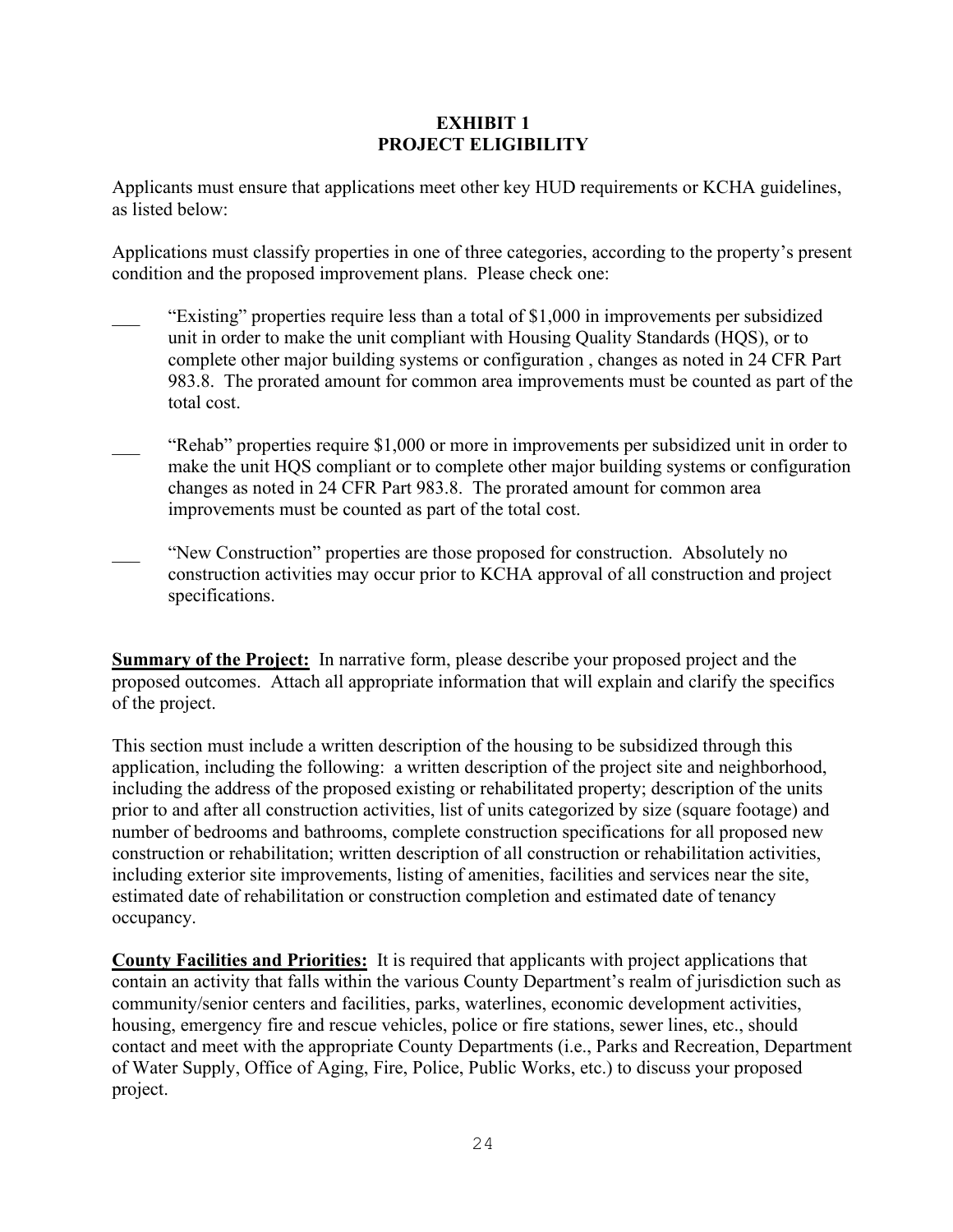**Important Note: The appropriate County departments must either submit the applications on behalf of your project, sign as a co-applicant or provide a signed letter of recommendation submitted with the original project application stating that the project meets the Department's priorities and objectives.**

Please note: KCHA will not recommend funds for projects that have not met this condition.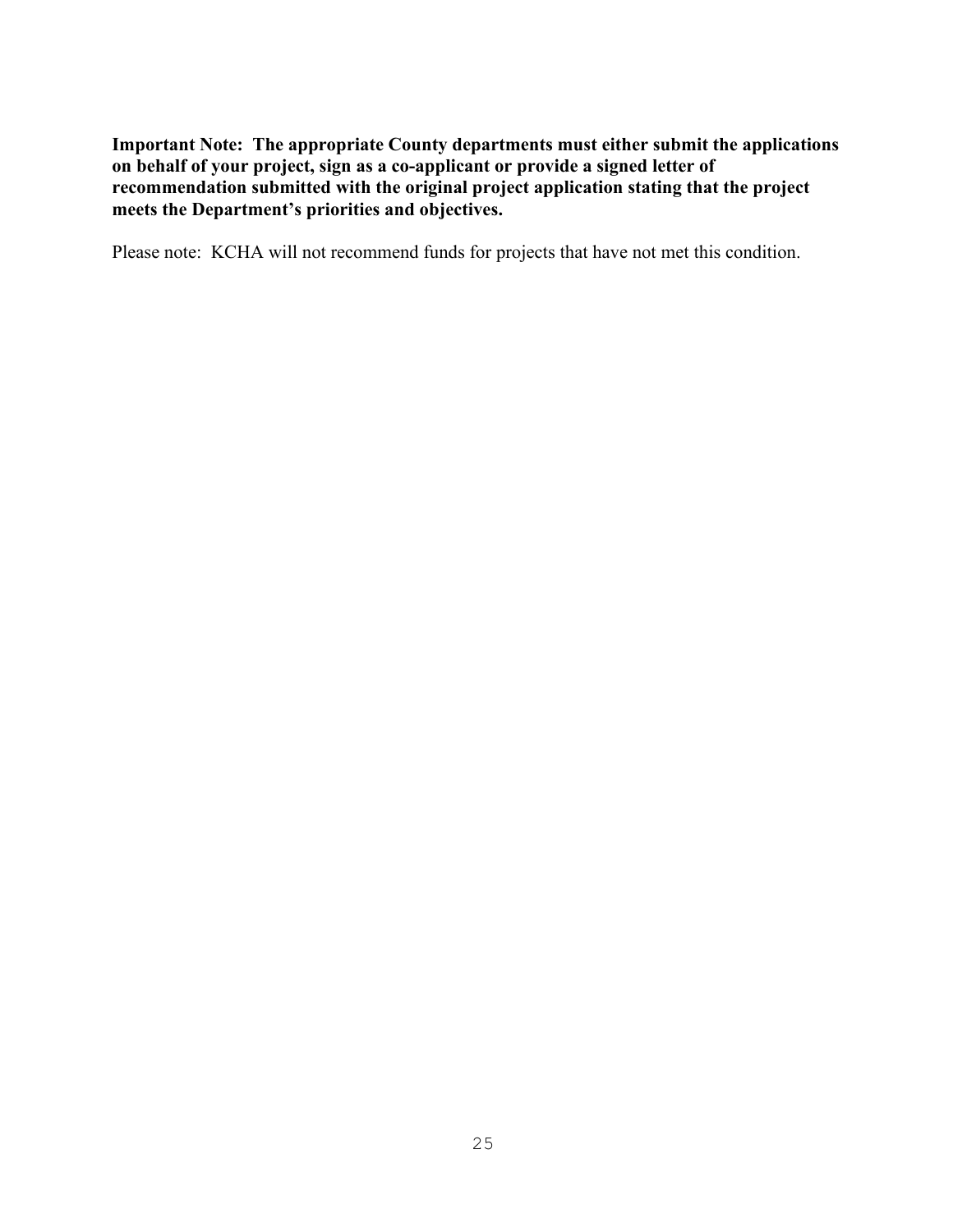## **EXHIBIT 2 CONSOLIDATED PLAN PRIORITIES**

The proposed project must address and comply with the County of Kaua'i priorities as contained in the current approved 2020-2025 Consolidated Plan (CP). Briefly describe which priority(ies) your proposed project complies with and describe how your project's outcome will address the priority(ies).

The County's CP Priorities will be used to allocate PBV vouchers in accordance with project eligibility requirements and program rules. (Higher points will be awarded to project applications that address high priority activities in accordance with the County's Request for Project Application System.)

The following are the County's CP Priorities:

# **HIGH PRIORITIES:**

Rental Housing: Use CDBG and HOME funds to finance new construction of rental units.

Homeownership Housing: Use CDBG and HOME funds for low-cost financing to assist first-time homeowners purchase existing homes; invest funds to finance housing development sites that are suitable for self-help and turn-key housing; and provide homebuyer education and counseling services.

Rehabilitation Housing: Provide low-interest loans to households that need rehabilitation to address health and safety and improve energy efficiency. Provide funds for acquisition and/or rehabilitation for single-unit and multi-unit residential housing.

Homeless Needs – Emergency Shelter & Transitional: Provide CDBG and HOME funds to acquire, rehab or construct emergency shelters for homeless or rental units for working homeless transition to permanent housing.

Homeless Needs – Permanent Housing: Provide funds to acquire, rehab or construct housing units for permanent housing.

Homeless Needs – Group Home: Provide funds to acquire, rehab or construct housing for group homes.

Homeless Needs – Supportive Services: Provide funds to support service providers that can assist with outreach, intake, mental health care, substance abuse treatment, childcare, job training, case management, housing search and placement and life skills.

Community Development Needs – Economic Development: Provide funds for supportive services and financial assistance through direct financial assistance (business loans), microenterprise assistance and business technical assistance.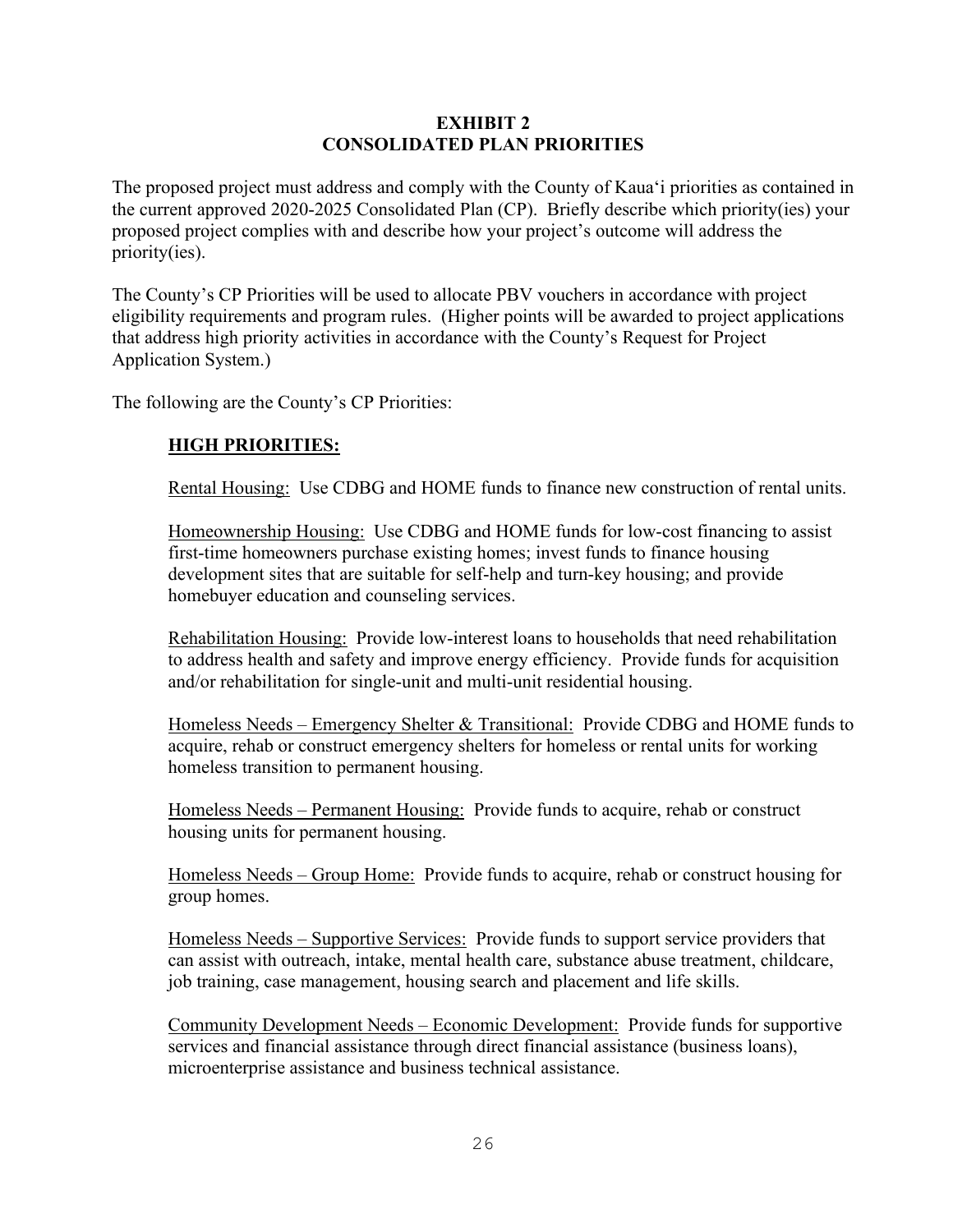Community Development Needs – Public Facilities: Provide funds to remove architectural barriers from parks, recreational and community centers and other public facilities. Provide funds to acquire, construct or upgrade public facilities.

Community Development Needs – Infrastructure: Provide funds to acquire, construct or upgrade public facilities (not ADA improvements).

Community Development Needs – Public Services: Provide funds for new or expanded programs.

Community Development Needs – Fair Housing Needs: Provide funds for education, outreach, training and coordination.

Community Development Needs – Planning and Admin: Provide appropriate, efficient and effective use of funds for program administration.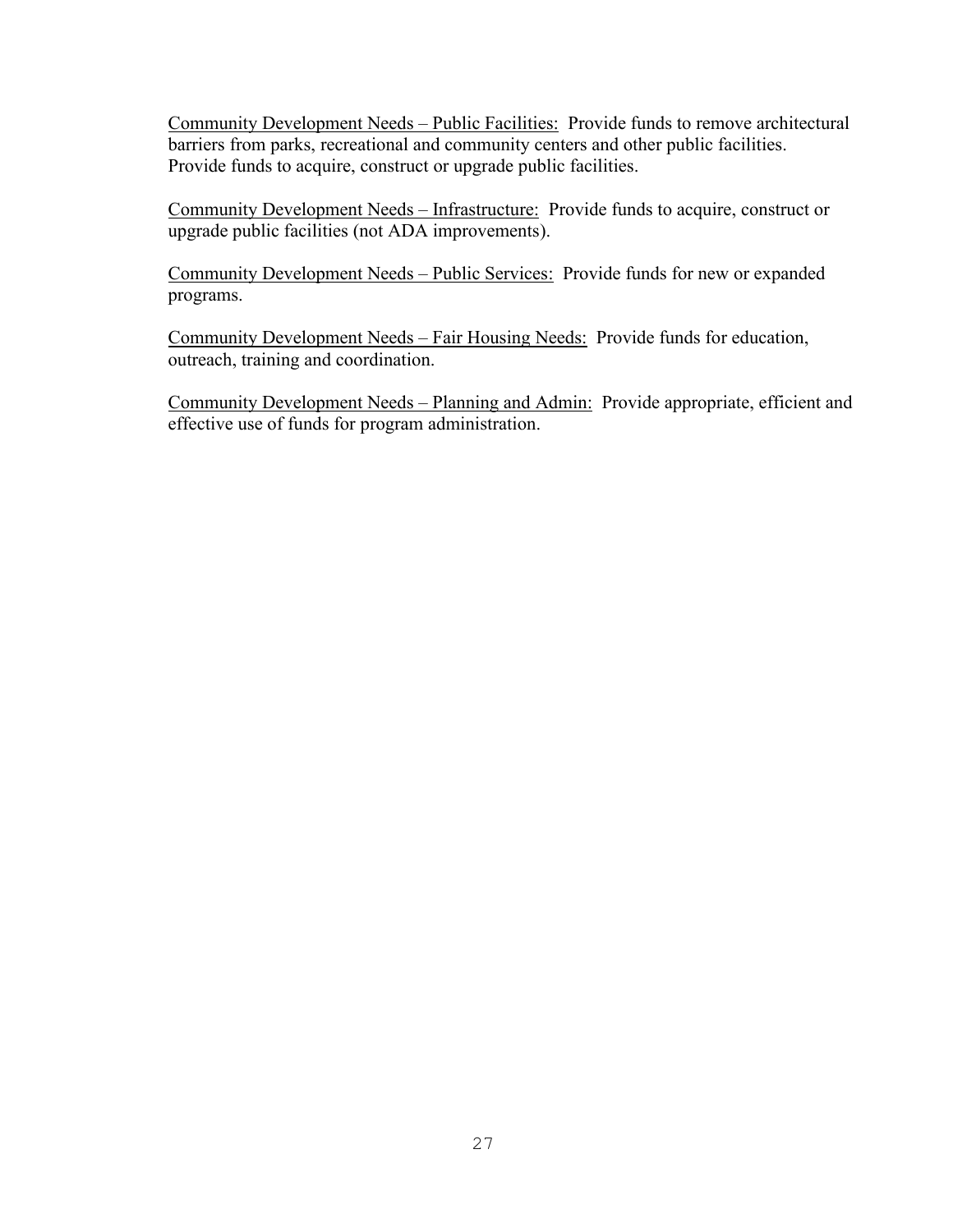# **EXHIBIT 3 DISPLACEMENT/RELOCATION/ACQUISITION**

- 1. If your project will entail permanent or temporary displacement or relocation of families and businesses:
	- a. Your project will be required to comply and meet the relocation requirements of the uniform Relocation Assistance and Real Property Acquisition Policies Act of 1970, as amended, under 49 CFR Part 24 and as required under Section 104(d) of the Housing and Community Development Act of 1974, as amended. Contact KCHA for a copy of these federal regulations.
	- b. Please submit a copy of a draft or final relocation plan that describe in detail your procedures to minimize involuntary relocation, the availability of comparable replacement units within the project area and how and with what source these activities will be funded as required under the Uniform Relocation Assistance and Real Property Acquisition Policies Act of 1970.
	- c. Should your project be selected for funding, documentation indicating compliance with the Uniform Relocation Assistance and Real Property Acquisition Policies Act of 1970, as amended, will be required to be submitted.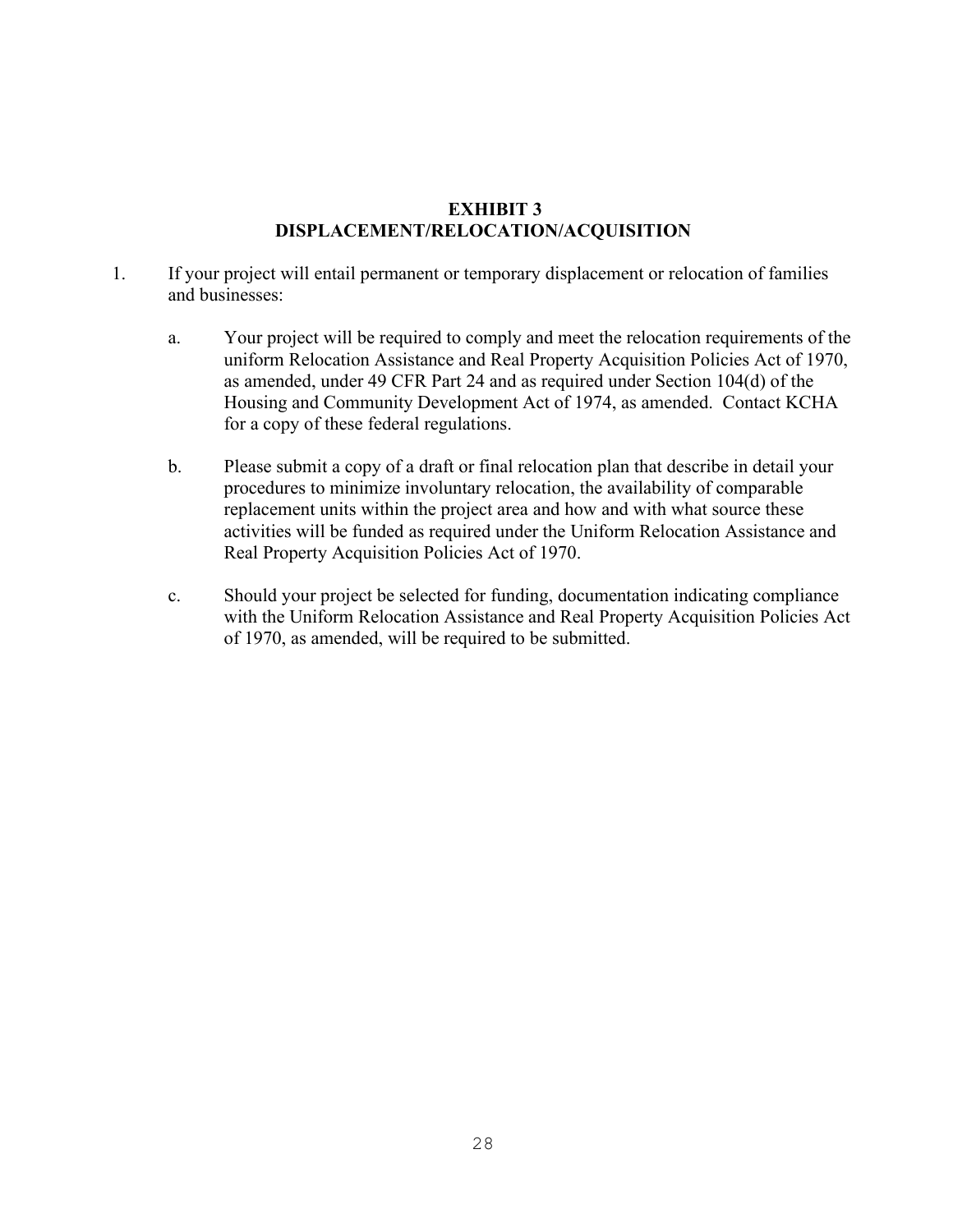## **EXHIBIT 4 ENVIRONMENTAL**

A federal environmental review that complies with 24 CFR Part 58 – Environmental Review Procedures for Entities Assuming HUD Environmental Responsibilities is required if your application is accepted to be funded. However, information relating to environmental concerns at the selection stage can have a significant impact on your application.

The extent to which an applicant has considered and acted upon potential environmental concerns is important. Therefore, indicate which of the following environmental concerns are applicable to your project by checking "yes" or "no". In addition, provide and submit information and documentation, if any, on environmental concerns. Explain if your proposed project has a completed final Environmental Assessment (EA) that complies with 24 CFR Part 58 and whether any permits or clearances related to the aforementioned environmental concerns have been obtained. Projects having completed a state and federal environmental assessment will rate higher in the selection process.

| <b>Environmental Concerns</b>                                                                                                                                                     | <b>YES</b> | N <sub>O</sub> |
|-----------------------------------------------------------------------------------------------------------------------------------------------------------------------------------|------------|----------------|
| The project will affect a property that is 50 years or older and therefore eligible<br>or designated as a historic site on the State or National Registers of Historic<br>Places. |            |                |
| The project site is located within a flood plain and requires flood insurance and<br>compliance with flood plain management decision-making (8-step) process.                     |            |                |
| The project site is located within a wetland which requires consistency review<br>from the U.S. Dept. of Army Corp. of Engineers.                                                 |            |                |
| The project site will increase density in volcanic hazard zone 1 and/or 2.                                                                                                        |            |                |
| The project will require a major Shoreline Management Permit (SMA).                                                                                                               |            |                |
| The project has received an SMA approval.                                                                                                                                         |            |                |
| The project will affect endangered species and their habitats                                                                                                                     |            |                |
| Will your proposed project trigger compliance with Chapter 343 of the Hawai'i<br>Revised Statutes? (Environmental Impact Statement)                                               |            |                |
| Are there any known environmental issues with the site?                                                                                                                           |            |                |
| Airport clear zone                                                                                                                                                                |            |                |
| Known prior industrial use                                                                                                                                                        |            |                |
| Sole source Aquifer, Air Quality, Wild and Scenic Rivers, Farmland<br>Protection                                                                                                  |            |                |
| Other known environmental concerns                                                                                                                                                |            |                |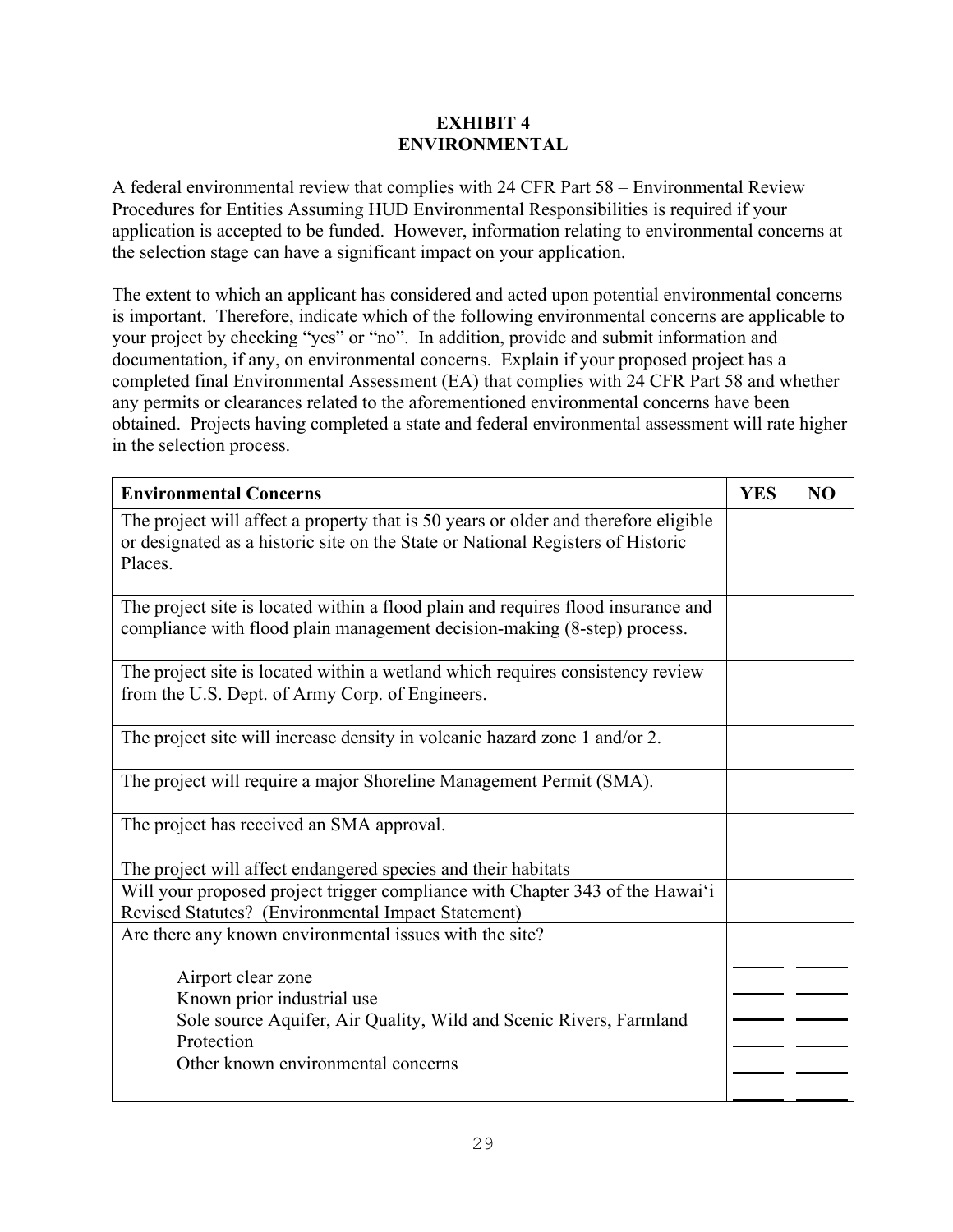| <b>Environmental Concerns</b>                                                                                                  | <b>YES</b> | NΟ |
|--------------------------------------------------------------------------------------------------------------------------------|------------|----|
|                                                                                                                                |            |    |
| Are there any neighborhood factors which negatively impact the site?                                                           |            |    |
| Crime, drugs, other safety concerns<br>Traffic, noise, other environmental factors<br>Incompatible non-residential uses nearby |            |    |
| If any answer to the above questions is "YES," then:                                                                           |            |    |
| Has a final Environmental Assessment (EA) been completed for the project? If<br>yes, submit a copy of the EA.                  |            |    |
| Have any of the permits or clearances related to the aforementioned<br>environmental concerns been obtained?                   |            |    |
| If "no," identify and describe any actions taken toward obtaining these permits<br>and/or clearances.                          |            |    |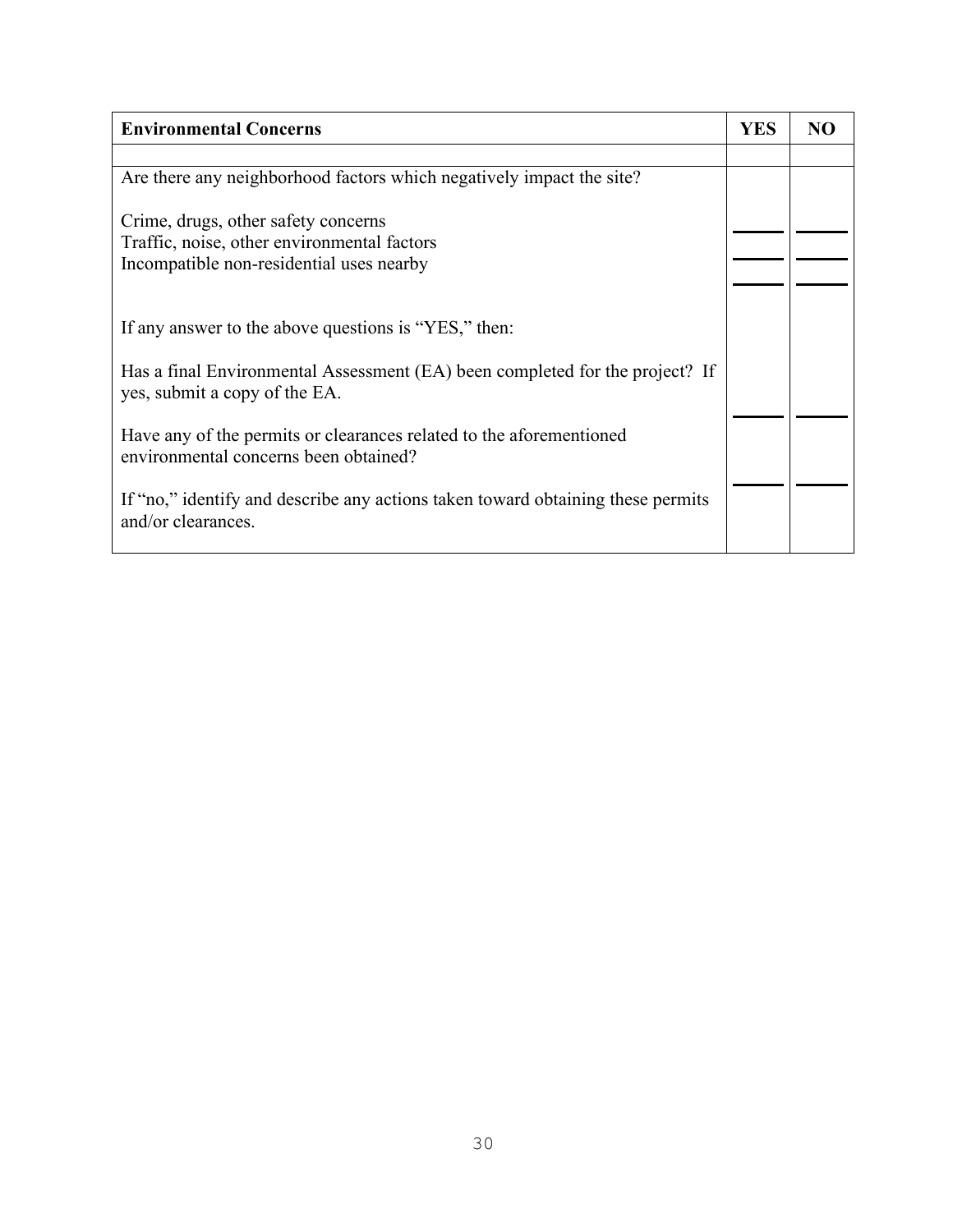#### **EXHIBIT 5 SITE SELECTION STANDARDS INFORMATION**

1. Are you in control of the project site? If not, where are you in obtaining site control and when do you anticipate having site control?

If you are in control of the project site, please include a copy of the deed or other legal document that establishes that the applicant has sufficient ownership rights to the site and all property thereon.

2. Is the community aware of the proposed project? Yes No

If yes, how were they informed? If no, do you anticipate opposition? Please describe.

- 3. Identify the legal owner of the property, all existing facilities, existing county zone, and land area.
- 4. If applicable, indicate if any of the following conditions apply to the infrastructure servicing the project site by checking the appropriate category.  $\mathbf{v}$

|                                      | Yes | No | <b>NOL</b><br>Applicable |
|--------------------------------------|-----|----|--------------------------|
| Road access to the site is adequate. |     |    |                          |
| Sewer capacity is adequate.          |     |    |                          |
| Electrical service is adequate.      |     |    |                          |
| Water service is adequate.           |     |    |                          |

- 5. If any answer to the above questions is "no," describe and document any actions being taken to resolve any potential problems associated with the particular infrastructure deficiency.
- 6. Attach location map(s). Include schematics and/or preliminary drawings, if available.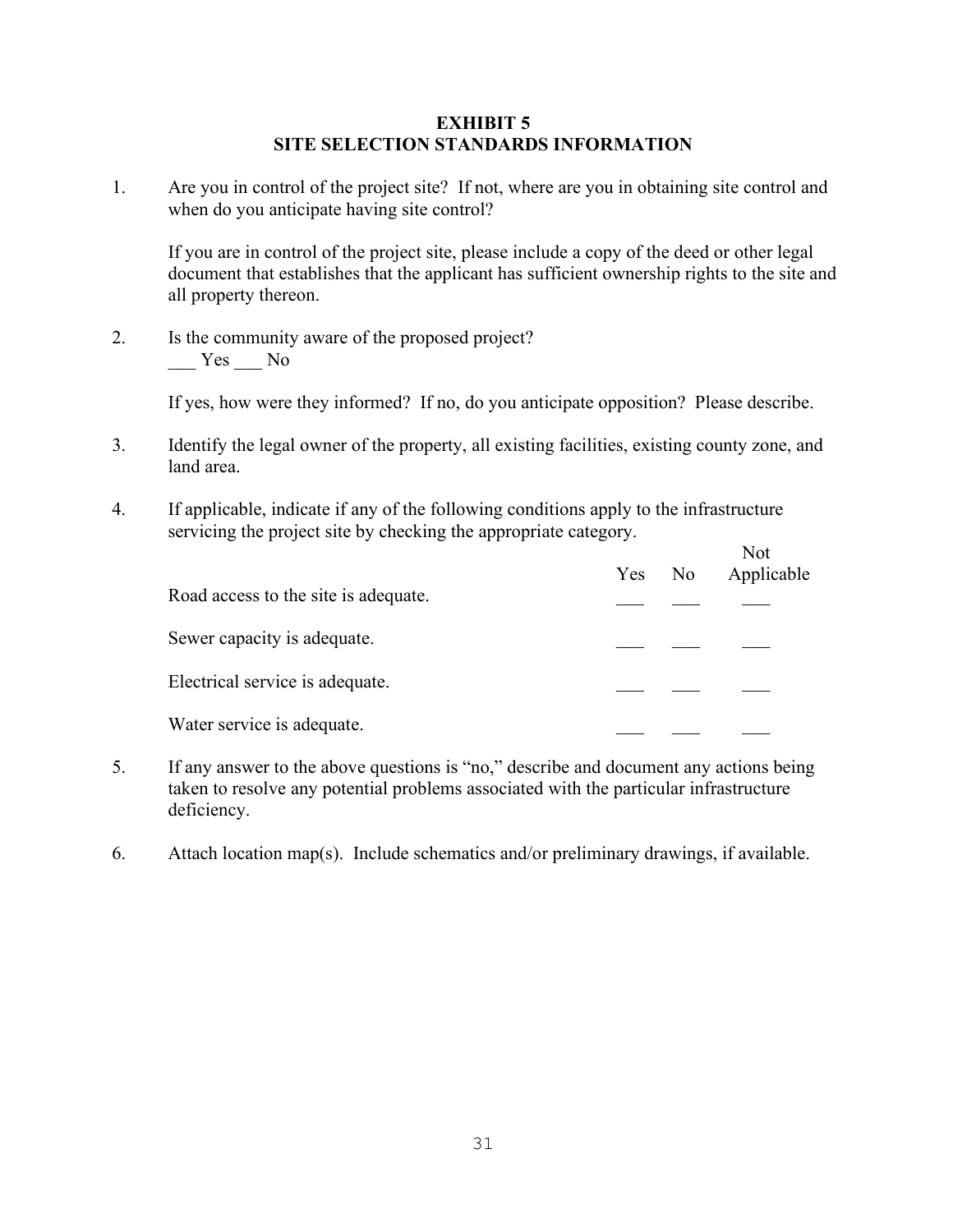7. Will you have to obtain changes to, or exemptions from, the following land use designations and code requirements in order to carry out your project? Indicate by checking "yes" or "no" for each item.

|                                | Yes | No |       | Yes           | No |
|--------------------------------|-----|----|-------|---------------|----|
| <b>State Land Use District</b> |     |    |       | Building Code |    |
| Boundary                       |     |    |       |               |    |
| General Plan Designation       |     |    |       | Zoning Code   |    |
| Development Plan               |     |    |       | Housing Code  |    |
| Designation                    |     |    |       |               |    |
| <b>Subdivision Code</b>        |     |    | Other |               |    |
| Requirements                   |     |    |       |               |    |

8. If any answer to the above questions is "yes," identify the kinds of changes, which are required as well as any actions taken toward obtaining the necessary clearances.

9. Will your project involve rehabilitation of a facility built prior to 1978? If yes, your facility will need to be tested for lead base paint and abatement documentation will be required to be submitted.

10. Is there a likely presence of hazardous material?

| Yes | Nο |
|-----|----|
|     |    |
|     |    |
|     |    |
|     |    |

If yes, identify the abatement process required and submit documentation which identifies these hazards.

- 11. If the project site does not have the appropriate infrastructure/utility services, describe and document any actions being taken to resolve any potential problems associated with the particular infrastructure deficiency. Describe the improvements required and the estimated costs.
- 12. If the project site is or will be on leasehold property, provide details on the steps taken or will be taken to secure the project site. Submit a copy of the lease. If the lease is not available at this time, describe the terms of the lease, the duration, etc., and what steps have been taken to secure the lease.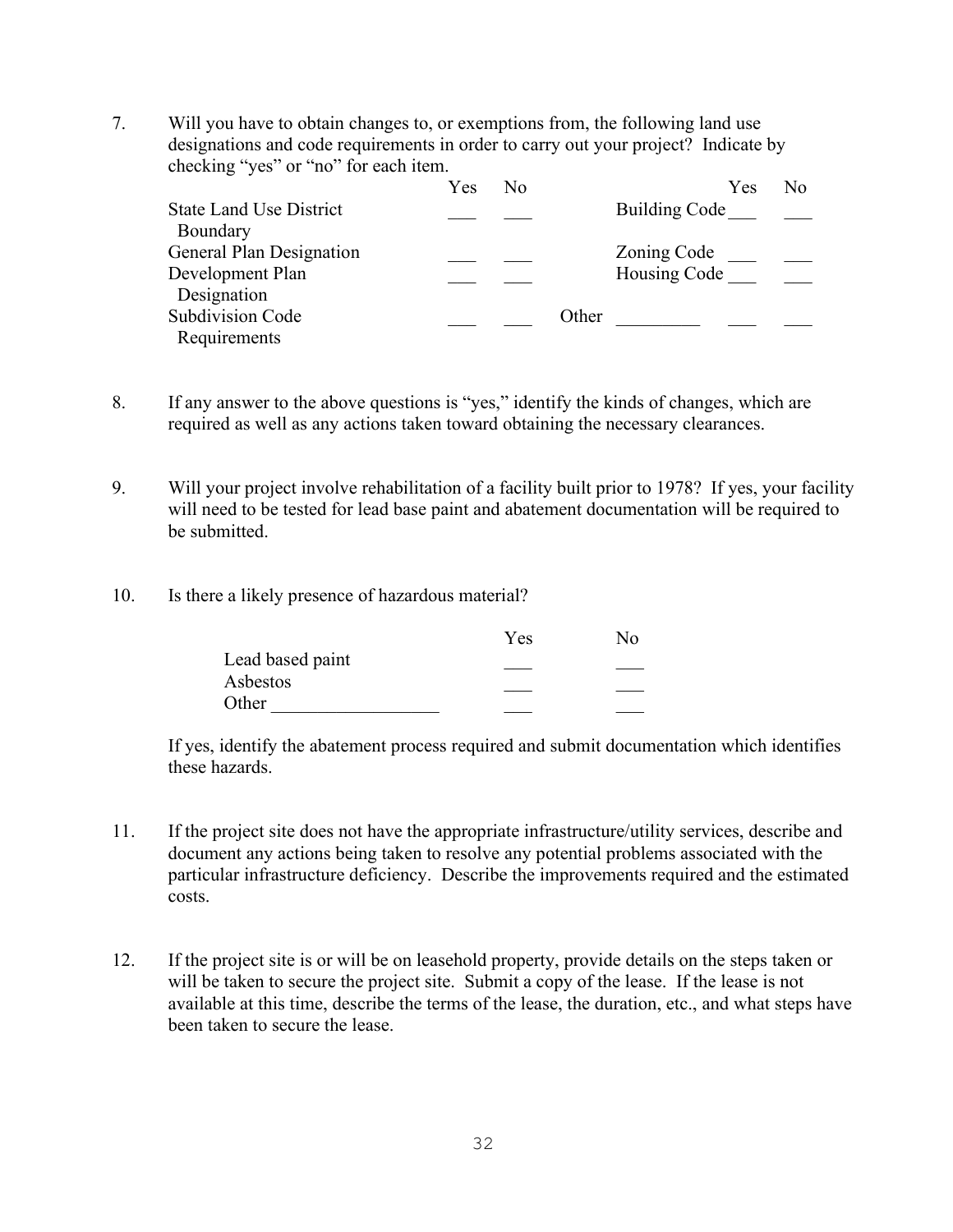## **EXHIBIT 6 PROJECT BUDGET AND FUNDING**

- 1. State the amount of PBV Vouchers being requested for the activity.
- 2. Provide a detailed budget, including other sources of funds for the proposed project and its activities as shown below.
- 3. Identify who did the estimates and discuss how these estimates are current and realistic. Provide documentation to support estimates. (Quotes, proposals, etc.)
- 4. If other sources of funds will be used (i.e., County, State, private donations, etc.), state the amount, the source, the date of expected availability and expiration and submit documentation (letters) to verify that these funds are secured.
- 5. Explain your organization's ability to access other funds and the overall attempts to obtain additional resources.
- 6. If your project will generate project income, state the projected amount and the expected date to receive this program income. All project income should be included and incorporated into the budget along with other funding sources.

Be sure your submitted budget identifies specifically what the PBV funds and other sources of funds will be used for.

NOTE:If project is funded, letters of commitment from all sources of funding must be submitted.

| <b>Milestones</b>           | <b>Total Cost</b> | <b>PBA</b> | <b>Other funds</b> | <b>Status</b> |
|-----------------------------|-------------------|------------|--------------------|---------------|
| <b>Environmental Review</b> |                   |            |                    |               |
| <b>Procurement Policy</b>   |                   |            |                    |               |
| Project Design              |                   |            |                    |               |
| Bid/Advertisement Contract  |                   |            |                    |               |
| Construction                |                   |            |                    |               |
| Project Income              |                   |            |                    |               |
| <b>Project Management</b>   |                   |            |                    |               |
| <b>TOTAL</b>                |                   |            |                    |               |

Example: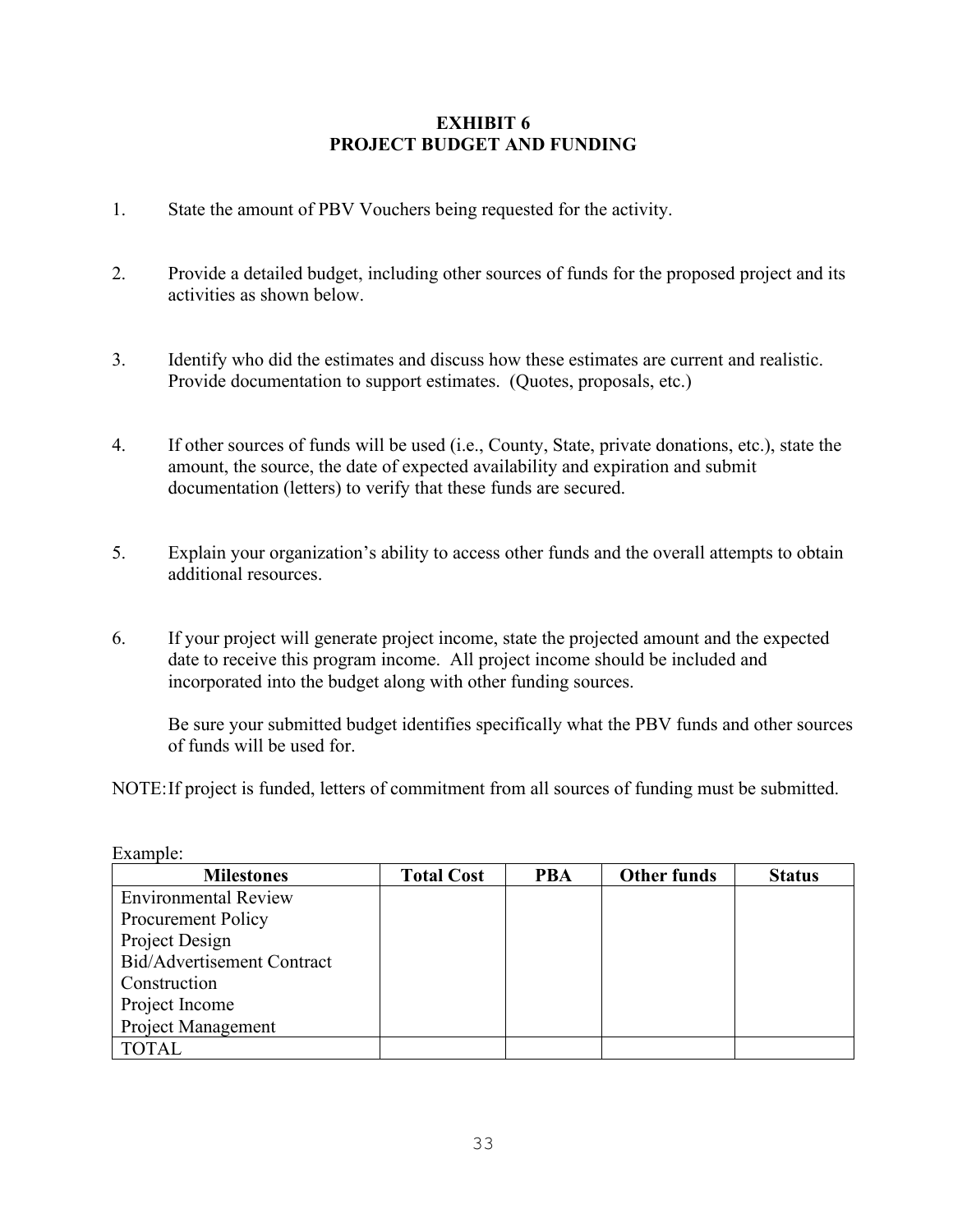#### **EXHIBIT 7 NEED FOR PROJECT-BASED VOUCHERS**

- 1. State and describe the problem/need you are trying to address. Be clear and specific in identifying who it affects, why it is a problem, and what are the causes. Use current data, trends, studies and testimony in analyzing the problem/need as it relates to the outcome you are trying to accomplish.
- 2. Explain the seriousness and why PBV Vouchers are necessary to address this problem/need. Describe why the proposed project cannot occur without the PBV Voucher award. Fully describe the activities in the project which will address the problem, including all appropriate quantifiable information.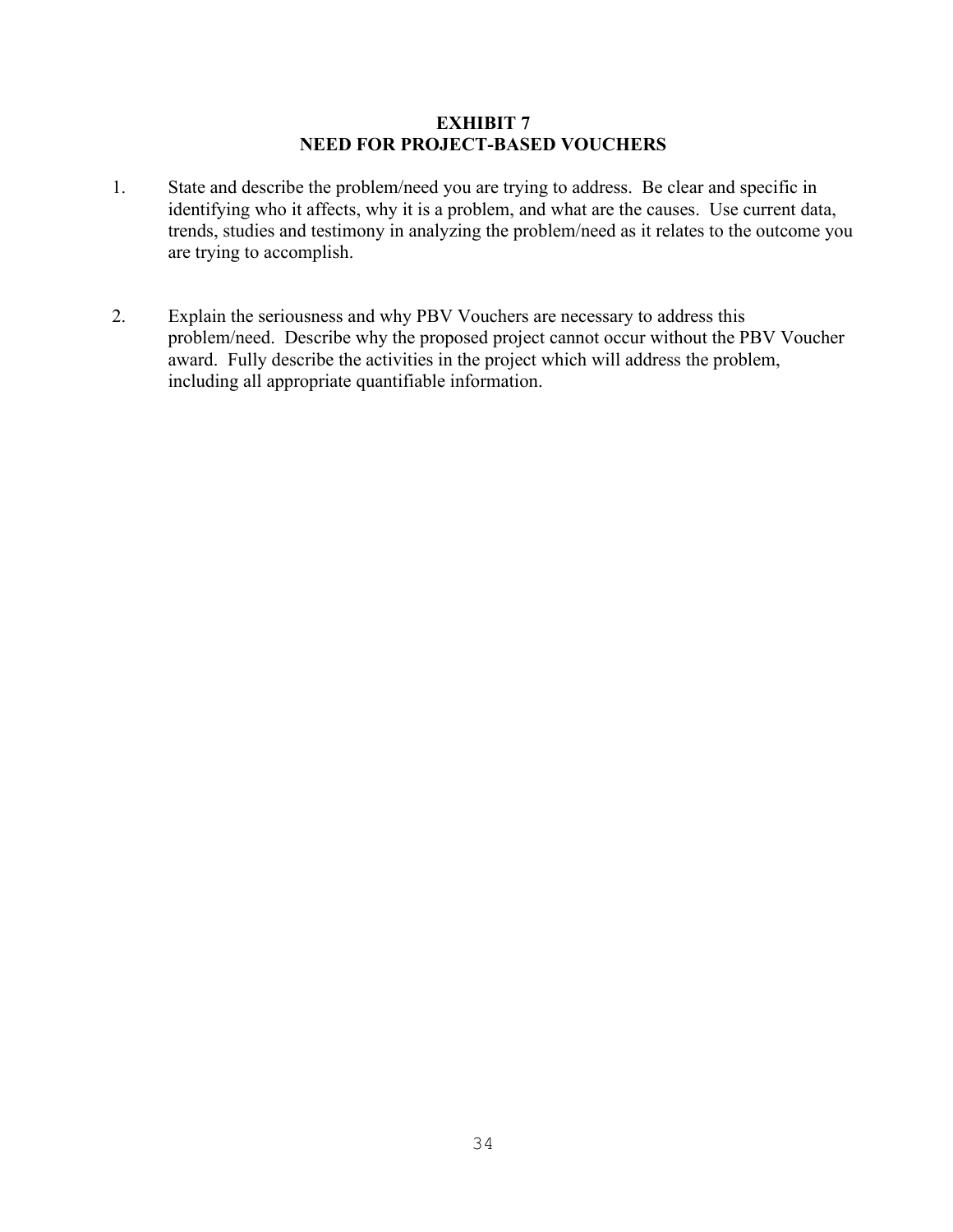## **EXHIBIT 8 COMPLIANCE WITH FEDERAL OVERLAY STATUTES**

Below is a list of federal overlay statutes that may apply to your particular project. Please review the statutes and if you check yes to any of the following, please describe your procedures on a separate sheet of paper for complying with the following federal rules.

Please note: Should your project be selected for funding, KCHA will request additional information and documentation to show compliance. Failure to comply with the applicable statutes will be reasons for non-compliance and termination of any agreement to utilize the PBV and which will be required to be recaptured.

| <b>COMPLIANCE REQUIRED</b> |                                            |  | N <sub>O</sub> |
|----------------------------|--------------------------------------------|--|----------------|
| a.                         | <b>Equal Employment Opportunity</b>        |  |                |
| b.                         | Fair Housing                               |  |                |
| $\mathbf{c}$ .             | Section 504 of the Rehab Act               |  |                |
| d.                         | Section 3                                  |  |                |
| e.                         | Section 109                                |  |                |
| f.                         | <b>Environmental Review</b>                |  |                |
| g.                         | Displacement/Relocation/Acquisition        |  |                |
| h.                         | Federal Labor Standards (Davis-Bacon)      |  |                |
| 1.                         | Lead-based Paint                           |  |                |
| j.                         | Conflict of Interest                       |  |                |
| k.                         | Debarred and Suspension                    |  |                |
| 1.                         | Flood Insurance                            |  |                |
| m.                         | OMB Circulars A-110, A-122, A-87,          |  |                |
|                            | 24 CFR Part 84 & 85 (financial procedures) |  |                |
| n.                         | OMB Circular A-133-Audits (required for    |  |                |
|                            | federal funds in excess of \$300,000       |  |                |
| 0.                         | Drug-free Workplace                        |  |                |
| p.                         | Minority/Women Business Enterprise         |  |                |
| q.                         | <b>Anti-lobbying Provisions</b>            |  |                |
|                            |                                            |  |                |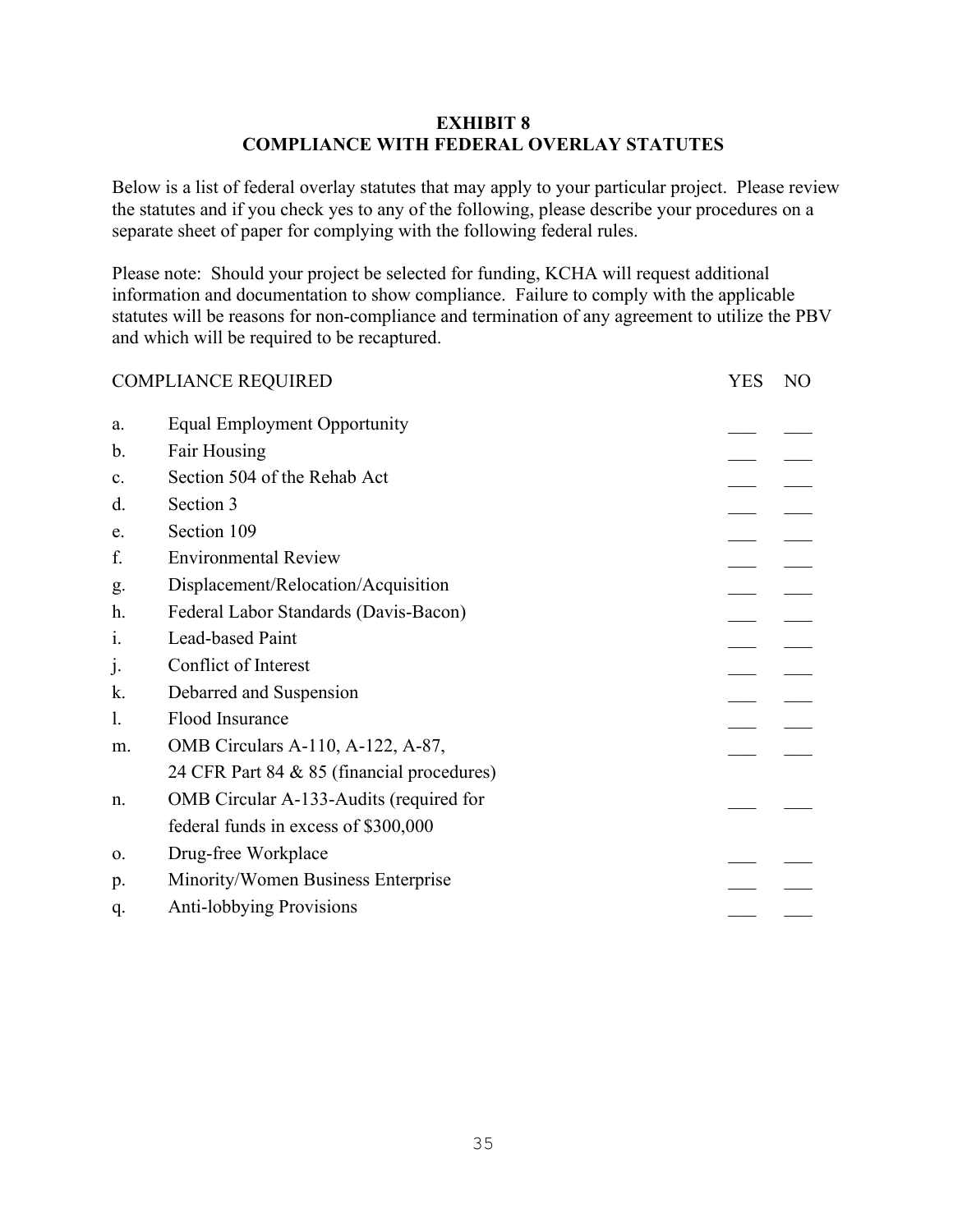## **EXHIBIT 9 PROJECT MANAGEMENT**

| Name of agency or person who will manage, coordinate and implement the proposed<br>project:                                                                                                                                                            |
|--------------------------------------------------------------------------------------------------------------------------------------------------------------------------------------------------------------------------------------------------------|
| and the control of the control of the control of the control of the control of the control of the control of the<br>Address:<br><u> 1989 - Johann John Harry Barbara, martin dia kaominina dia 40.000 komponina mpikambana amin'ny fivondronan-kao</u> |
| Contact person and staff primarily responsible to oversee and implement project:                                                                                                                                                                       |
| Phone and fax numbers:                                                                                                                                                                                                                                 |
| Years in business or operations.                                                                                                                                                                                                                       |
| Describe your organization's management ability. Describe the mission, management<br>structure and staffing of your organization. Provide a detailed description of your                                                                               |

organization's experience and ability in implementing and managing projects. Provide an organizational chart showing the staffing and lines of authority for the key personnel to be used in the project.

7. Explain any past or current experience with federal or state award or loan programs.

8. Describe the accounting/record keeping system used by your organization (i.e., manual, computer software, etc.). Indicate whether it complies with applicable OMB circulars governing financial management and audits.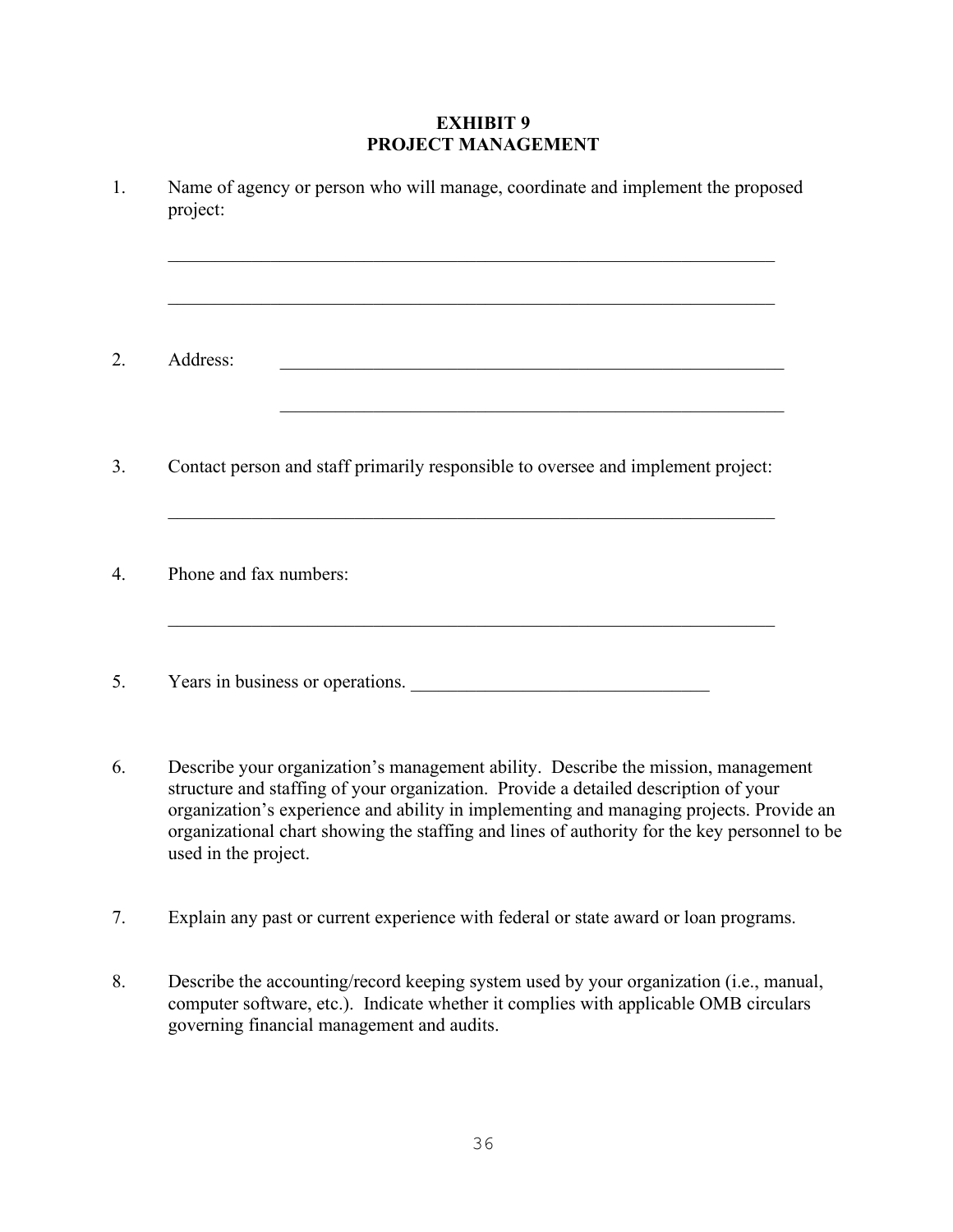- 9. Give a brief job description of the overall duties of the staff assigned or management team assigned to manage the program during each phase, a description of related experience and how the project will be implemented and structured. If staff has not been hired, provide a job description for each vacant position. If a third party (consultants) will be involved in management, describe their roles in implementing the project.
- 10. Provide a copy of the proposed management and maintenance plan for the project. This plan must describe all aspects of the site management plan, including the current and proposed Resident Selection Policies. The plan should also describe the preventive, routine and emergency maintenance procedures for the entire site.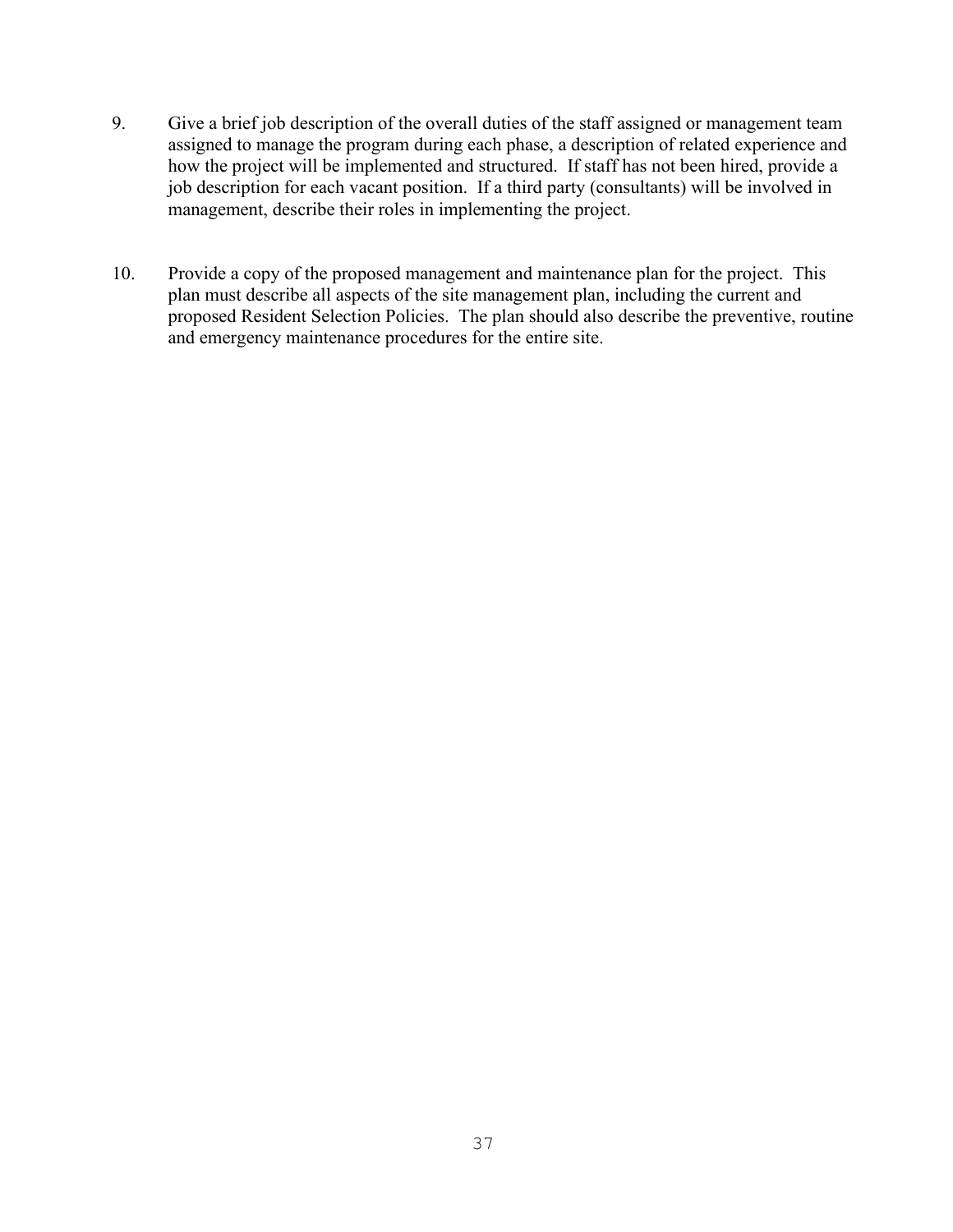## **EXHIBIT 10 PAST PERFORMANCE**

Indicate if you received other PBV grants or other Federal, State, local or private financial assistance in the past. If yes, briefly describe the program and project(s) and include:

1. Project Title \_\_\_\_\_\_\_\_\_\_\_\_\_\_\_\_\_\_\_\_\_\_\_\_\_\_\_\_\_\_\_\_\_\_\_\_\_\_\_\_\_\_\_\_\_\_\_\_\_\_\_\_\_\_\_\_\_\_\_\_\_\_\_\_ 2. Project Amount \_\_\_\_\_\_\_\_\_\_\_\_\_\_\_\_\_\_\_\_\_\_\_\_\_\_\_\_\_\_\_\_\_\_\_\_\_\_\_\_\_\_\_\_\_\_\_\_\_\_\_\_\_\_\_\_\_\_\_\_\_\_\_\_ 3. Project Status \_\_\_\_\_\_\_\_\_\_\_\_\_\_\_\_\_\_\_\_\_\_\_\_\_\_\_\_\_\_\_\_\_\_\_\_\_\_\_\_\_\_\_\_\_\_\_\_\_\_\_\_\_\_\_\_\_\_\_\_\_\_\_\_ 4. Project achievement and if there were any problems encountered. \_\_\_\_\_\_\_\_\_\_\_\_\_\_\_\_\_\_\_\_\_\_\_\_\_\_\_\_\_\_\_\_\_\_\_\_\_\_\_\_\_\_\_\_\_\_\_\_\_\_\_\_\_\_\_\_\_\_\_\_\_\_\_\_ 5. Explain any delays encountered and the reasons for the delays. \_\_\_\_\_\_\_\_\_\_\_\_\_\_\_\_\_\_\_\_\_\_\_\_\_\_\_\_\_\_\_\_\_\_\_\_\_\_\_\_\_\_\_\_\_\_\_\_\_\_\_\_\_\_\_\_\_\_\_\_\_\_\_\_ \_\_\_\_\_\_\_\_\_\_\_\_\_\_\_\_\_\_\_\_\_\_\_\_\_\_\_\_\_\_\_\_\_\_\_\_\_\_\_\_\_\_\_\_\_\_\_\_\_\_\_\_\_\_\_\_\_\_\_\_\_\_\_\_ 6. Identify any federal audit finding(s) from your previous federal audit and explain the status of the finding(s). Also, explain what your organization is doing to eliminate or reconcile the finding(s). \_\_\_\_\_\_\_\_\_\_\_\_\_\_\_\_\_\_\_\_\_\_\_\_\_\_\_\_\_\_\_\_\_\_\_\_\_\_\_\_\_\_\_\_\_\_\_\_\_\_\_\_\_\_\_\_\_\_\_\_\_\_\_\_

 $\_$  , and the set of the set of the set of the set of the set of the set of the set of the set of the set of the set of the set of the set of the set of the set of the set of the set of the set of the set of the set of th

\_\_\_\_\_\_\_\_\_\_\_\_\_\_\_\_\_\_\_\_\_\_\_\_\_\_\_\_\_\_\_\_\_\_\_\_\_\_\_\_\_\_\_\_\_\_\_\_\_\_\_\_\_\_\_\_\_\_\_\_\_\_\_\_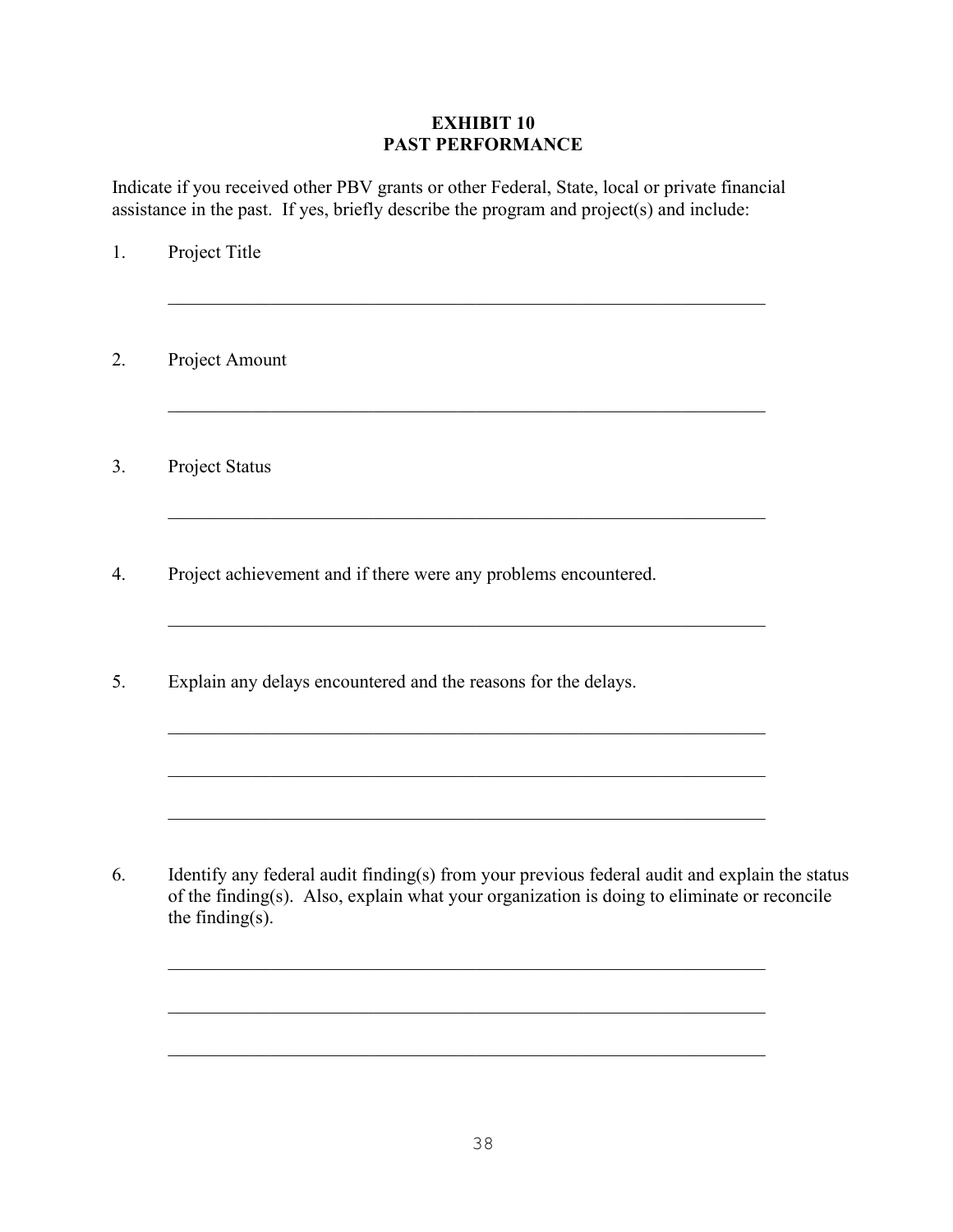## **EXHIBIT 11 APPLICANT INFORMATION**

In order to receive PBV grants or loans, the applicant must be an eligible entity under HUD regulations, 24 CFR 570.204 (Appendix B). For all non-government agencies, the following documents must be attached to this exhibit.

| Articles of Incorporation                                                                |
|------------------------------------------------------------------------------------------|
| By-Laws                                                                                  |
| IRS Exemption under Section $501(c)$                                                     |
| List of current Board of Directors and<br>evidence that the board members are volunteers |
| Most current financial and program audit                                                 |
| Board of Director composition                                                            |
| FOR CBDO'S ONLY: CBDO Eligibility Form<br>which is attached to this exhibit.             |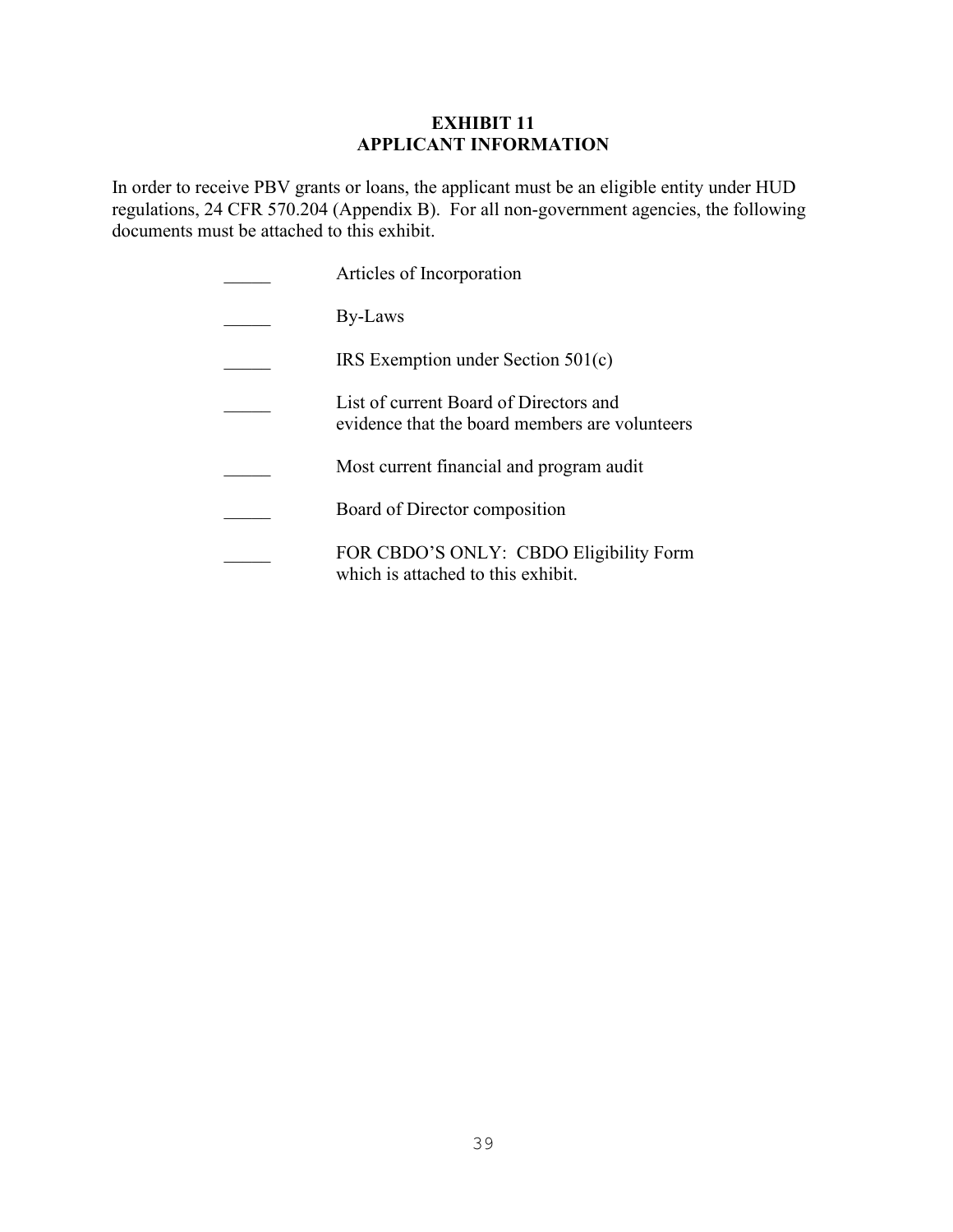# **COMMUNITY BASED DEVELOPMENT ORGANIZATIONS (CBDO's) (Optional only for CBDO Entities) ELIGIBILITY FORM**

# CBDO Eligibility

An applicant must meet the following criteria in order to qualify as a CBDO and receive PBV funds. Check the appropriate "yes" or "no" blank for each item. Documentation is required to be submitted.

| Yes | No |                                                                                                                                                                                                                                                                                                                                                                                                                                                              |
|-----|----|--------------------------------------------------------------------------------------------------------------------------------------------------------------------------------------------------------------------------------------------------------------------------------------------------------------------------------------------------------------------------------------------------------------------------------------------------------------|
|     |    | Is an association or corporation organized under state<br>or local laws to engage in community activities. (Attach copy of Articles of<br>Incorporation).                                                                                                                                                                                                                                                                                                    |
|     |    | Has, as its primary purpose, the improvement of<br>the physical, economic or social environment of its geographic area of<br>operation by addressing one or more critical problems of the area for<br>persons of low or moderate income.                                                                                                                                                                                                                     |
|     |    | Either be a non-profit or for profit, provided<br>any monetary profits is only incidental to its operations and not inuring to<br>the benefit of any member, founder, contributor or individual.                                                                                                                                                                                                                                                             |
|     |    | Has a tax exemption ruling from the Internal Revenue<br>Service under Section 501(c) of the Internal Revenue Code of 1986. (Attach<br>copy of ruling from IRS).                                                                                                                                                                                                                                                                                              |
|     |    | Maintains at least 51 percent $(51%)$ of its governing<br>body's membership for low or moderate income residents of its geographic<br>area of operation.                                                                                                                                                                                                                                                                                                     |
|     |    | Has a primary purpose or capacity to carry out<br>neighborhood revitalization, community economic development or energy<br>conservation project that address one or more critical needs for persons of<br>low or moderate income.                                                                                                                                                                                                                            |
|     |    | Is not a public body (including the County of Kaua'i)<br>or an instrumentality of a public body and does not permit more than 1/3 of<br>its governing body to be appointed by, or to consist of, elected or other<br>public officials or employees of an ineligible entity. (Attach copy of<br>organization's by-laws or charter which shall include provisions prohibiting<br>conflict of interest by its governing board, officers, employees and agents). |
|     |    | Requires that members of its governing body be                                                                                                                                                                                                                                                                                                                                                                                                               |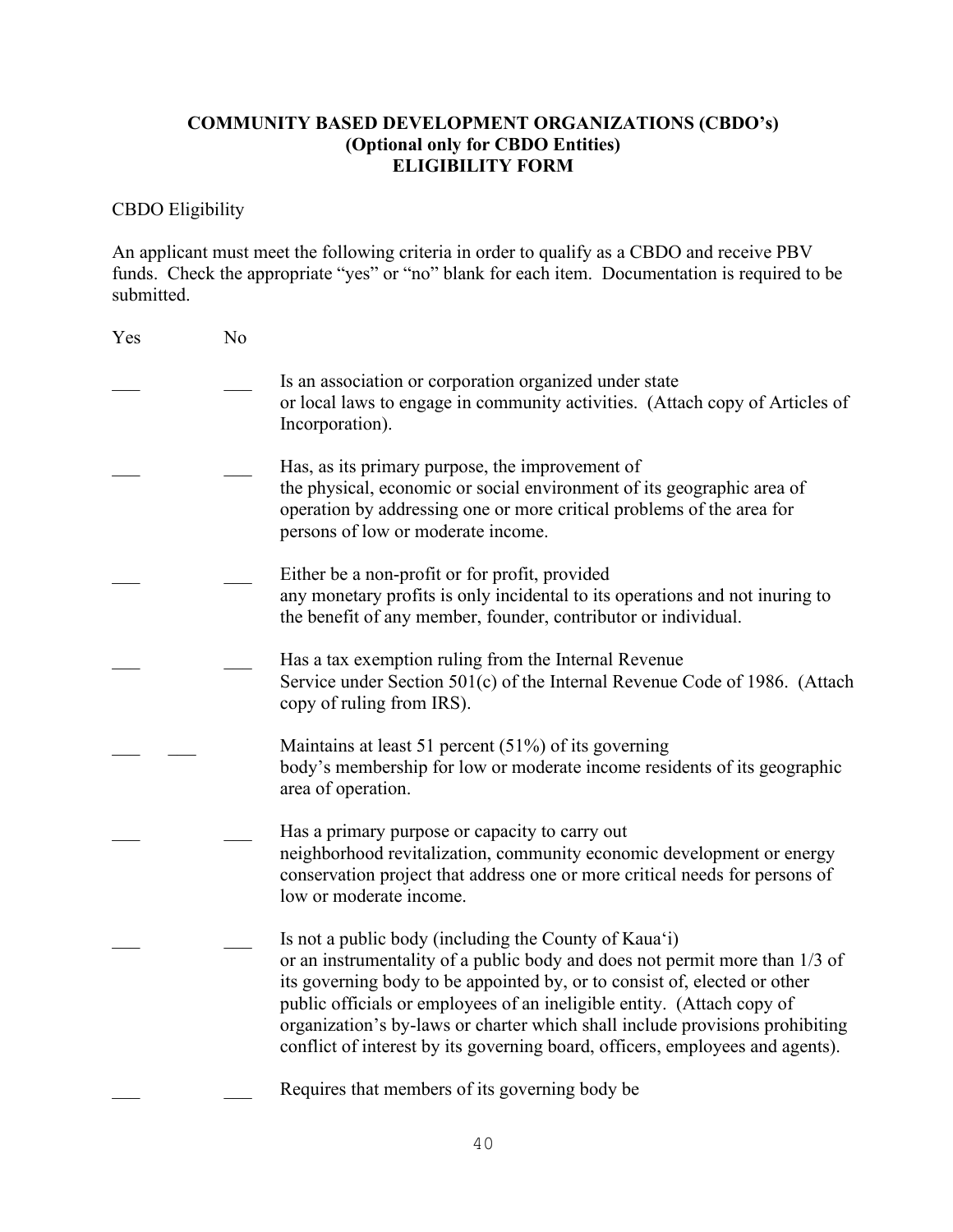|  | nominated and approved by the general membership of organizational.<br>(Attach a current list of Board of Director's including address, telephone<br>number, term of office and occupation).                     |
|--|------------------------------------------------------------------------------------------------------------------------------------------------------------------------------------------------------------------|
|  | Has standards of financial accountability that conforms<br>to OMB Circular No. A-110 (Rev.) "Standards for Financial Management<br>Systems." (Attach current financial audit report).                            |
|  | Is not subject to requirements under which its assets<br>revert to the recipient upon dissolution.                                                                                                               |
|  | Is free to contract for goods and services from vendors<br>of its own choosing.                                                                                                                                  |
|  | Is an entity organized pursuant to Section 301(d)<br>of the Small Business Investment Act of 1958.                                                                                                               |
|  | Is an SBA approved Section 501 State Development<br>Company or Section 502 Local Development Company, or an SBA<br>Certified Section 503 Company under the Small Business Investment Act of<br>1958, as amended. |
|  | Is a Community Housing Development Organization (CHDO),<br>under 24 CFR 92.2, Designated as a CHDO by the HOME Investment<br>Partnership program.                                                                |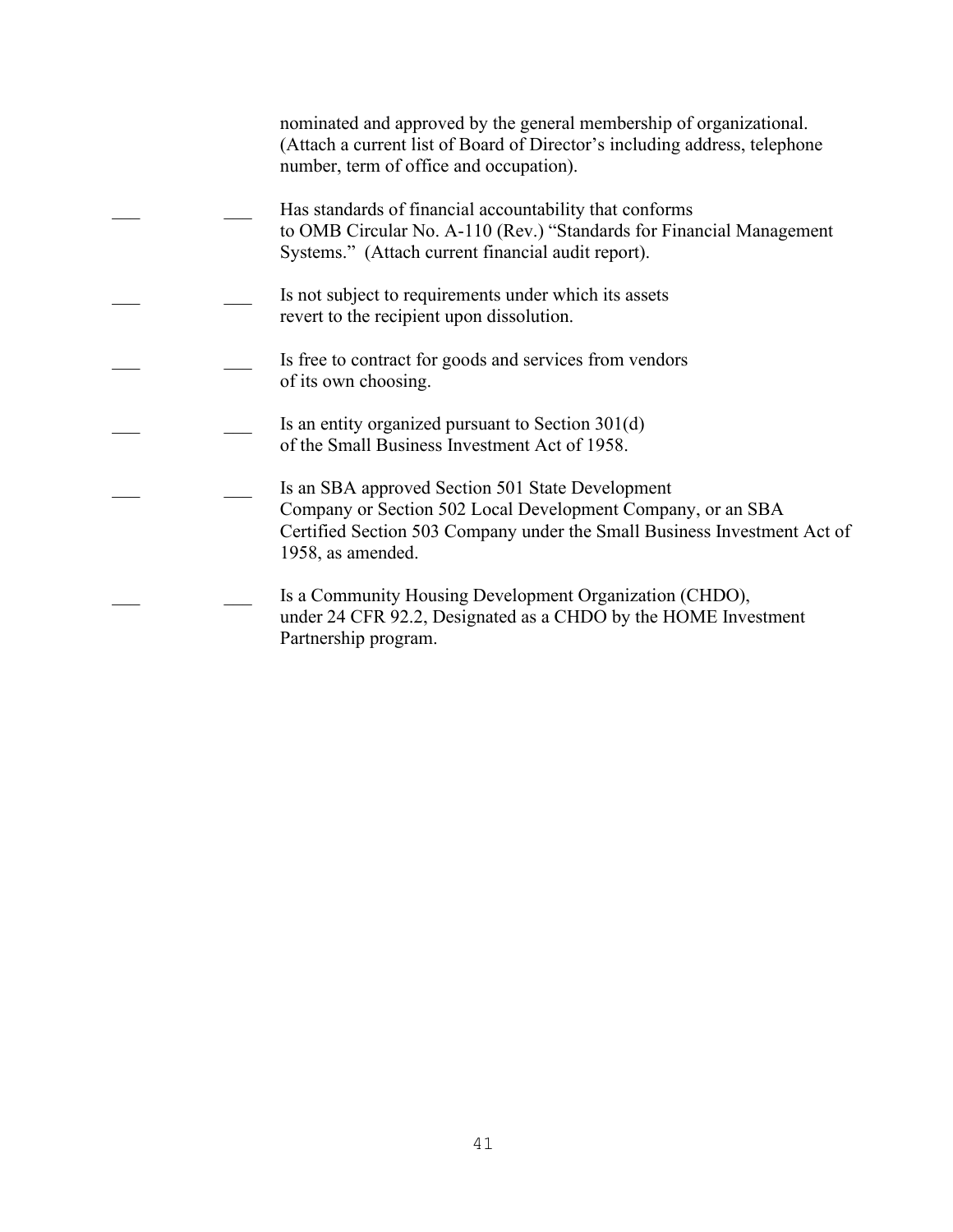## **EXHIBIT 12 CERTIFICATION AND AUTHORIZATION**

- 1. To the best of my knowledge, the statements in this application are true and correct. (Application is not complete without an authorized signature)
- 2. I hereby authorize the Kaua'i County Housing Agency to obtain further information and to verify any statements made as it deems necessary.
- 3. The applicant will comply with and certify all PBV program regulations, policies, guidelines and requirements as set forth in this application.
- 4. The applicant certifies that they have read and understand that compliance with all aspects of Exhibit 8 (Compliance with Federal Overlay Statutes), is required if the project is selected.
- 5. The applicant assures the county that it will provide sufficient funds to cover any cost overrun to complete the project and where required by its by-laws, the Board of Directors have duly passed a resolution authorizing its authorized official to file this application and provide further information to the County.
- 6. I certify that the applicant has the legal authority to apply for Federal assistance, and the institutional, managerial and financial capability (including funds sufficient to pay the non-Federal share of project cost) to ensure proper planning, management, and completion of the project described in this application.
- 7. I certify that the applicant will initiate and complete the work within the applicable time frame after receipt of approval of the awarding agency.
- 8. I certify that the applicant will give the County and the Comptroller General of the United States, through any authorized representative, access to and the right to examine all records, books, papers, or documents related to the award; and will establish a proper accounting system in accordance with generally accepted accounting standards or agency directives.
- 9. I certify that the applicant will comply with the conflict of interest provisions at 24 CFR 85.36 and 84.42, and 24 CFR Part 85 related to the establishment of safeguards to prohibit employees from using their positions for a purpose that constitutes or presents the appearance of personal or organizational conflict or interest, or personal gain.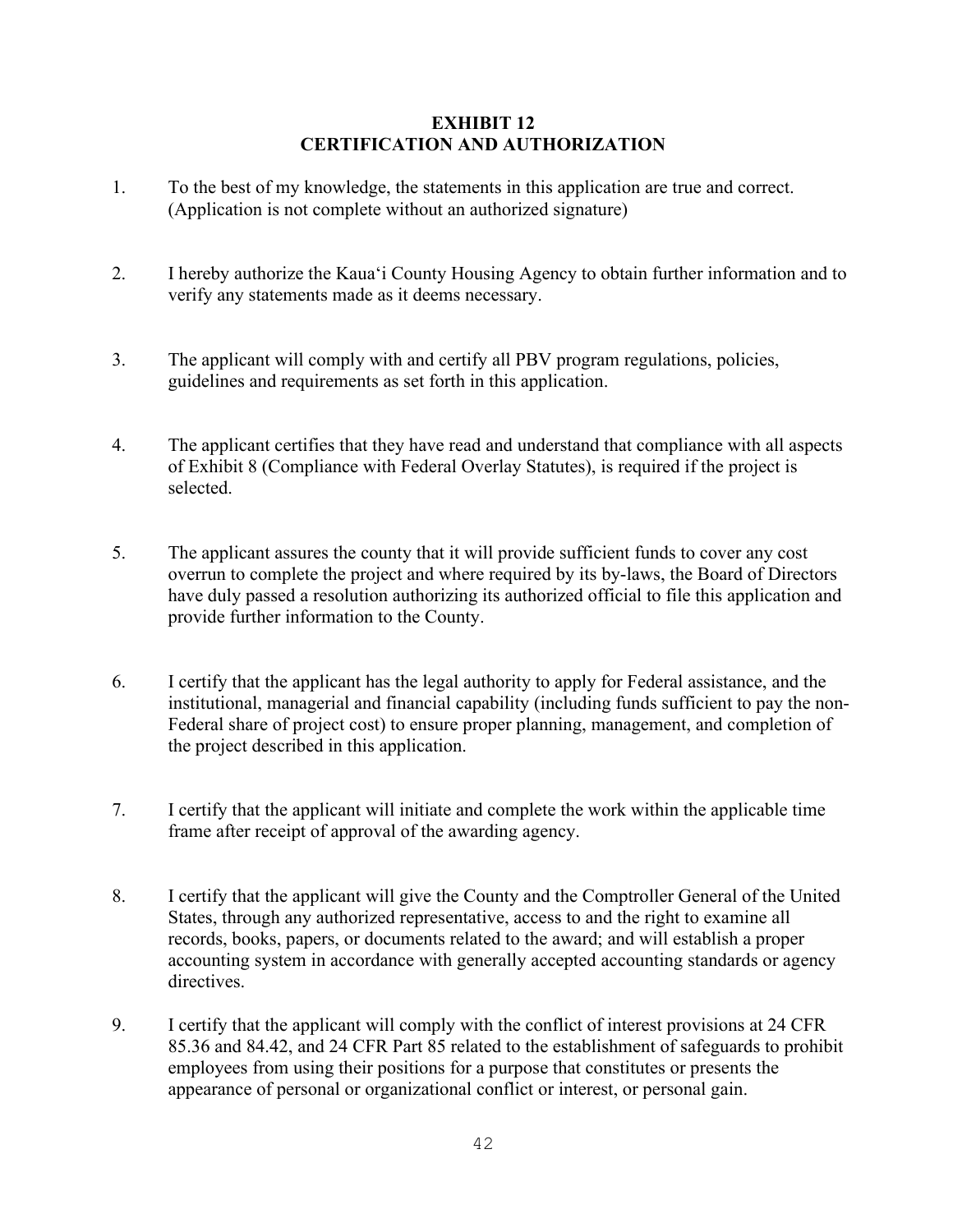- 10. I certify that the applicant will comply with the uniform administrative requirements in accordance with OMB Circular A-110 "Uniform Administrative Requirements for Grants and Agreements with Institutions of Higher Education, Hospitals and Other Non-Profit Organizations" as implemented at 24 CFR Part 570 §570.502.
- 11. I certify that the applicant will comply with the requirements and standards of OMB Circular A-122 "Cost Principles for Non-Profit Organizations".
- 12. I certify that the applicant will perform the required financial and compliance audits in accordance with the Single Audit Act Amendments of 1996 and OMB Circular No. A-133, "Audits of States, Local Governments, and Non-Profit Organizations".
- 13. I certify that the applicant will comply with all Federal statutes, related amendments, and implementing regulations relating to nondiscrimination, fair housing and equal opportunity including, but not limited to: (a) Title VI of the Civil Rights Act of 1964, as amended; (b) Fair Housing Act; (c) Equal Opportunity in Housing (Executive Order 11063, as amended by Executive Order 12259); (d) Section 109 of Title I of the Housing and Community Development Act of 1974, as amended; (e) Age Discrimination Act of 1975, as amended; (f) any other nondiscrimination provisions in the specific statute under which application for Federal assistance is being made; and (g) the requirements of any other nondiscrimination statute which may apply.
- 14. I certify that the applicant will comply with all Federal statutes, related amendments, and implementing regulations relating to handicapped accessibility including, but not limited to: (a) Architectural Barriers Act of 1968, as amended; and (b) Americans with Disabilities Act; Section 504 of the Rehabilitation Act of 1973.
- 15. I certify that the applicant will comply with all Federal statues, related amendments, and implementing regulations relating to employment and contracting including, but not limited to: (a) Equal Employment Opportunity, Executive Order 11246, as amended; and (b) Section 3 of the Housing and Urban Development Act of 1968.
- 16. I certify that the applicant will comply, if applicable, with flood insurance requirements of Section 202 of the Flood Disaster Protection Act of 1973.
- 17. I certify that the applicant will comply, as applicable, with the provisions of the (a) Davis-Bacon Act; (b) the Contract Work Hours and Safety Standards Act; (c) the Copeland (Anti-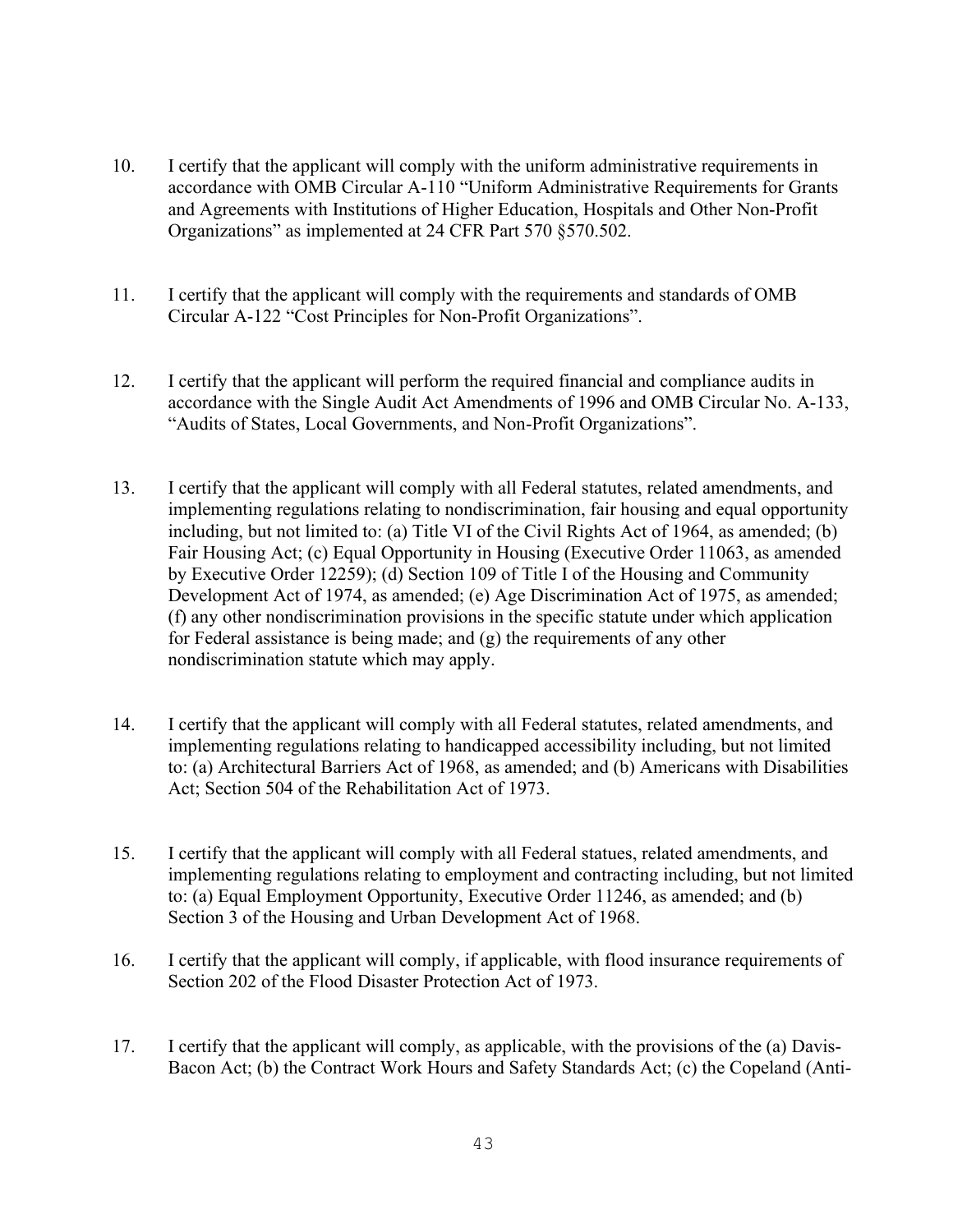Kickback) Act; and (d) Fair Labor Standards Act of 1938, as amended regarding labor standards for federally assisted construction sub-agreements.

- 18. I certify that the applicant will comply with the requirements found at 24 CFR Part 5 regarding debarred, suspended and ineligible contractors and sub-recipients.
- 19. I certify that the applicant will comply, or has already complied, with the requirements of the Uniform Relocation Assistance Act, Section 104(d) which provides for fair and equitable treatment of persons displaced or whose property is acquired as a result of Federal or federally assisted programs.
- 20. I certify that the applicant will comply with environmental standard which may be prescribed pursuant to the following: (a) institution of environmental quality control measures under the National Environment Policy Act of 1969 and Executive Order (EO) 11514; (b) notification of violating facilities pursuant to EO 11738; (c) protection of wetlands pursuant to EO 11990; (d) evaluation of flood hazards in floodplains in accordance with EO11988; (e) assurance of project consistency with the approved State management program developed under the Coastal Zone Management Act of 1972; (f) conformity of Federal actions to State (Clear Air) Implementation Plans under Section 176(c) of the Clear Air Act of 1955, as amended; (g) protection of underground sources of drinking water under the Safe Drinking Water act of 1975, as amended; and (h) protection of endangered species under the Endangered Species Act of 1973, as amended.
- 21. I certify that the applicant will assist the awarding agency in assuring compliance with Section 106 of the National Historic Preservation Act of 1968, EO 11593 (identification and protection of historic properties), and the Archaeological and Historic Preservation Act of 1974.
- 22. I certify that the applicant will comply with the Lead-Based Paint Poisoning Prevention Act which prohibits the use of lead-based paint in construction or rehabilitation of residence structures.
- 23. I certify that the applicant will comply, as applicable, with the provisions of the Hatch Act which limit the political activities of employees whose principal employment activities are funded in whole or in part with Federal funds.
- 24. I certify that the applicant will comply with all applicable requirements of all other Federal laws, executive orders, regulations and policies governing this program. In cases where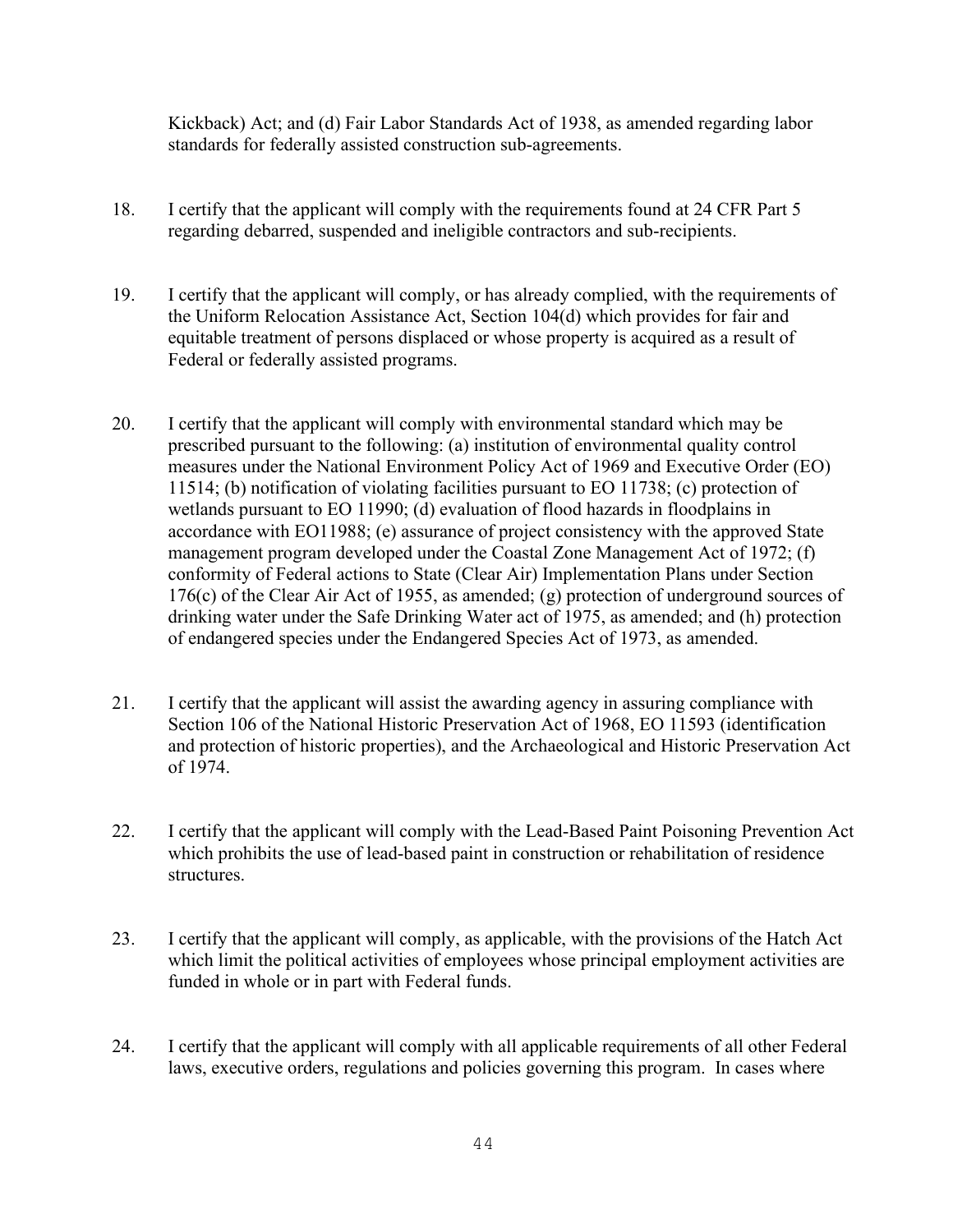County, State, and/or Federal laws, rules and regulations address certain issues, the most stringent ruling shall apply.

25. I certify that I am authorized on behalf of (name of applicant) to submit this application; to carry out the proposed project/activity pursuant to its charter and by-laws; and comply with the standards for private non-profit entities established by HUD and the County of Kaua'i. (Please submit resolution authorizing filing and submittal).

 $\mathcal{L}_\text{G}$ Signature of Authorized Certifying Official and Title

Applicant Organization Date Submitted

 $\mathcal{L}_\text{max}$  , and the contribution of the contribution of the contribution of the contribution of the contribution of the contribution of the contribution of the contribution of the contribution of the contribution of t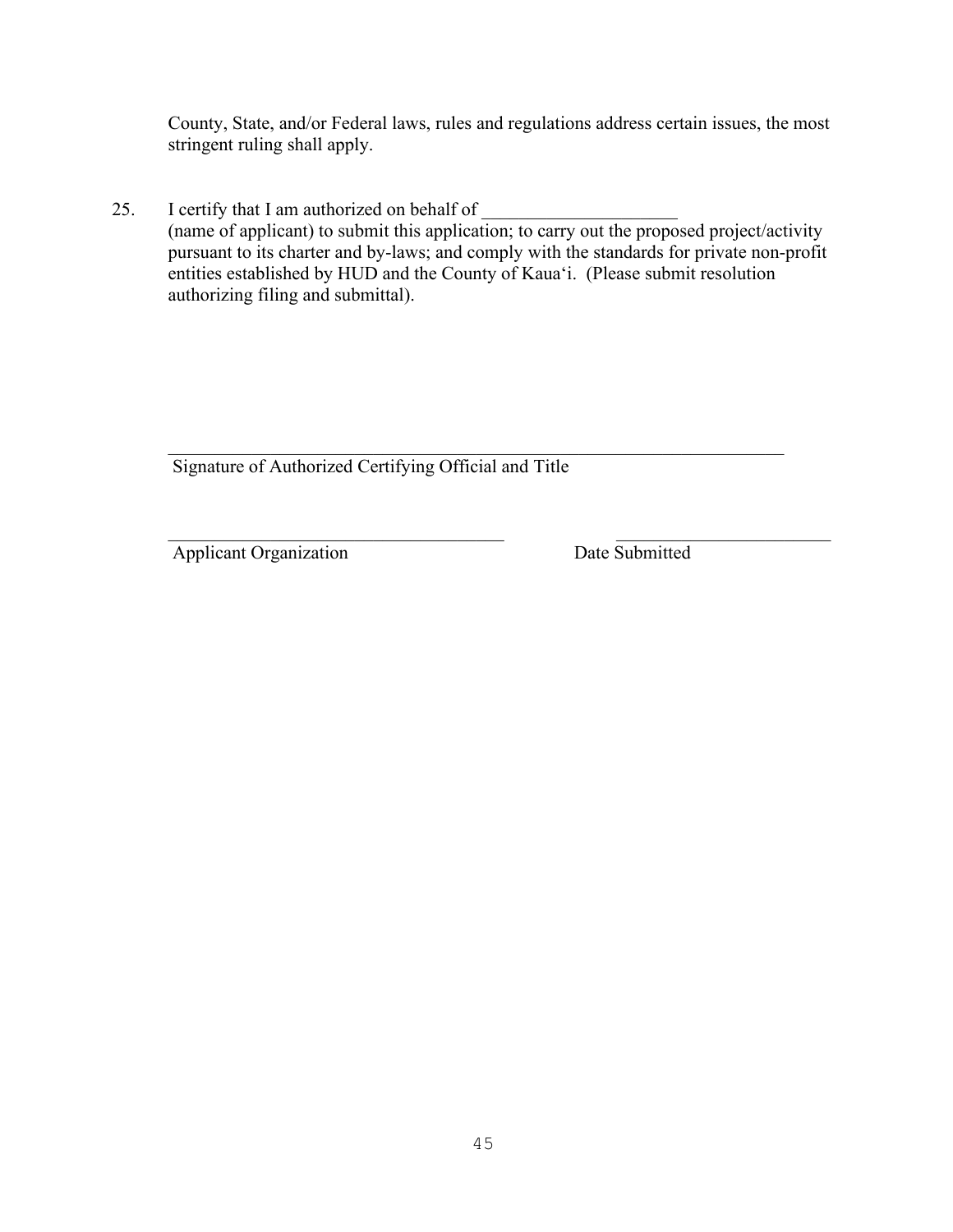## RULES OF PRACTICE AND PROCEDURES FOR THE PROJECT BASED ASSISTANCE PROGRAM

## A. GENERAL APPLICABILITY

These rules and regulations are adopted under the Hawai'i Administrative Procedures Act, Chapter 91, Hawai'i Revised Statutes, pursuant to Chapter 2, Article 5, Section 2, and are intended to set forth the essential elements to implement the Housing Choice Voucher Section 8 Program as established in Title 24 of the Code of Federal Regulations, Parts 1, 5, 8, 882, 888, and 982. Nothing in these rules shall supersede the provisions of CFR Parts 1, 5, 8, 882, 888, and 982 or the County of Kaua'i HCV Administrative Plan.

### B. DEFINITIONS

The following definitions apply to assistance subject to Part 983, in addition to the definitions in 24 CFR 982.4.

- 1. Agreement to Enter into Housing Assistance Payment Contract (HUD Form 52531- A/B). A written document that serves as a statement of intent by KCHA that it will, upon completion of rehabilitation or construction and occupancy by an eligible family, provide housing assistance payment over a specified period. In order to obtaining financing, the owner may use the Agreement as a pledge or security for the rehabilitation loan. The Agreement includes, among other provisions, work items, dates for the beginning and completion of the work, and the amount of the rent to be paid to the owner after rehabilitation or construction.
- 2. Displaced Person. For the purpose of this program, the term displaced person means a person (household, business, nonprofit organization, or farm) that moves from real property, or moves personal property from real property, permanently, as a direct result of acquisition, rehabilitation, or demolition for a project assisted under this program.
- 3. Existing. Properties that require less than a total of \$1,000 in improvements per subsidized unit in order to make the unit compliant with Housing Quality Standards (HQS) or to complete other major building systems or configuration changes as noted in 24 CFR 983.8. The prorated amount for common area improvements must be counted as part of the total cost.
- 4. Funding source. The ACC funding authority from which the HAP contract is to be funded. Each funding increment identified in the ACC is a separate, potential funding source.
- 5. Housing Assistance Payment Contract (HAP Contract). A written agreement between KCHA and an owner for the purpose of providing housing assistance payments under the Voucher Program to the owner on behalf of an eligible family.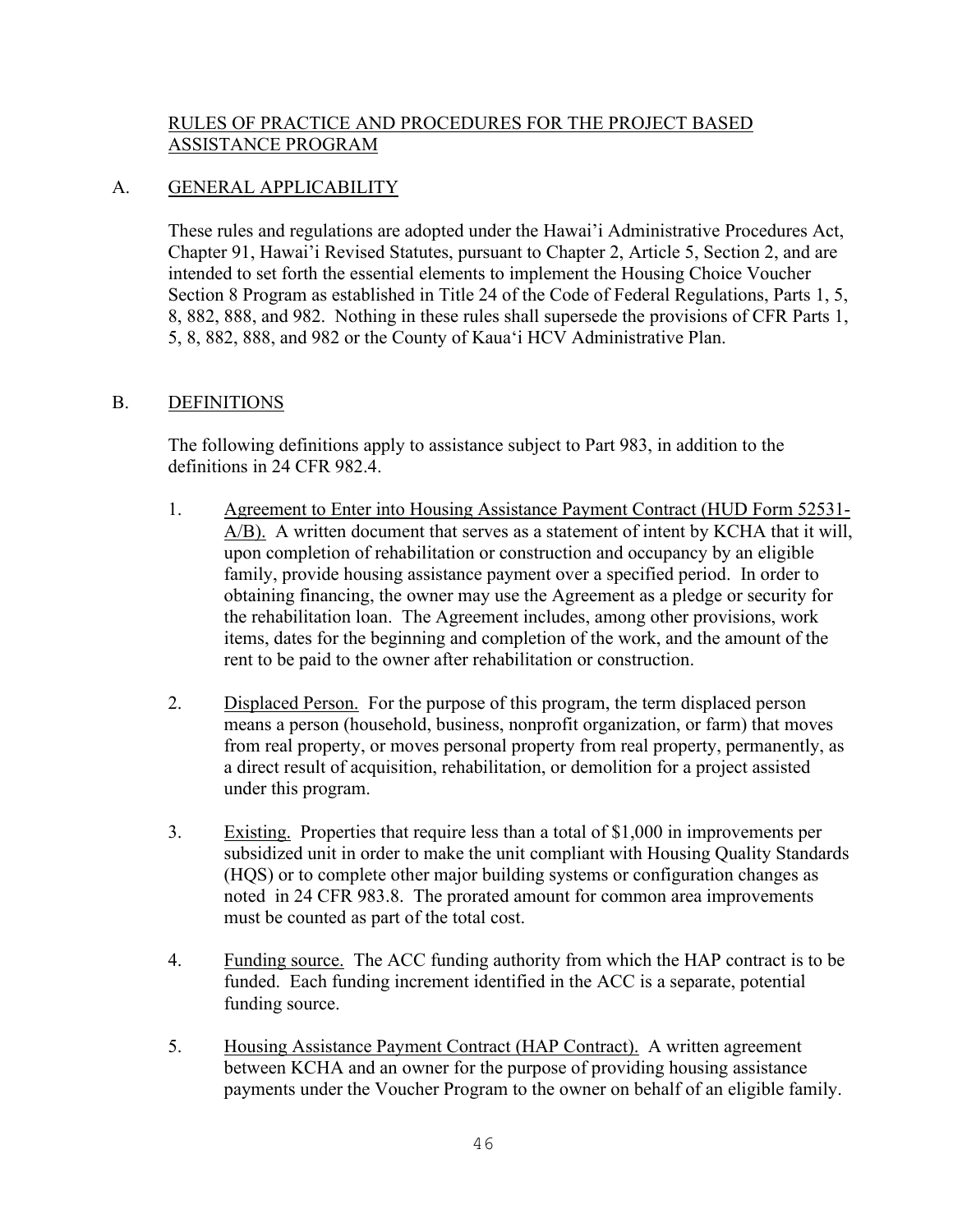- 6. New Construction. Properties that are *proposed* for construction. No construction activities may occur prior to KCHA approval of all construction and project specifications.
- 7. Percent limit. The applicable maximum number of budgeted units for a Housing Authority Housing Choice Voucher Program that may be project-based.
- 8. Project-based Voucher (PBV) program. An HCV program administered by KCHA pursuant to 24 CFR Part 983.
- 9. Rehabilitation. Properties that require \$1,000 or more in improvements per subsidized unit in order to make the unit HQS compliant or to complete other major building systems or configuration changes as noted in 24 CFR 938.8. The prorated amount for common area improvements must be counted as part of the total cost.
- 10. Repair or replacement of a major building system or component. The complete electrical wiring of a unit; the installation of new plumbing supply or waste pipes in a unit; the installation of a new heating distribution system, including piping and ductwork, or the installation of a new boiler or furnace; the installation of a new roof; or the replacement or major repair of exterior structural elements which are essential to achieve a stable general condition with no threat of further deterioration.
- 11. State certified appraiser. Any individual who satisfies the requirements for certification as a certified general appraiser in a State that has adopted criteria that currently meet or exceed the minimum certification criteria issued by the Appraiser Qualifications Board of the Appraisal Foundation.
- 12. Twenty (20) percent limit. Twenty percent (20%) of the total number of budgeted units for KCHA's Section 8 Housing Choice Voucher program.

# C. GENERAL APPLICABILITY AND SCOPE

### 1. Program Set-Aside

The number of project based voucher units that will be made available for the Project Based Voucher (PBV) Program will not exceed twenty percent (20%) of the total number of budgeted voucher units for the KCHA HCV Program. Up to twenty percent (20%) of any new funding increments may also be designated for projectbased assistance provided that the funding is not designated for any other special purpose under the HCV Program.

KCHA will notify the Hawai'i HUD Field Office in writing of its intent to attach assistance to housing units. Before implementing a PBV program, KCHA must submit the following information to the local HUD Field Office for review: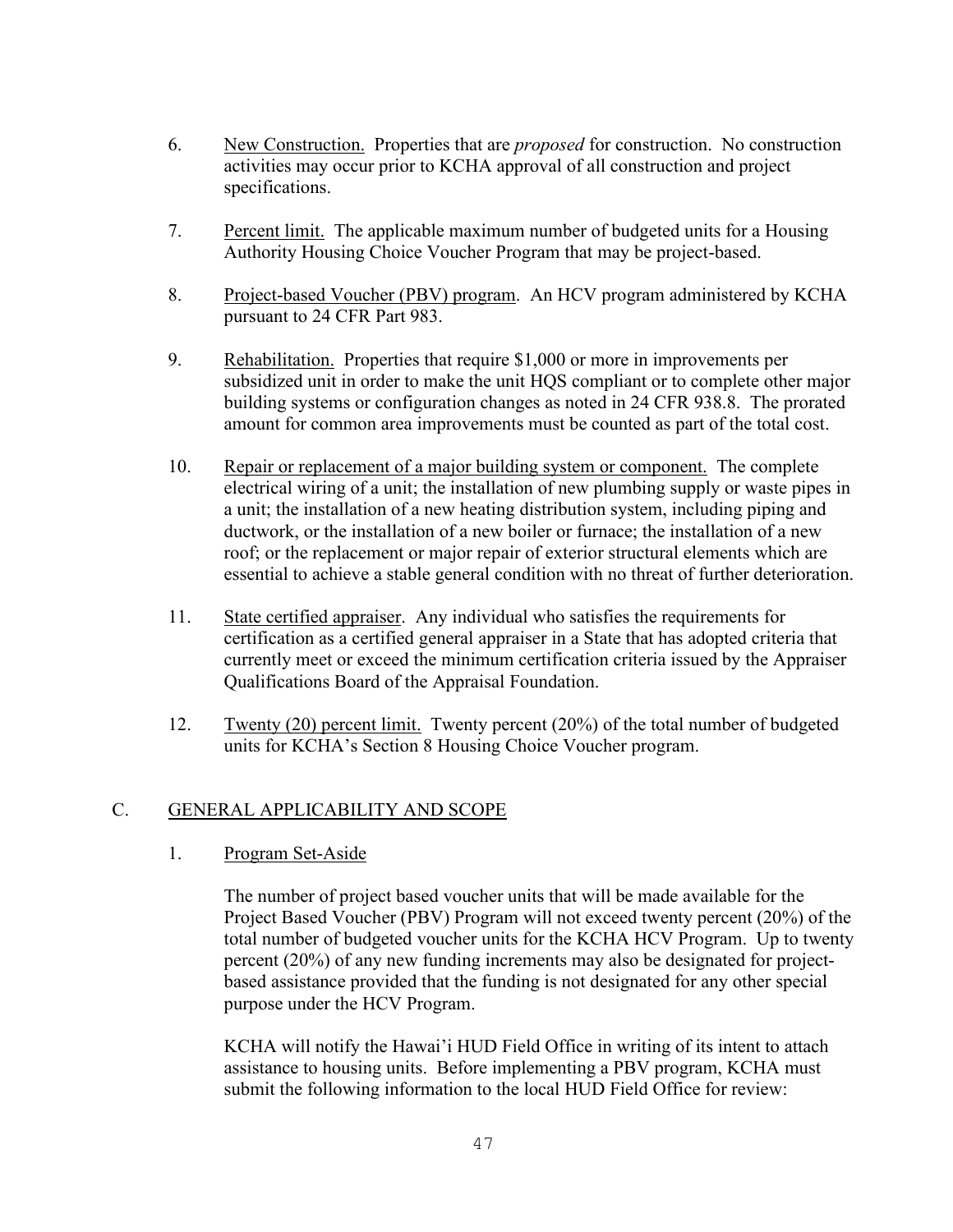- a. The total number of units for which KCHA is to attach assistance;
- b. The number of budgeted voucher units for KCHA; and
- c. The number of vouchers units available to be project based.

## 2. Eligible Housing Units

KCHA will provide project based assistance for new construction, rehabilitation and existing housing based on the criteria established further in this plan.

A housing unit will be considered an existing unit for purposes of the project-based voucher program, if, at the time of selection of the project, the unit requires a maximum expenditure of less than \$1,000 per assisted unit to comply with the Federal Housing Quality Standards (HQS).

A housing unit will be considered a rehabilitation unit if the unit requires a minimum of more than \$1,000 per assisted unit to comply with HQS.

All proposed sites for rehabilitation and new construction must meet the site and neighborhood standards as defined in 24 CFR 983.6. Ineligible properties include the following:

- a. Housing for which the construction or rehabilitation is started before execution of the PBV agreement.
- b. Shared housing, nursing homes, and facilities providing continual psychiatric, medical, nursing services, board and care, or intermediate care;
- c. Properties within the grounds of penal, reformatory, medical, mental and similar public or private institutions;
- d. Properties located in the Coastal Barrier Resource Systems designated under the Coastal Barrier Resources Act;
- e. Properties located in areas having special flood hazards unless, it is located in an area participating in the National Flood Insurance Program;
- f. College or other school dormitories; or
- g. A manufactured home.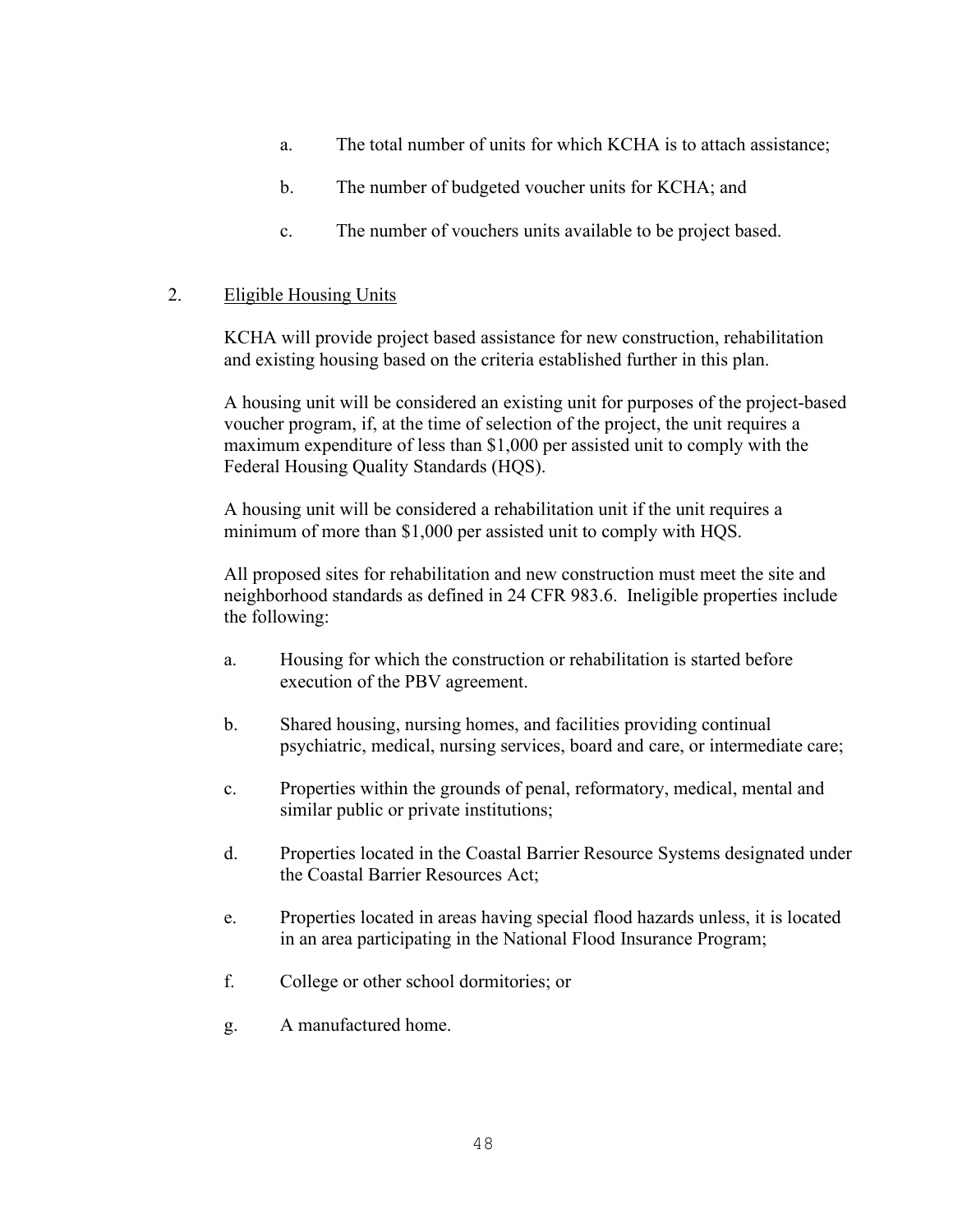Other federal requirements to determine eligibility of units include the following: prohibition from using PBV in units with other assistance under the U.S. Housing Act of 1937 within five years prior to PBV; minimizing displacement as defined in 24CFR983.10; Equal Opportunity and environmental requirements defined in 24CFR983.11 and Uniform Federal Accessibility Standards (UFAS) as defined in 24 CFR Section 8.23,

3. Income Mix

Successful applicants must execute a Housing Assistance Payment contract (HAP Contract) with KCHA for a term of ten (10) years. Execution of such an agreement allows the owner to reserve up to twenty five percent (25%) of a subject building's total units for eligible program participants or, in the case of an elderly/disabled community, up to 100% of a subject building's total units for eligible program participation.

# D. PUBLIC NOTICE AND INVITATION TO OWNERS

KCHA will advertise, at least annually and if PBV voucher units are available, in a newspaper of general circulation within the County of Kaua'i that KCHA will accept applications for assistance under a PBV Program (24 CFR 983) for specific projects.

The advertisement will be published at least once a week for three consecutive weeks and will state the following:

- 1. Application Deadline (at least 30 days after the last published date of advertisement);
- 2. The total estimated number of units to be selected for assistance;
- 3. Only applications submitted in response to the advertisement will be considered.

Pursuant to 24 CFR, Section 983.51(e), the Housing Authority may select units to which assistance is to be attached, without advertising and without applying the selection factors otherwise required, if attachment of project-based assistance would further the purpose of the sale of a public housing project to a resident management corporation under Section 21 of the U.S. Housing Act of 1937 (42 U.S. C. 11437s).

# E. APPLICATION REQUIREMENTS AND EVALUATION CRITERIA

The following procedures will be followed by KCHA in accepting and screening owner applications submitted for PBV.

1. Application Submission Deadline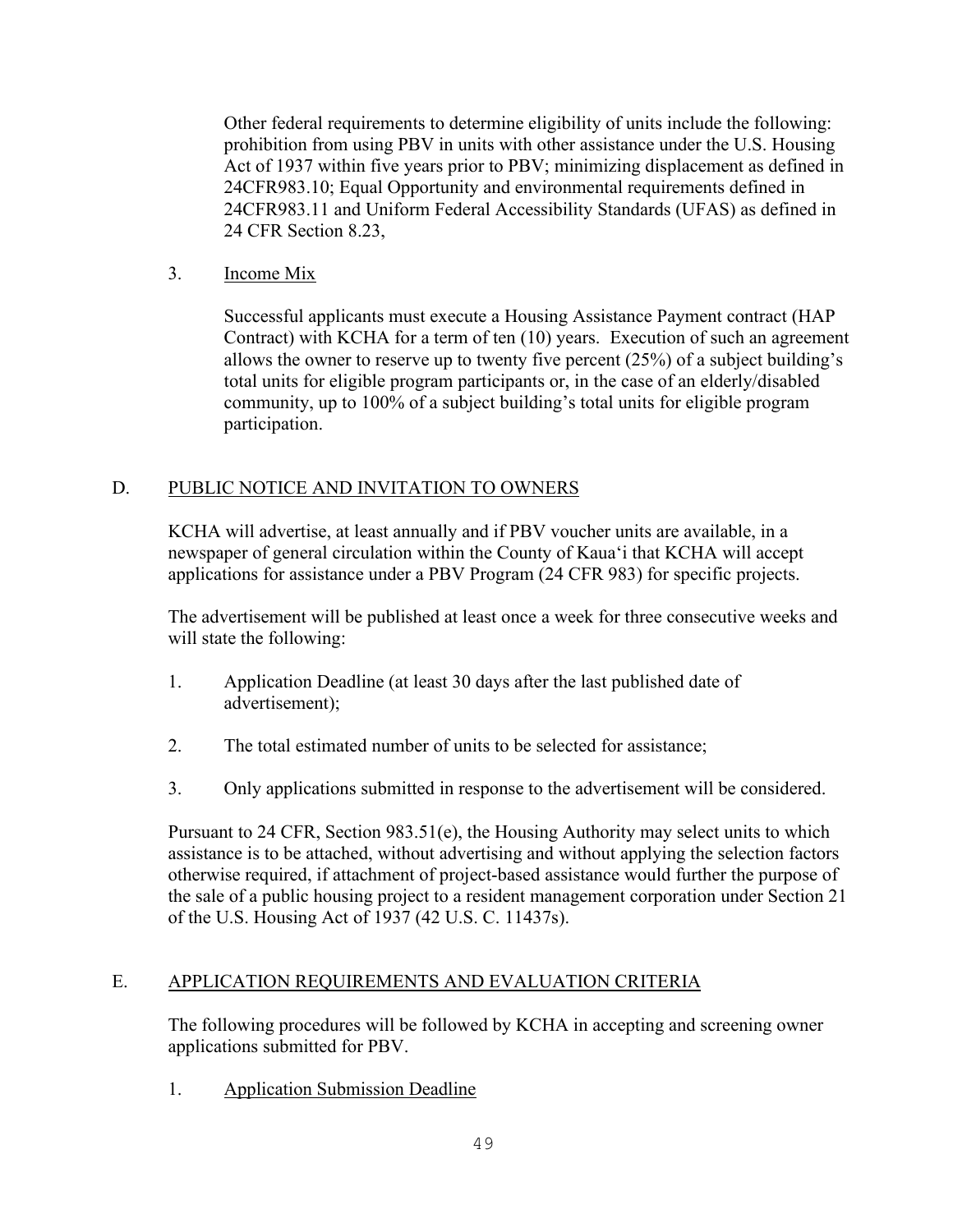Owner applications will be accepted until the published deadline at the Kaua'i County Housing Agency, Pi'ikoi Building, 4444 Rice Street, Suite 330, Lihue, Kaua'i, Hawai'i 96766. KCHA will date and time stamp all applications upon receipt. Applications received after the published deadline date will not be accepted. Postmark dates are not acceptable.

2. Application Format

Applicants responding to the notification must submit an application in the form prescribed by KCHA.

3. Incomplete Application

If a supporting required document is not under the control of the applicant and cannot be obtained within the filing deadline, the applicant must include a written explanation in the application detailing the cause of the delay and the anticipated date the document will be delivered. KCHA will review the information provided and accept the application, but classify it as non-responsive pending receipt of the document. In no case will documentation be accepted more than ten (10) days after the final deadline.

If, after KCHA's review, an application is found to be non-responsive or noncompliant with the written selection criteria and procedures, or HUD program regulations, it will be identified as deficient and will be returned to the applicant with notification listing the deficiencies. KCHA will give the applicant ten (10) working days to correct the deficiency. The applicant will not be further considered until the missing information is submitted.

In cases where the application meets the minimum information requirements, but is defective through typographical or minor calculation errors, the application will be processed.

KCHA reserves the right to reject applications at any time for misinformation, errors, or omission of any kind, no matter how far they have been processed.

### 4. Application Requirements

The Application will list the property requirements for both rehabilitated and new construction projects, including the site and neighborhood, standards (983.6), zoning requirements, eligible/ineligible properties (983.7), per unit minimum cost factor (rehab only; 938.8), Fair Market Rent (FMR) limitations (882.714), and other Federal Requirements (983.11).

The Application will require that applications from owners must meet the requirements listed above and must contain the following information: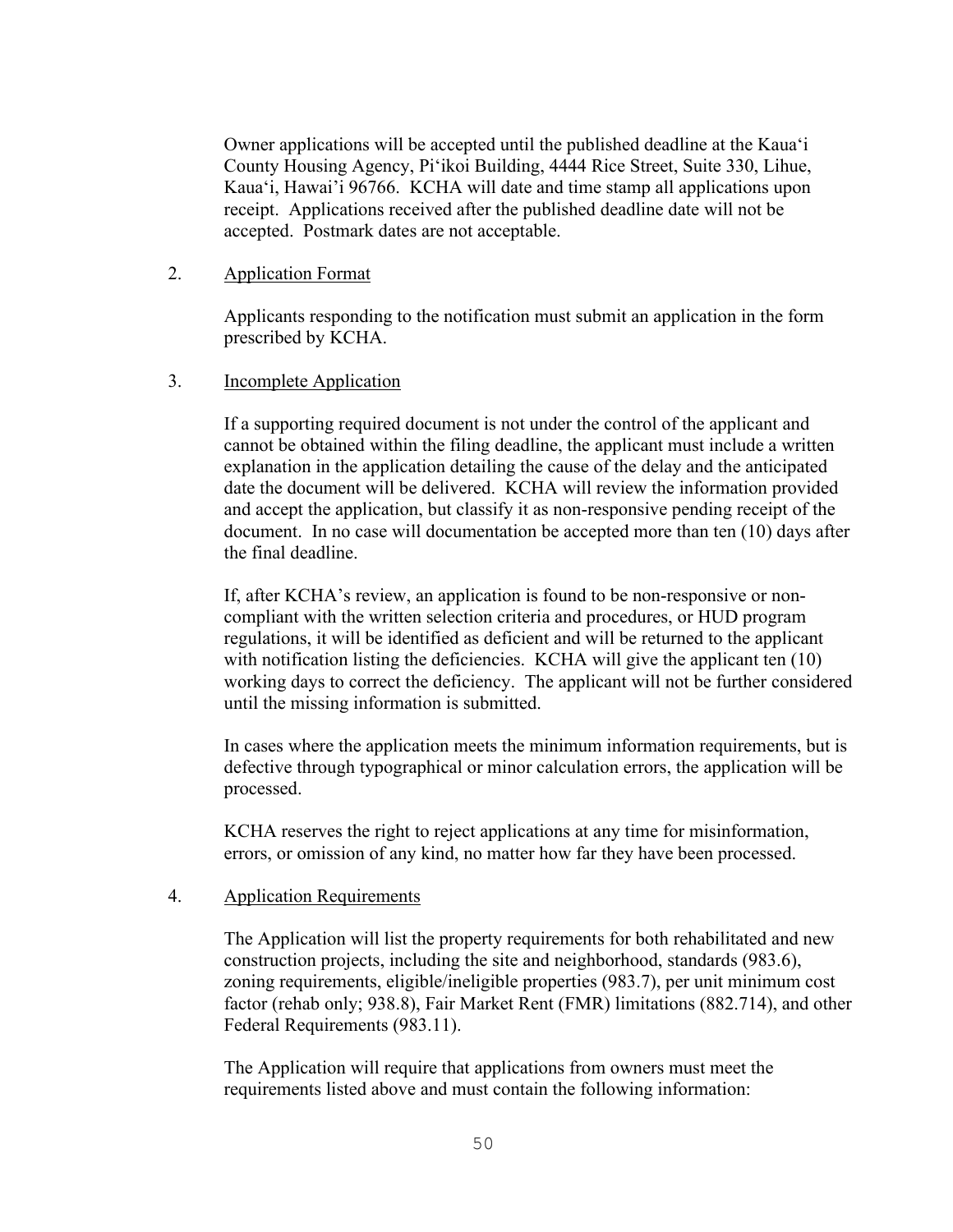- a. The identity of the owner and other project principals including:
	- 1. A list of the owner(s) and other project principals and the names of officers and principal members, shareholders, investors, and other parties having a substantial interest;
	- 2. Certification showing that the above-mentioned parties are not on the U.S. General Services Administration list of parties excluded from Federal procurement and non-procurement programs;
	- 3. A disclosure of any possible conflict of interest by any of these parties that would be a violation of the Agreement or the HAP contract;
	- 4. Information on the qualifications and experience of the principal participants, including a listing of all housing developments with which the principal participants have participated within the last five years.
	- 5. Information concerning any participant who is not known at the time of the owner's submission must be provided to KCHA as soon as the participant is known.
- b. A written description of the housing to be subsidized through this application, including:
	- 1. A written description of the project site and neighborhood, including the address(es), for the proposed existing or rehabilitated properties;
	- 2. A written description of the proposed site, the site plan and neighborhood for proposed new construction;
	- 3. A written description of the units prior to and after all construction activities.
	- 4. A list of units categorized by size (square footage);
	- 5. Unit bedroom count for all units;
	- 6. Unit bathroom count for all units;
	- 7. Sketches of any proposed new construction or renovation;
	- 8. Complete construction specifications for all proposed new construction or rehabilitation;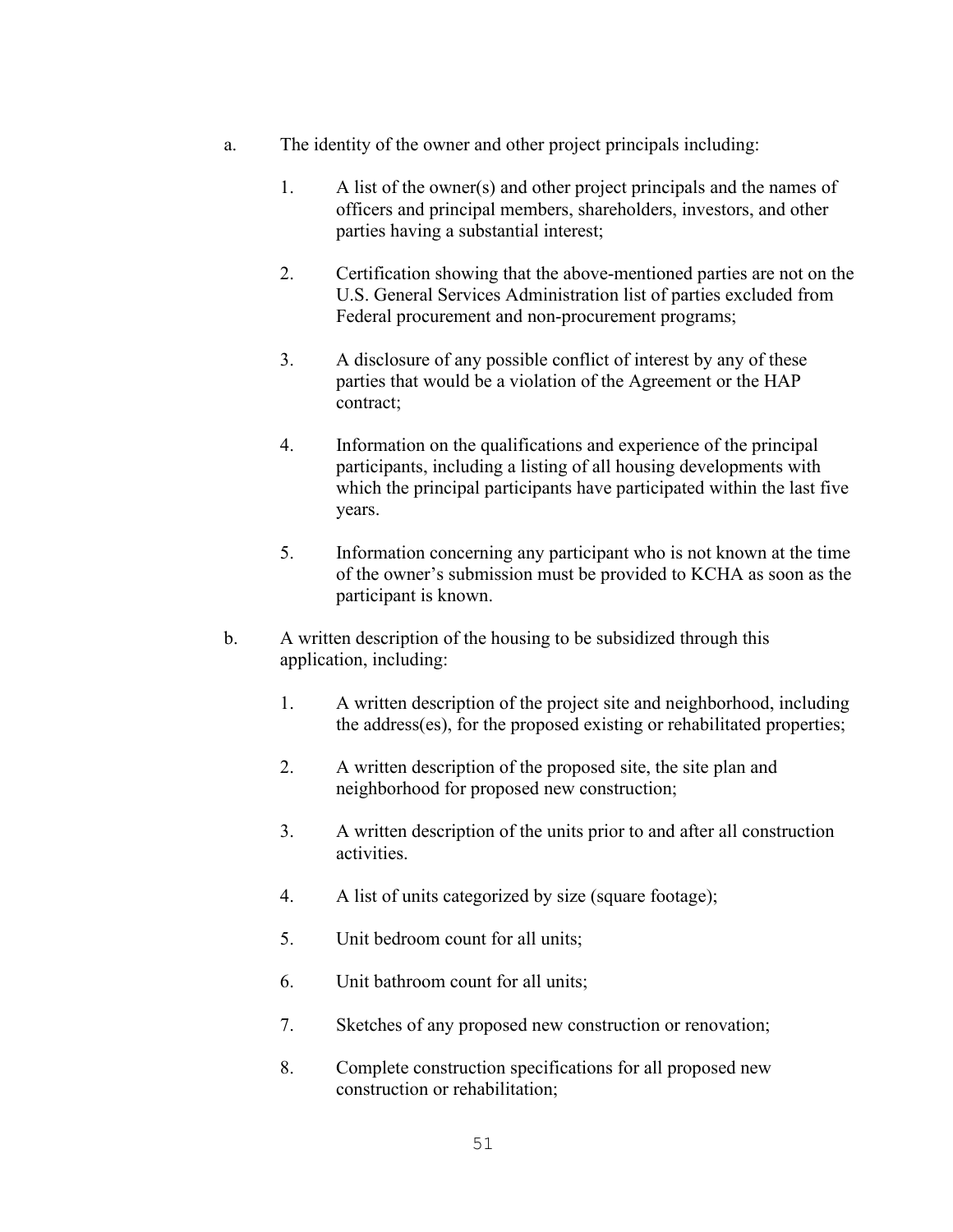- 9. A written description of all construction or rehabilitation activities, including exterior site improvements;
- 10. Listing of amenities, facilities and services near the site;
- 11. Estimated date of rehabilitation or construction completion; and
- 12. Estimated date of tenancy occupancy.
- c. Evidence of site control. A deed or other legal document that establishes that the applicant has sufficient ownership rights to the site and all property thereon.
- d. Complete Financing Plan. A written description of how the applicant intends to finance all facets of the proposed project.
- e. Evidence of Zoning Compliance. Written documentation that all proposed rehabilitation or new construction meets zoning requirements is required. Or, if rezoning or a variance is necessary, the application must include written documentation from the controlling municipality that the action is likely to be approved within 30 days of an award of subsidy.
- f. List of Current Rents and Proposed Contract Rents for All Units. The list should detail all services and utilities that are included in each rent. If the current and proposed rent amounts differ, a written statement explaining the disparity should be included.
- g. Utility Analysis for All Units. Each analysis should show a list of owner paid utilities, a list of tenant paid utilities, the documented usage history for all utilities and the proposed utility allocation for each unit.
- h. Required Owner's Certifications.
	- 1. Proposed term of the HAP Contract.
	- 2. Proposed management and maintenance plan. This plan must describe all aspects of the site management plan, including the current and proposed Resident Selection Policies. The plan should also describe the preventive, routine and emergency maintenance procedures for the entire site.
	- 3. Evidence of financing or lender interest and the proposed terms of financing.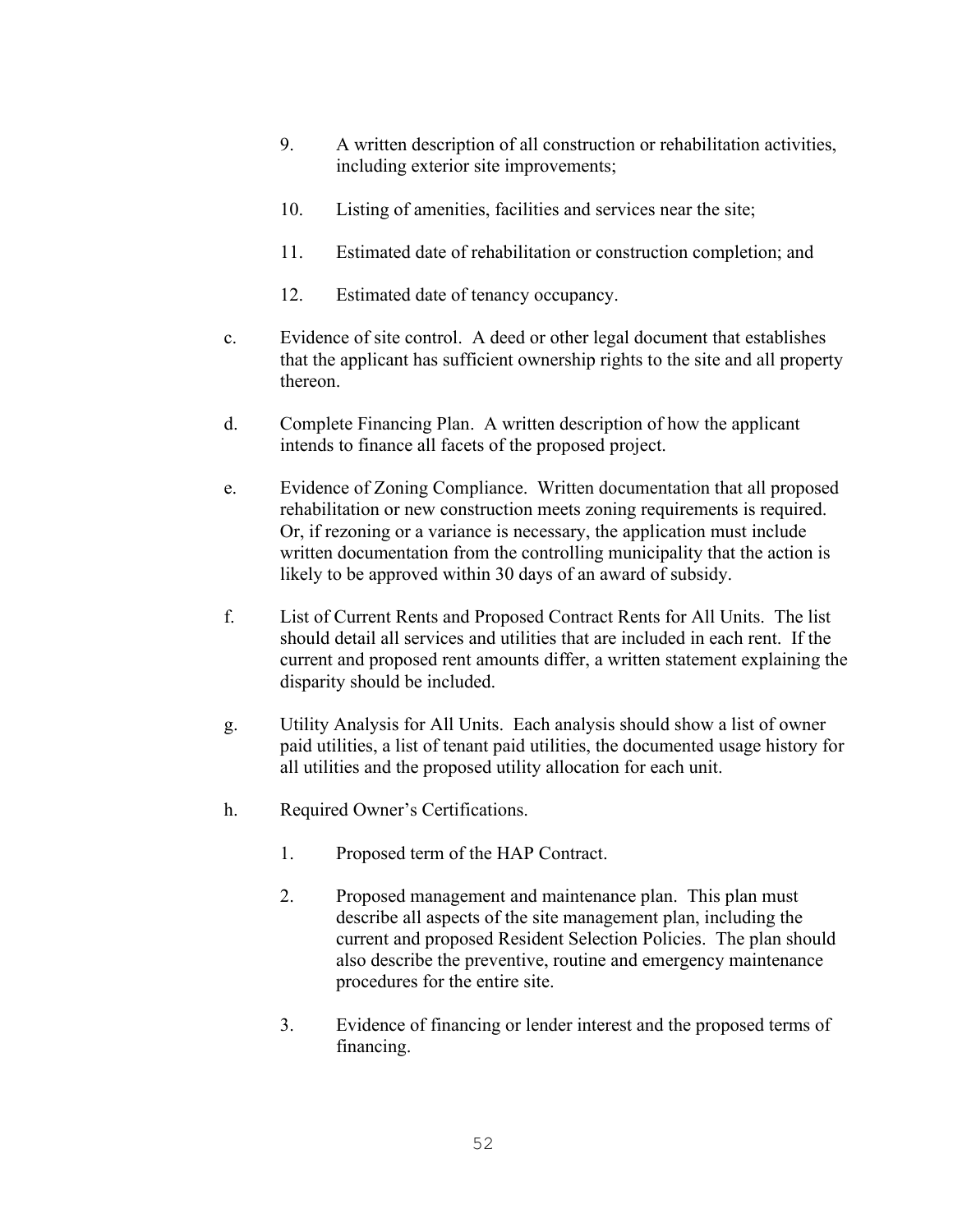- i. Complete Relocation Plan. If necessary, the plan should explain all anticipated relocation activities including:
	- 1. The number of families to be relocated;
	- 2. A written description of the site(s) which will be used for the temporary relocation of tenants, including the address(es);
	- 3. The agency who will execute the plan;
	- 4. The total relocation cost;
	- 5. The sources of funds for all relocation activities;
	- 6. The estimated length of temporary displacement; and
	- 7. The proposed terms of tenancy upon the re-occupancy of the rehabilitated unit.

## 5. Application Review Panel

If there are no KCHA-owned or controlled applicants, the KCHA Director, their designee or a Project Based Voucher Program Selection Panel appointed by the KCHA Director will review, evaluate, rank, and select the applications according to the approved unit selection policy.

### 6. Application Review

Before selecting units, KCHA will determine that each application is responsive to and in compliance with KCHA's written selection criteria and procedures, and in conformity with HUD program regulation and requirements, including the following items:

- a. Evidence of site control.
- b. Certification that the owner and other project principals are not on the U.S. General Services Administration list of parties excluded from Federal procurement and non-procurement programs.
- c. Proposed initial gross rents must be within the fair market rent limitation as described in 24 CFR 882.714 of the regulations.
- d. Property must meet eligibility requirements under 24 CFR 983.7 (Eligible and ineligible properties and HA-owned units), 24 CFR 983.11 (Other Federal Requirements) and 24 CFR 983.6 (Site and Neighborhood Standards).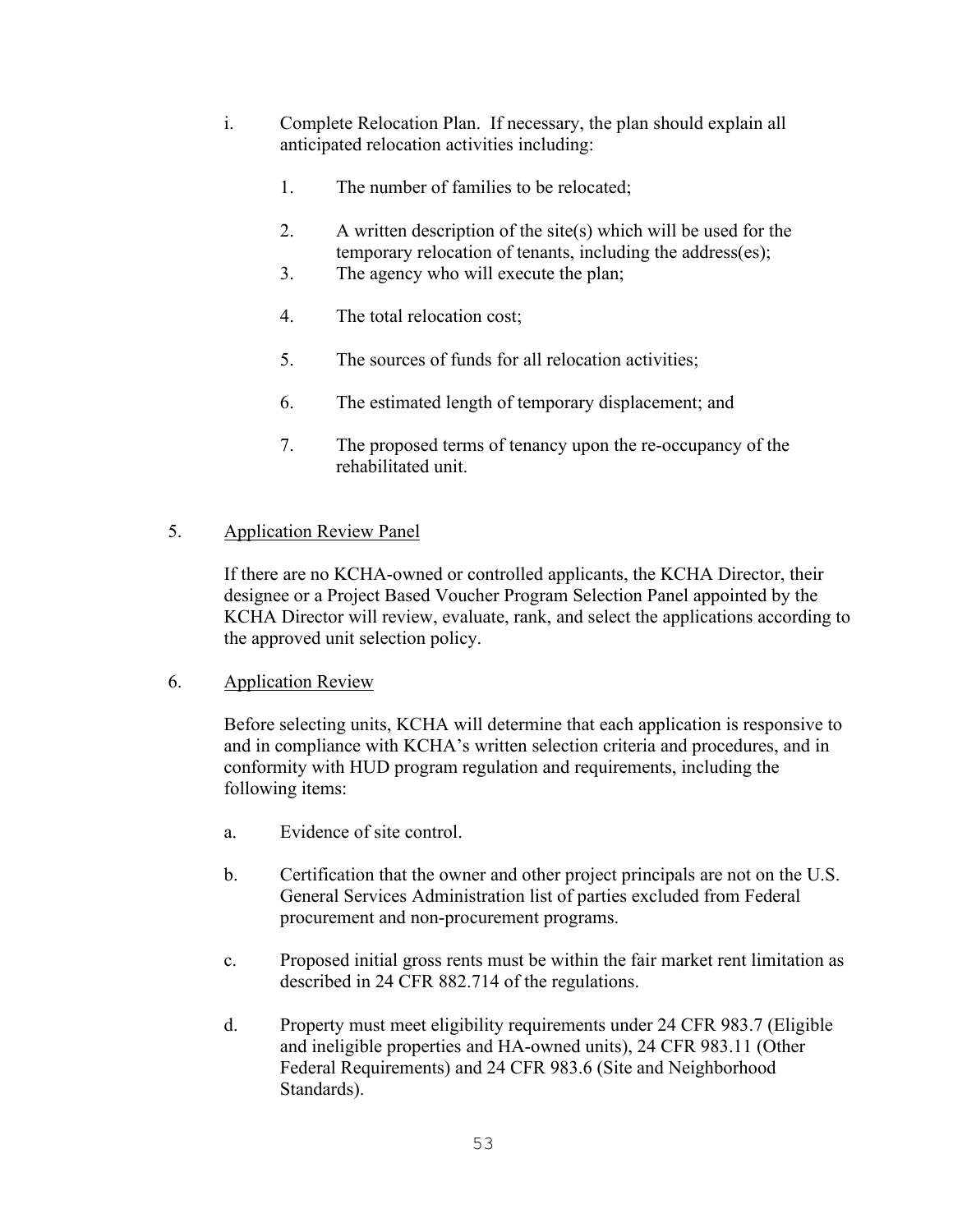- e. Property will be rehabilitated or constructed with other than assistance under the U.S. Housing Act of 1937 in accordance with 24 CFR 983.9.
- f. No rehabilitation or construction has begun (as evidenced by KCHA inspection).
- g. FOR REHAB ONLY: Property meets the \$1,000 per assisted unit requirement under 24 CFR 983.8 of the regulations.

If the property meets this requirement, KCHA will determine the specific work items needed to bring each unit to be assisted up to the HQS as described in 24 CFR 983.5, other repairs needed to meet the \$1,000 requirement, and in the case of projects of five or more units, any work items necessary to meet the accessibility requirements of Section 504 of the Rehabilitation Act of 1973.

- h. FOR NEW CONSTRUCTION ONLY: For projects of four of more units, the HA will determine whether any work items necessary to meet the accessibility requirements of Section 504 of the Rehabilitation Act of 1973 and the Fair Housing Amendments Act of 1988 will be completed.
- i. The number of current tenants (for Rehab projects) that are low-income families. KCHA may not select a unit, or enter into an Agreement with respect to a unit, if the unit is occupied by persons who are not eligible for participation in the program.

If a application does not meet the requirements as indicated above, it will be designated as non-responsive and a notice to that effect, identifying the disqualifying factor, will be sent to the applicant.

Applications that meet the requirements will be evaluated and ranked by KCHA. A ranking list will be prepared according to points awarded to each application. KCHA may, at its discretion, select one or more of the applications submitted, or none of the applications submitted.

FOR NEW CONSTRUCTION PROJECTS ONLY: KCHA may provide PBV assistance only in accordance with HUD subsidy layering regulations (24 CFR 4.13) and other requirements. The subsidy layering review is intended to prevent excessive public assistance for the housing by combining (layering) housing assistance payment subsidy under the PVB program with other governmental housing assistance from federal, state, or local agencies, including assistance such as tax concessions or tax credits. KCHA may not enter an Agreement or HAP Contract until HUD or an independent entity approved by HUD has conducted any required subsidy layering review and determined that the PBV assistance is in accordance with HUD subsidy layering requirements. The applications will be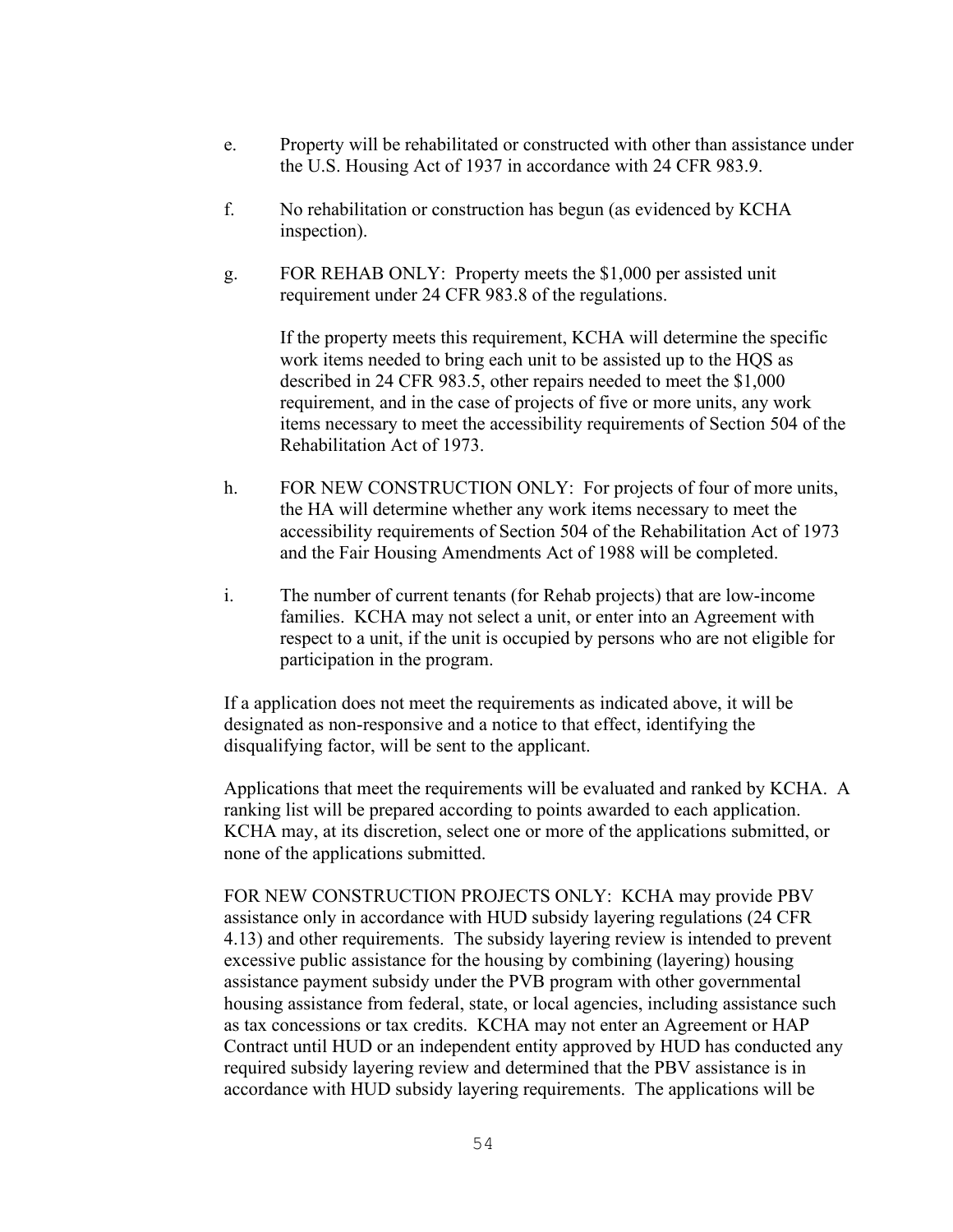submitted to the HUD Field Office with a certification stating that the unit(s) was selected in accordance with KCHA's approved unit selection policy. KCHA's submission will not exceed the number of uncommitted units for which KCHA is authorized to designate and project-based assistance in a connection with new construction. If the number of units contained in applications that KCHA has determined to be eligible for further processing exceeds the number for which KCHA is authorized to designate as project-based assistance, KCHA may forward only the top-ranked applications.

#### 7. Ranking and Selection Factors

Following are the review criteria with associated point values that will be used by KCHA in the evaluation process of applications received under the PBV program.

| <b>Evaluation Criteria</b><br>The Proposed housing serves a target<br>population in order or priority: elderly;<br>disabled; large families.                                                 | Points<br>20 |
|----------------------------------------------------------------------------------------------------------------------------------------------------------------------------------------------|--------------|
| The application preserves and rehabilitates<br>historic properties or develops new affordable<br>housing through new construction.                                                           | 20           |
| The application submitted demonstrates a thorough,<br>In-depth, well-planned project meeting all federal<br>requirements and other eligibility criteria.                                     | 20           |
| The applicant's qualifications are appropriate<br>for the project under consideration and firm<br>financial commitments are adequately documented.                                           | 20           |
| Rental subsidy is necessary for the viability of<br>the project is consistent with Section 8<br>requirements and the degree to which supportive<br>services will be provided to the project. | 20           |
| <b>TOTAL MAXIMUM POINTS</b>                                                                                                                                                                  | 100          |

There is no minimum passing score, nor a specific maximum score. Projects will be ranked by score and the highest ranked projects will undergo further review by KCHA. The selected projects must comply with all requirements set forth in this plan and all application HUD regulations.

Prior to selecting the units for project based assistance, KCHA will make a determination that the application is responsive and in compliance with all selection criteria and is otherwise in compliance with HUD program regulations and requirements.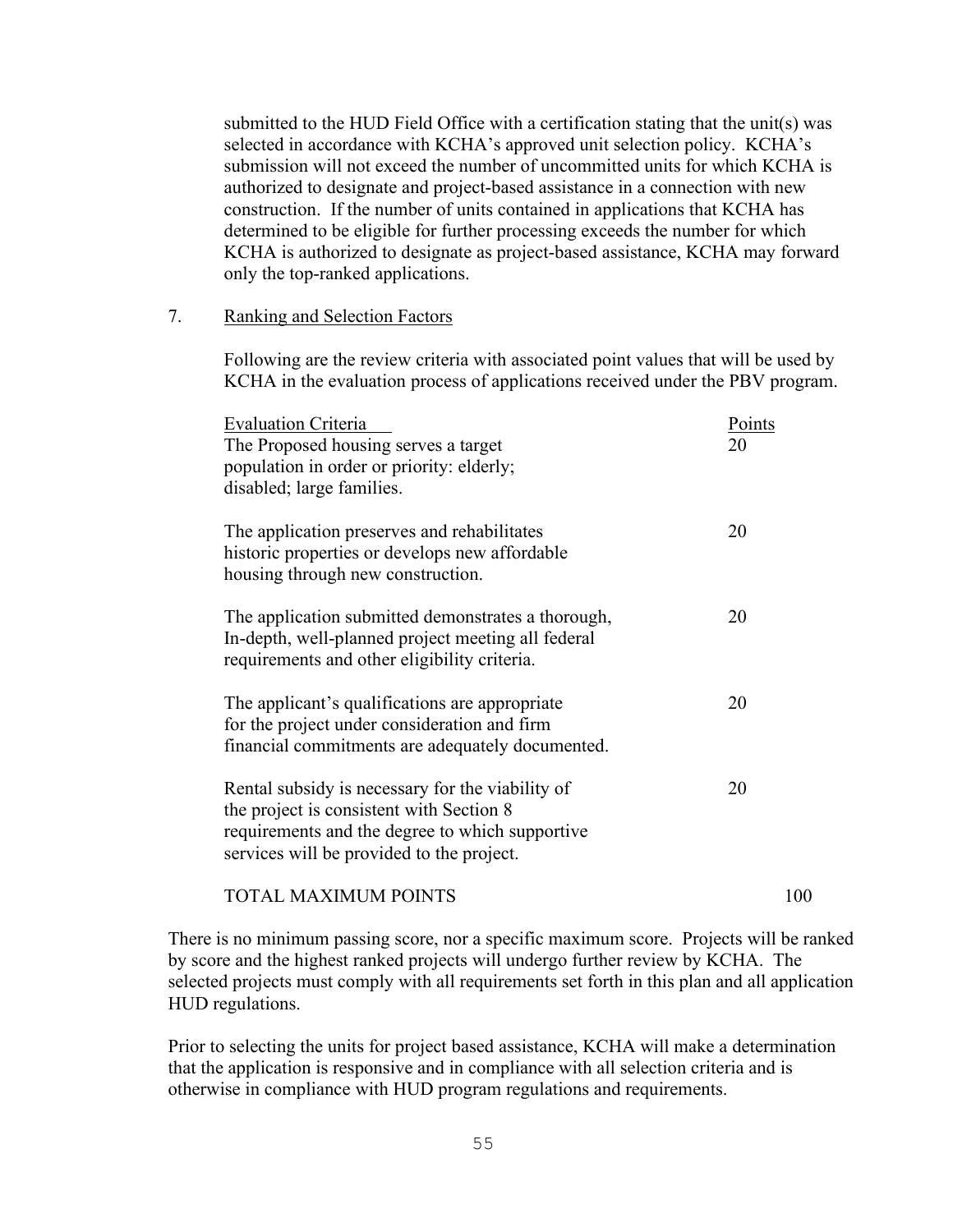# F. REHABILITATION WORK AND NEW CONSTRUCTION REQUIREMENTS

- 1. The owner will be required to prepare work write ups, construction specifications and plans upon requests as determined appropriate by KCHA for rehabilitation and new construction projects. In addition, new construction projects require certification by a design architect that the proposed new construction reflected in the working drawings and specifications complies with housing quality standards, local codes and ordinances and zoning requirements.
- 2. The owner is responsible for selecting a responsible contractor for rehabilitation and new construction and said contractor must provide KCHA with a non-debarment certification. An agreement to enter in a Housing Assistance Payment (AHAP) Contract will be executed upon satisfactory completion of all requirements identified above. Upon execution of the HAP, the construction period shall commence. The construction period shall be determined in accordance with the approved application and entered into the AHAP agreement.
- 3. KCHA must conduct periodic inspections during construction or rehabilitation to ensure that work is proceeding on schedule and is being accomplished in accordance with the terms of the Agreement.
- 4. The owner must obtain prior approval from KCHA for any changes from the work specified in the Agreement that would alter the design or the quality of the required new construction or rehabilitation.
- 3. At least sixty (60) days before the scheduled completion of the new construction or rehabilitation, the owner must notify KCHA of any units expected to be vacant on the anticipated effective date of the HAP Contract.
- 4. Upon completion of construction, the owner must provide KCHA with a certificate of occupancy and an owner certification - pursuant to 24 CFR 983.104. KCHA will perform a final inspection prior to acceptance of the units and notify the owner of any deficiencies that may exist. The owner will be allotted a time extension if warranted or may reject any units that do not meet program requirements. If deficiencies are not cured in the agreed upon time or the owner fails to complete the work within the timeframe identified in the AHAP agreement, KCHA may adjust the number of units to be placed under contract or not proceed with the execution of the HAP contract.

# G. HOUSING ASSISTANCE PAYMENTS CONTRACT

Upon acceptance of the units by KCHA, a Housing Assistance Payments (HAP) contract for PBV will be executed in the format prescribed by HUD (52530-A).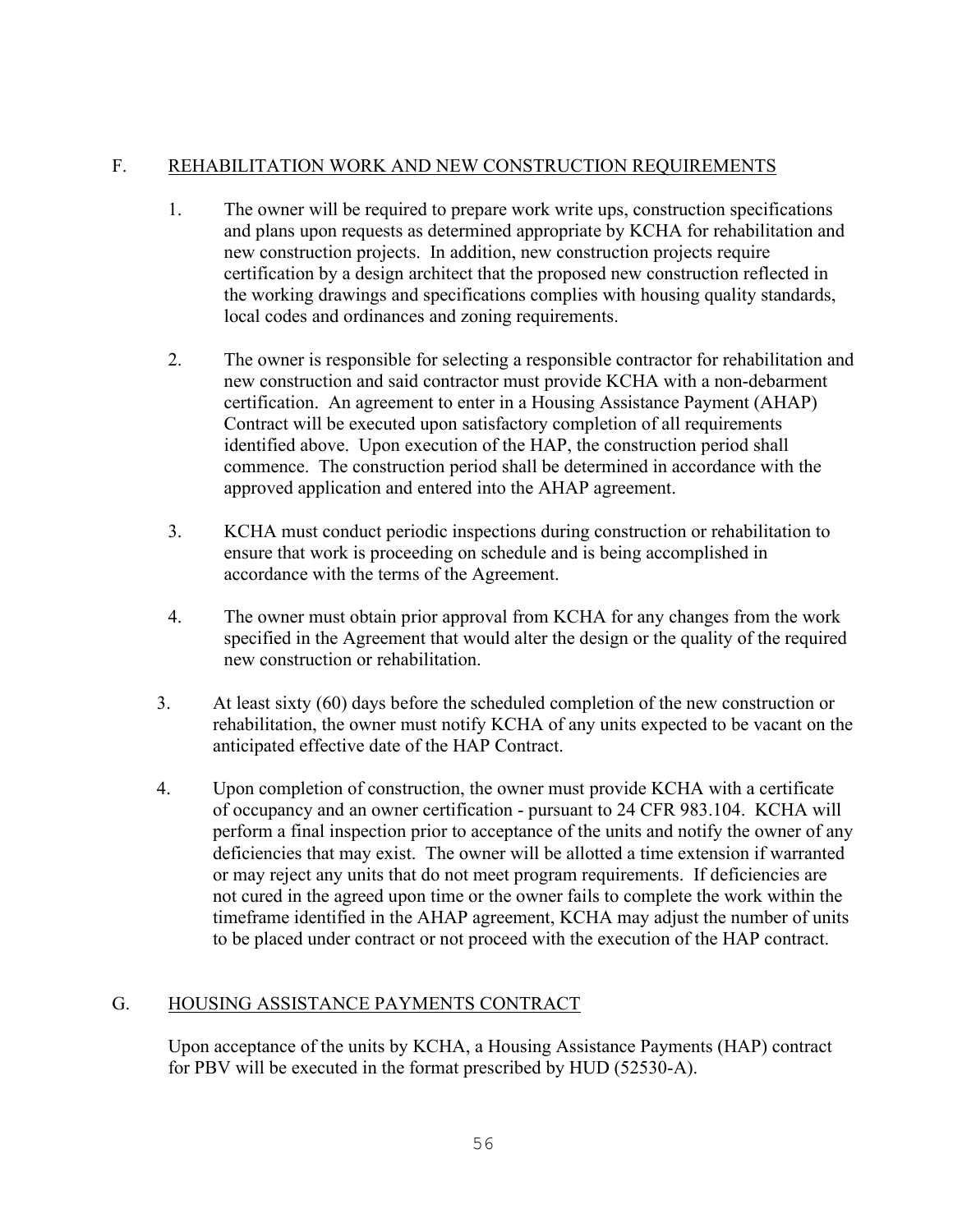KCHA will execute all PBV HAP contracts for a period of not less than one (1) year and no more than five (5) years, subject to future availability of funding under the ACC with HUD. In addition, the HAP contract will permit an extension to the HAP contract based on a determination by KCHA that an extension is necessary to achieve long-term affordability of the housing.

- 1. Initial Rent to Owner. The initial rent to owner for a unit may not exceed the reasonable rent as determined by KCHA in accordance with 24 CFR 983.256. The initial gross rent may not exceed the Fair Market Rent (FMR) or FMR Exception Rent limit on the date the Agreement is executed. The HAP contract will provide for an annual review of the contract rent amounts.
- 2. Adjustments to Contract Rent. Adjustments of rents will be subject to the annual adjustment factor provided that the rents charged for the PBV units are comparable to unassisted units in the rental market. Special rent adjustments above the annual adjustment factor shall also be considered if it is determined that the rent continues to be reasonable. The owner shall be responsible for providing KCHA with market comparability data for any special rent increase that is requested.
- 3. KCHA will provide for vacancy payment under the PBV contract for up to 60 days provided that the vacancy is not the fault of the owner and the owner has taken every reasonable action to minimize the likelihood and extent of vacancies.
- 4. HOME. For units assisted under the HOME Program, rents are subject to requirements of the HOME Program (24 CFR 92.252).
- 5. Correction to Rent. At any time during the life of the HAP Contract, KCHA may revise the rent to owner to correct any errors in establishing or adjusting rent to owner in accordance with HUD requirements. KCHA may recover any excess payment from the owner.
- 6. Other fees and charges. The cost of meals or supportive services may not be included in the rent to owner, and the value of meals or supportive services may not be included in the calculation of reasonable rent. The lease may not require the tenant or family members to pay charges for meals or supportive services. Nonpayment of such charges is not grounds for termination of tenancy. The owner may not charge the tenant extra amounts for items customarily included in rent in the locality or provided at no additional cost to the unsubsidized tenants in the premises.

### H. TENANT SELECTION

The owner is responsible for the screening and selection of tenants in accordance with the written selection criteria approved as part of the original application for the PBV program. The owner must promptly notify KCHA in writing of the rejection of a family and the grounds for such decision.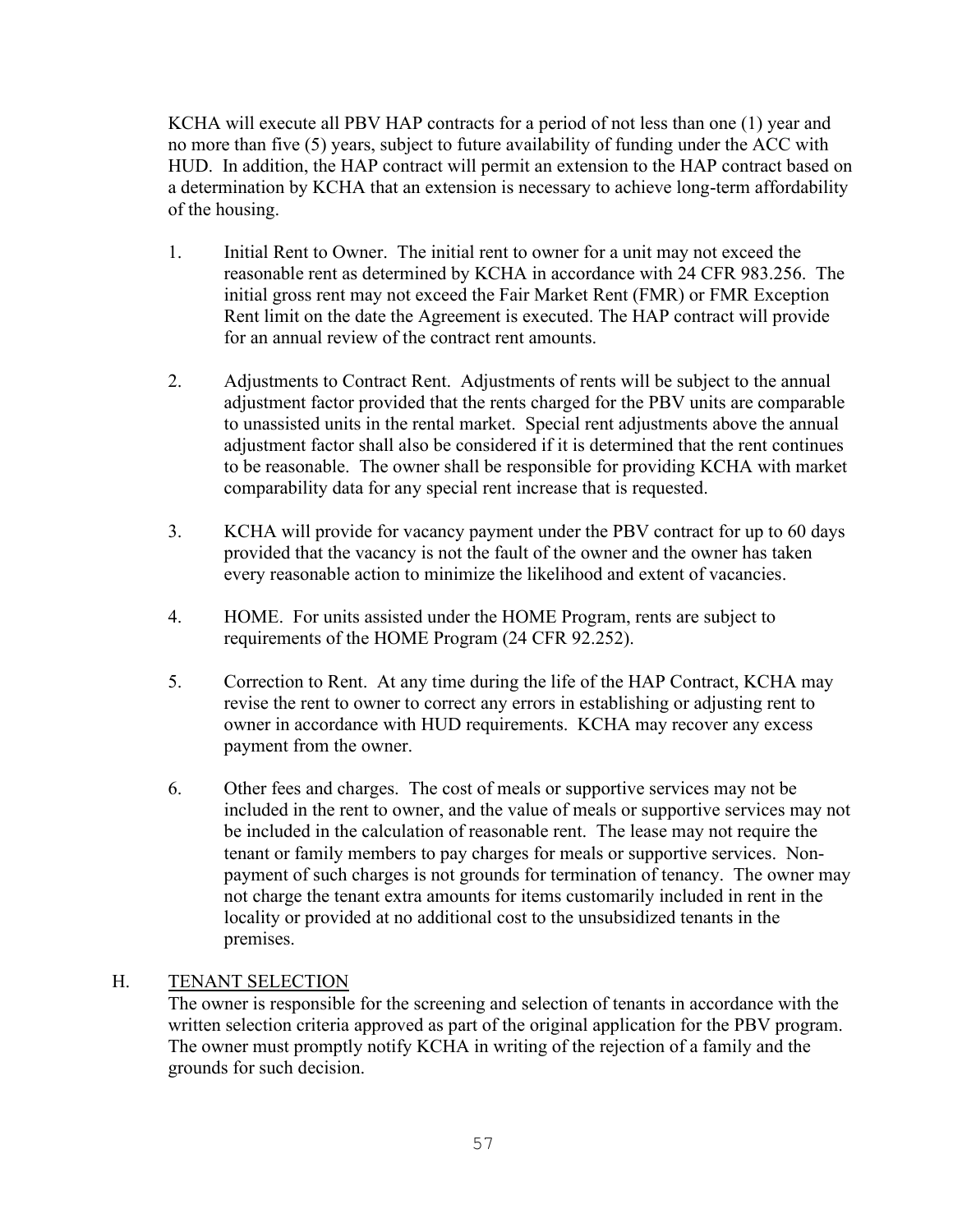If the owner rejects an applicant family who believes the rejection was unlawful discrimination, KCHA will assist the family or refer the family to the local Fair Housing Center or the HUD Field Office.

## I. WAIT LIST

Tenants residing in units selected for the PBV program who otherwise qualify for HCV assistance will be placed on the KCHA HCV waiting list. Owners may also refer applicants to the waiting list based on the KCHA waiting list policies and selection criteria.

KCHA will maintain a single HCV waiting list for all tenant based and project based assistance. Applicants will be offered project-based assistance as they reach the top of the list and units are available. If an applicant rejects a PBV unit, they will remain in their same place on the waiting list for tenant-based assistance.

# J. OCCUPANCY

Owners must lease all assisted units to eligible families. Failure to do so will result in a reduction of the units under contract or other legal remedies including suspension or debarment from HUD programs. If the unit is occupied by an eligible family (including a single person) and KCHA selects the unit, the family must be afforded the opportunity to lease that unit or another appropriately sized, project-based assisted unit in the project without requiring the family to be placed on the waiting list. KCHA may not select a unit, or enter into an Agreement with respect to a unit, if the unit is occupied by persons who are not eligible for participation in the program.

# K. MOVE WITH CONTINUED ASSISTANCE

After one year of occupancy in a PBV unit, a tenant may move. KCHA will convert PBV tenants wishing to move to HCV participants by providing them with the next available tenant-based housing voucher. Housing Assistance payments will continue on the PBV unit until the tenant vacates the PBV unit.

### L. FAMILY BRIEFING

When a family is selected for a PBV unit, KCHA must provide the family with information concerning the tenant rent and any applicable utility allowance and a copy of the lead hazard information pamphlet, as required by part 35, subpart A of 24 CFR 983. The family must also, either in group or individual sessions, be provided with a full explanation of the following:

1. Family and owner responsibilities under the lease and HAP contract;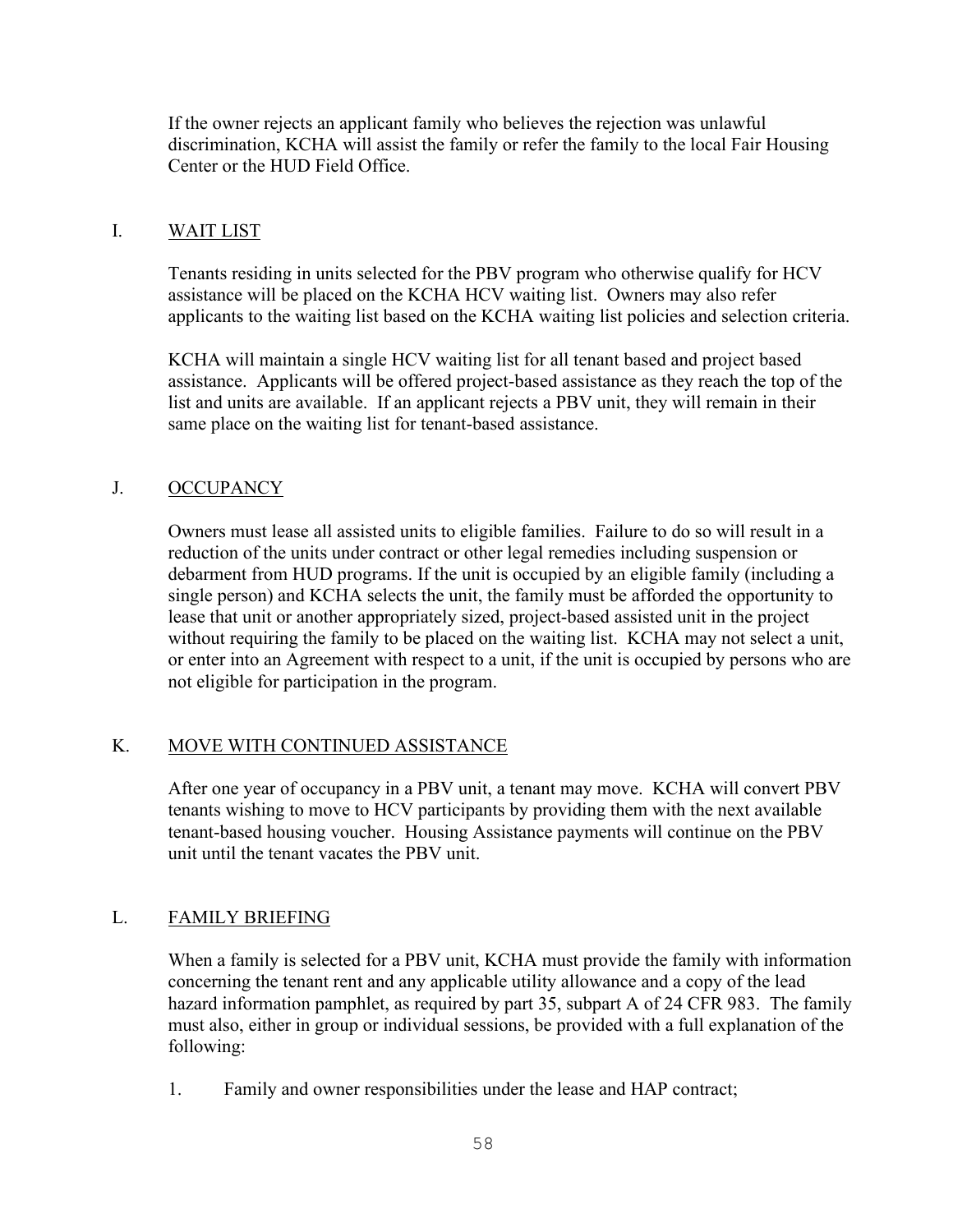- 2. Information on Federal, State and local equal opportunity laws;
- 3. The fact that the subsidy is tied to the unit, that the family must occupy a unit considered or rehabilitated under the program, and that a family that moves from the unit does not have any right to continued assistance;
- 4. The likelihood of the family receiving a voucher after the HAP contract expires.
- 5. The family's options under the program, if the family is required to move because of a change in family size or composition;

The information on KCHA procedures for conducting informal hearings for participants, including a description of the circumstances in which KCHA is required to provide the opportunity for an informal hearing (24 CFR 983.207), and of the procedures for requesting a hearing.

In addition, audiovisual aids and sample documents may be utilized as needed.

Each family must participate in this family briefing prior to the receipt of project based assistance. Failure to participate shall be grounds for disqualification from the program.

### M. MAINTENANCE, OPERATION AND INSPECTIONS

- 1. Maintenance and Operation. The owner must provide all the services, maintenance and utilities as agreed under the HAP contract, subject to abatement of housing assistance payments or other applicable remedies if the owner fails to meet these obligations.
- 2. Periodic Inspections. In addition to the inspections required prior to the execution of the HAP contract, KCHA must inspect each dwelling unit under HAP contract at least annually and at such other times as may be necessary to assure that the owner is meeting the obligations to maintain the unit in decent, safe and sanitary conditions and to provide the agreed upon utilities and other services. KCHA will take into account complaints and any other information coming to its attention in scheduling inspections.
- 3. Units not decent, safe and sanitary. If KCHA notifies the owner that the unit(s) under HAP contract are not being maintained in decent, safe and sanitary condition and the owner fails to take corrective action within the time prescribed in the notice, KCHA may exercise any of its rights or remedies under the HAP contract, including abatement of housing assistance payments, termination of the HAP contract on the affected unit(s) and termination of assistance to the family in accordance with 24 CFR 982.552.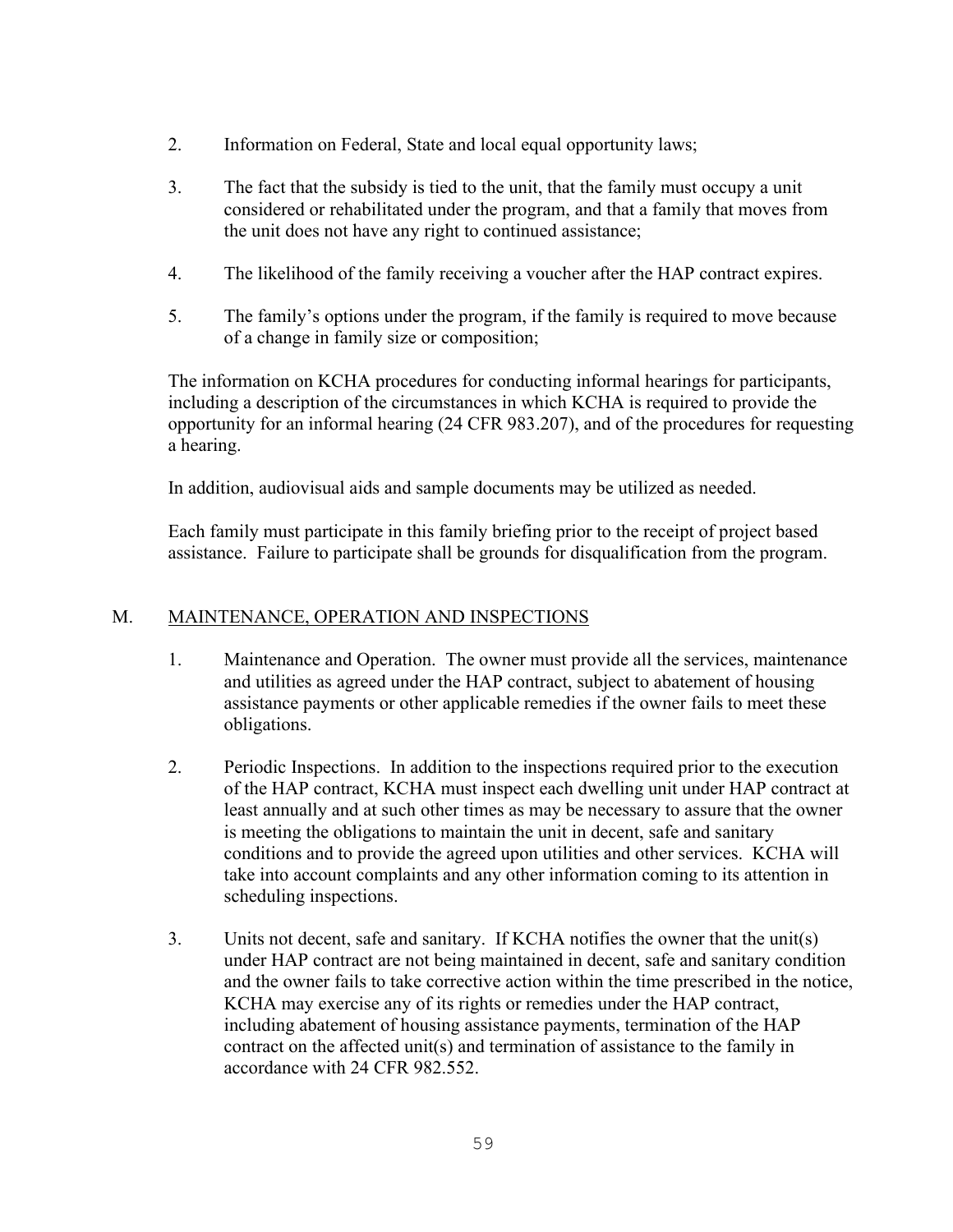# N. CONTINUED ASSISTANCE

- 1. To be eligible for the Project Based Voucher Program, the participant shall occupy the unit under contract and assistance.
- 2. KCHA shall administer the PBV program in accordance with all provisions under the County of Kaua'i HCV Administrative Plan, including issuing of monthly HAP payments, annual re-examinations of household composition and income and annual inspection of all units to assure compliance with Housing Quality Standards (HQS).

# O. INFORMAL REVIEWS

Informal reviews are provided for program applicants. An applicant is someone who has applied for admission to the program, but is not yet a participant in the program. KCHA will only offer an informal review to applicants for whom assistance is being denied. A request for an informal review must be made in writing and delivered to KCHA either in person, facsimile, email or by first class mail, by the close of the business day, no later than 10 business days from the date of KCHA's denial of assistance. KCHA will schedule and send written notice of the informal review within 10 business days of the family's request.

## Informal reviews are not required for:

- 1) Discretionary administrative determinations by KCHA;
- 2) General policy issues or class grievances;
- 3) A determination of unit size under KCHA subsidy standards;
- 4) The KCHA determination not to approve an extension or suspension of a voucher term;
- 5) KCHA determination not to grant approval of tenancy;
- 6) KCHA determination that a unit is not in compliance with HQS;
- 7) KCHA determination that the unit is not in accordance with HQS because of the family size or composition.

### P. INFORMAL HEARINGS

Informal hearings are provided for program participants. A participant is defined as a family that has been admitted to the PBV Program and is currently assisted in the program.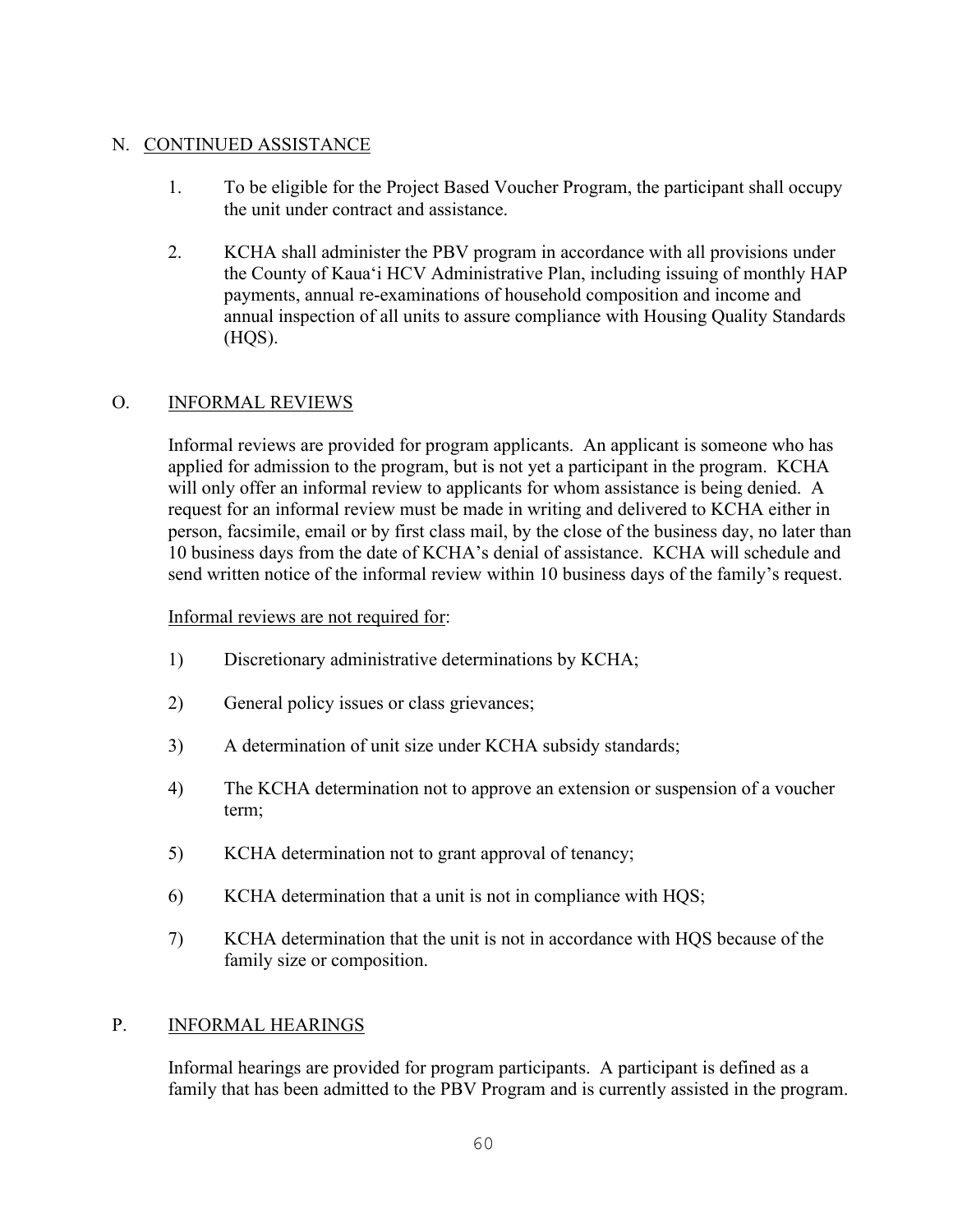KCHA will only offer an informal hearing to participants who dispute the determination of annual or adjusted income, the determination of the appropriate utility allowance amount, the determination of the family unit size, and a determination to terminate assistance. A request for an informal hearing must be made in writing and delivered to KCHA either in person, facsimile, email or by first class mail, by the close of the business day, no later than 10 business days from the date of KCHA's decision or notice to terminate assistance. KCHA will schedule and send written notice of the informal hearing within 10 business days of the family's request.

#### Informal hearings are not required for:

- 1) Discretionary administrative determinations by KCHA;
- 2) General policy issues or class grievances;
- 3) Establishment of the KCHA schedule of utility allowances for families on the program;
- 4) The KCHA determination not to approve an extension or suspension of a voucher term;
- 5) KCHA determination not to approve a unit or tenancy;
- 6) KCHA determination that a unit is not in compliance with HQS;
- 7) KCHA determination that the unit is not in accordance with HQS because of the family size or composition;
- 8) A determination by KCHA to exercise or not to exercise any right or remedy against an owner under a HAP contract.

# Q. EQUAL OPPORTUNITY REQUIREMENTS

Participation in this program requires compliance with Title VI of the Civil Rights Act of 1964, Title VIII of the Civil Rights Act of 1968, Executive Order 11063 and all rules, regulations, and requirements issued pursuant thereto.

## R. SEVERABILITY

If any rule, section, sentence, clause or phrase of the rules and regulations or their application to any person or circumstances or property is held to be unconstitutional or invalid, the remaining portions of these rules and regulations or the application of these rules and regulations to other persons or circumstances or property shall not be affected. KCHA hereby declares that it would have adopted these rules and regulations, and each and every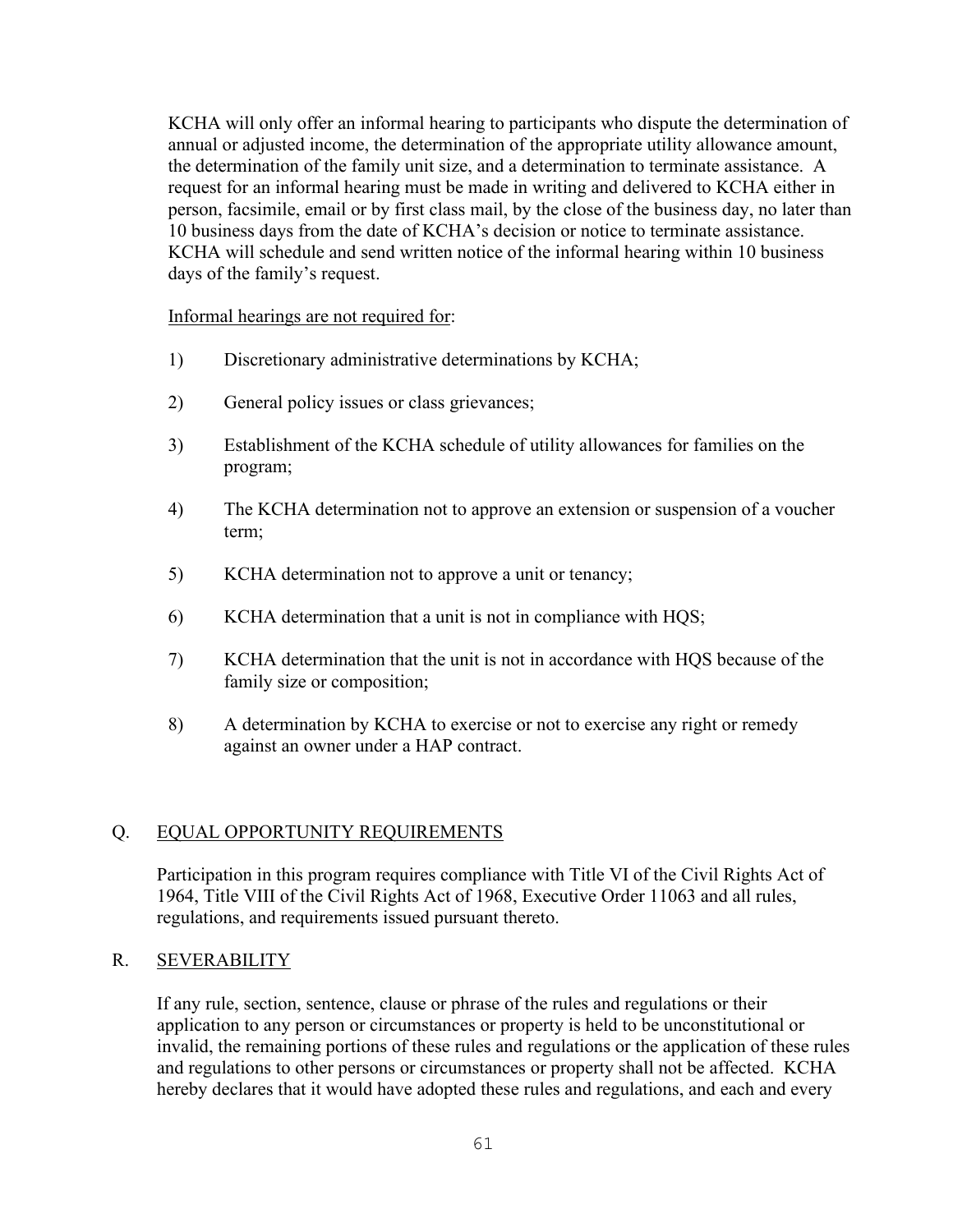rule, section, sentence, clause or phrase thereof, irrespective of the fact that any one or more other rules, sections, sentences, clauses, or phrases is declared unconstitutional or invalid.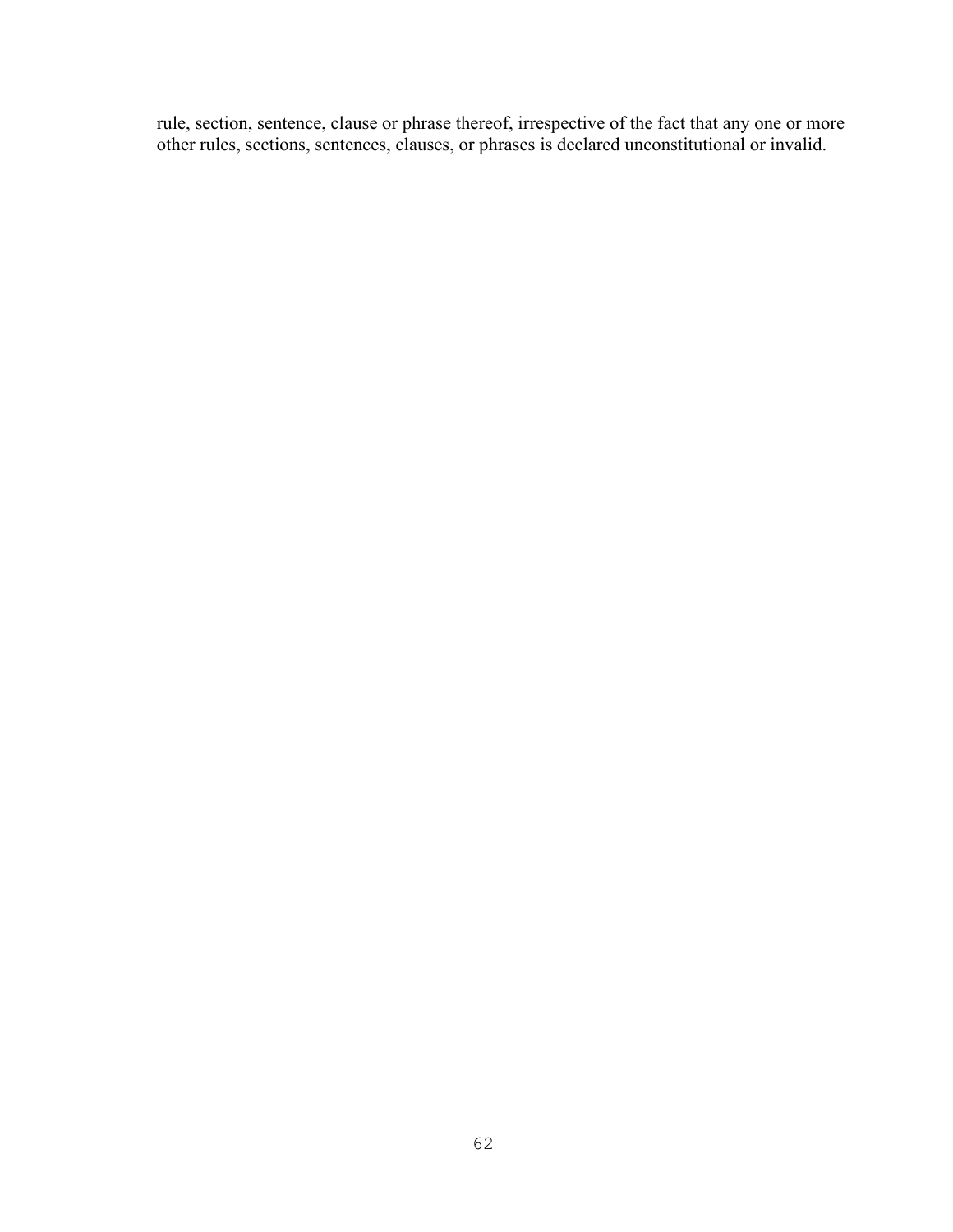[Code of Federal Regulations] [Title 24, Volume 4, Parts 700 to 1699] [Revised as of April 1, 2000] From the U.S. Government Printing Office via GPO Access [CITE: 24CFR982.401]

[Page 596-601]

## TITLE 24--HOUSING AND URBAN DEVELOPMENT

## CHAPTER IX--OFFICE OF ASSISTANT SECRETARY FOR PUBLIC AND INDIAN HOUSING, DEPARTMENT OF HOUSING AND URBAN DEVELOPMENT

PART 982--SECTION 8 TENANT BASED ASSISTANCE: HOUSING CHOICE VOUCHER PROGRAM--Table of Contents

Subpart I--Dwelling Unit: Housing Quality Standards, Subsidy Standards, Inspection and Maintenance

Sec. 982.401 Housing quality standards (HQS).

(a) Performance and acceptability requirements.

(1) This section states the housing quality standards (HQS) for housing assisted in the programs.

### $(2)(i)$  The HOS consist of:

(A) Performance requirements; and

(B) Acceptability criteria or HUD approved variations in the acceptability criteria. (ii) This section states performance and acceptability criteria for these key aspects of housing quality:

(A) Sanitary facilities;

- (B) Food preparation and refuse disposal;
- (C) Space and security;
- (D) Thermal environment;
- (E) Illumination and electricity;
- (F) Structure and materials;
- (G) Interior air quality;
- (H) Water supply;
- (I) Lead-based paint;
- (J) Access;
- (K) Site and neighborhood;
- (L) Sanitary condition; and
- (M) Smoke detectors.

(3) All program housing must meet the HQS performance requirements both at commencement of assisted occupancy, and throughout the assisted tenancy.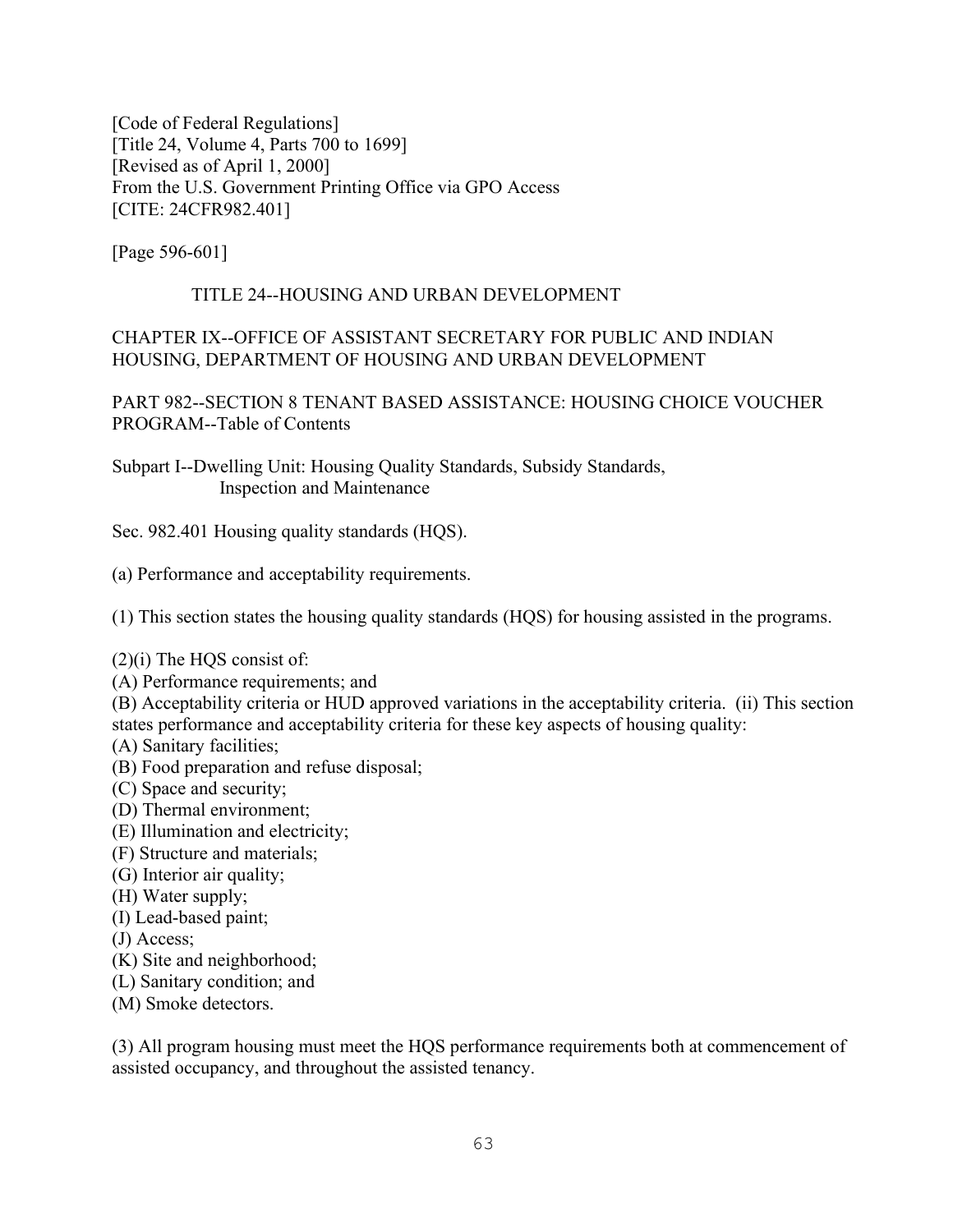(4)(i) In addition to meeting HQS performance requirements, the

housing must meet the acceptability criteria stated in this section, unless variations are approved by HUD.

(ii) HUD may approve acceptability criteria variations for the following purposes:

(A) Variations which apply standards in local housing codes or other codes adopted by the PHA; or

(B) Variations because of local climatic or geographic conditions.

(iii) Acceptability criteria variations may only be approved by HUD pursuant to paragraph  $(a)(4)(ii)$  of this section if such variations either:

(A) Meet or exceed the performance requirements; or

(B) Significantly expand affordable housing opportunities for

families assisted under the program.

(iv) HUD will not approve any acceptability criteria variation if HUD believes that such variation is likely to adversely affect the health or safety of participant families, or severely restrict housing choice.

(b) Sanitary facilities--(1) Performance requirements. The dwelling unit must include sanitary facilities located in the unit. The sanitary facilities must be in proper operating condition, and adequate for personal cleanliness and the disposal of human waste. The sanitary facilities must be usable in privacy. (2) Acceptability criteria. (i) The bathroom must be located in a separate private room and have a flush toilet in proper operating condition. (ii) The dwelling unit must have a fixed basin in proper operating condition, with a sink trap and hot and cold running water. (iii) The dwelling unit must have a shower or a tub in proper operating condition with hot and cold running water. (iv) The facilities must utilize an approvable public or private disposal system (including a locally approvable septic system).

(c) Food preparation and refuse disposal--(1) Performance requirement. (i) The dwelling unit must have suitable space and equipment to store, prepare, and serve foods in a sanitary manner. (ii) There must be adequate facilities and services for the sanitary disposal of food wastes and refuse, including facilities for temporary storage where necessary (e.g, garbage cans). (2) Acceptability criteria. (i) The dwelling unit must have an oven, and a stove or range, and a refrigerator of appropriate size for the family. All of the equipment must be in proper operating condition. The equipment may be supplied by either the owner or the family. A microwave oven may be substituted for a tenant-supplied oven and stove or range. A microwave oven may be substituted for an owner-supplied oven and stove or range if the tenant agrees and microwave ovens are furnished instead of an oven and stove or range to both subsidized and unsubsidized tenants in the building or premises.

(ii) The dwelling unit must have a kitchen sink in proper operating condition, with a sink trap and hot and cold running water. The sink must drain into an approvable public or private system. (iii) The dwelling unit must have space for the storage, preparation, and serving of food. (iv) There must be facilities and services for the sanitary disposal of food waste and refuse, including temporary storage facilities where necessary (e.g., garbage cans).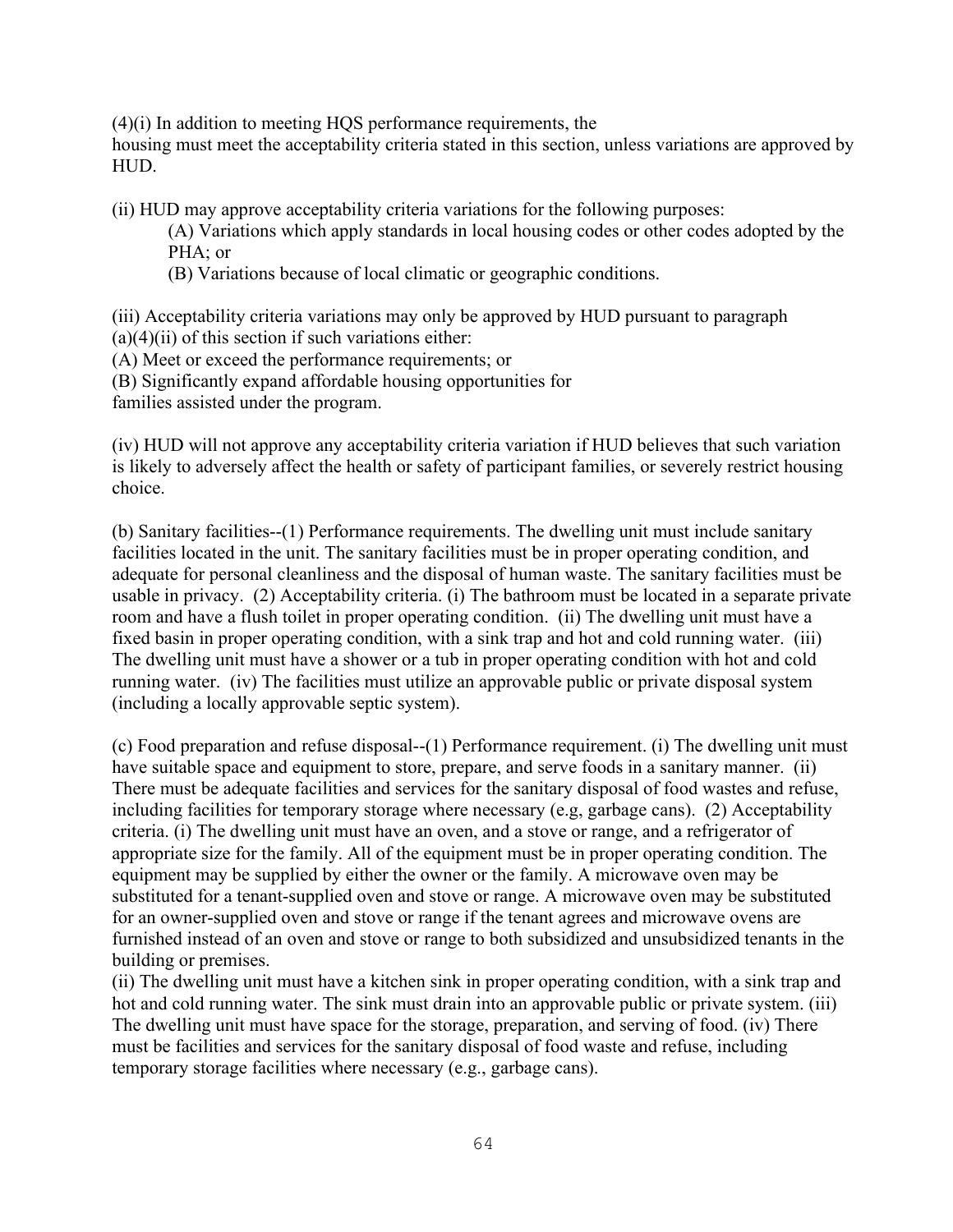(d) Space and security--(1) Performance requirement. The dwelling unit must provide adequate space and security for the family. (2) Acceptability criteria. (i) At a minimum, the dwelling unit must have a living room, a kitchen area, and a bathroom. (ii) The dwelling unit must have at least one bedroom or living/sleeping room for each two persons. Children of opposite sex, other than very young children, may not be required to occupy the same bedroom or living/sleeping room. (iii) Dwelling unit windows that are accessible from the outside, such as basement, first floor, and fire escape windows, must be lockable (such as window units with sash pins or sash locks, and combination windows with latches). Windows that are nailed shut are acceptable only if these windows are not needed for ventilation or as an alternate exit in case of fire. (iv) The exterior doors of the dwelling unit must be lockable. Exterior doors are doors by which someone can enter or exit the dwelling unit.

(e) Thermal environment--(1) Performance requirement. The dwelling unit must have and be capable of maintaining a thermal environment healthy for the human body. (2) Acceptability criteria. (i) There must be a safe system for heating the dwelling unit (and a safe cooling system, where present). The system must be in proper operating condition. The system must be able to provide adequate heat (and cooling, if applicable), either directly or indirectly, to each room, in order to assure a healthy living environment appropriate to the climate.(ii) The dwelling unit must not contain unvented room heaters that burn gas, oil, or kerosene. Electric heaters are acceptable.

(f) Illumination and electricity--(1) Performance requirement. Each room must have adequate natural or artificial illumination to permit normal indoor activities and to support the health and safety of occupants. The dwelling unit must have sufficient electrical sources so occupants can use essential electrical appliances. The electrical fixtures and wiring must ensure safety from fire. (2) Acceptability criteria.(i) There must be at least one window in the living room and in each sleeping room. (ii) The kitchen area and the bathroom must have a permanent ceiling or wall light fixture in proper operating condition. The kitchen area must also have at least one electrical outlet in proper operating condition. (iii) The living room and each bedroom must have at least two electrical outlets in proper operating condition. Permanent overhead or wall-mounted light fixtures may count as one of the required electrical outlets.

(g) Structure and materials--(1) Performance requirement. The dwelling unit must be structurally sound. The structure must not present any threat to the health and safety of the occupants and must protect the occupants from the environment. (2) Acceptability criteria. (i) Ceilings, walls, and floors must not

have any serious defects such as severe bulging or leaning, large holes, loose surface materials, severe buckling, missing parts, or other serious damage. (ii) The roof must be structurally sound and weathertight. (iii) The exterior wall structure and surface must not have any serious defects such as serious leaning, buckling, sagging, large holes, or defects that may result in air infiltration or vermin infestation. (iv) The condition and equipment of interior and exterior stairs, halls, porches, walkways, etc., must not present a danger of tripping and falling. For example, broken or missing steps or loose boards are unacceptable. (v) Elevators must be working and safe.

(h) Interior air quality--(1) Performance requirement. The dwelling unit must be free of pollutants in the air at levels that threaten the health of the occupants. (2) Acceptability criteria. (i) The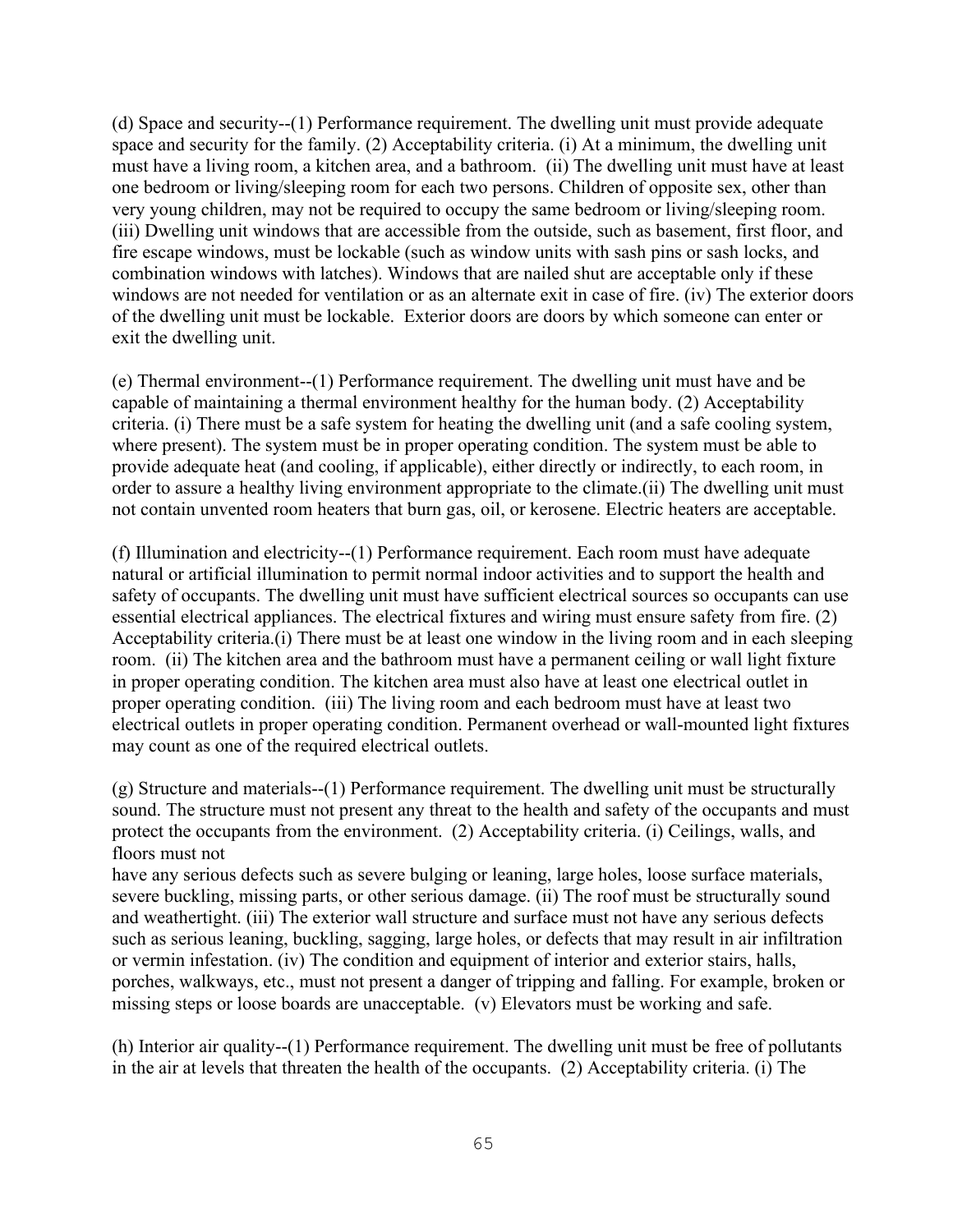dwelling unit must be free from dangerous levels of air pollution from carbon monoxide, sewer gas, fuel,

gas, dust, and other harmful pollutants. (ii) There must be adequate air circulation in the dwelling unit. (iii) Bathroom areas must have one openable window or other adequate exhaust ventilation. (iv) Any room used for sleeping must have at least one window. If the window is designed to be openable, the window must work.

(i) Water supply--(1) Performance requirement. The water supply must be free from contamination. (2) Acceptability criteria. The dwelling unit must be served by an approvable public or private water supply that is sanitary and free from contamination.

(j) Lead-based paint performance requirement. The Lead-Based Paint Poisoning Prevention Act (42 U.S.C. 4821-4846), the Residential Lead - Based Paint Hazard Reduction Act of 1992 (42 U.S.C. 4851-4856), and implementing regulations at part 35, subparts A, B, M, and R of this title apply to units assisted under this part.

(k) Access performance requirement. The dwelling unit must be able to be used and maintained without unauthorized use of other private properties. The building must provide an alternate means of exit in case of fire (such as fire stairs or egress through windows).

(l) Site and Neighborhood--(1) Performance requirement. The site and neighborhood must be reasonably free from disturbing noises and reverberations and other dangers to the health, safety, and general welfare of the occupants. (2) Acceptability criteria. The site and neighborhood may not be subject to serious adverse environmental conditions, natural or manmade, such as dangerous walks or steps; instability; flooding, poor drainage, septic tank back-ups or sewage hazards; mudslides; abnormal air pollution, smoke or dust; excessive noise, vibration or vehicular traffic; excessive accumulations of trash; vermin or rodent infestation; or fire hazards.

(m) Sanitary condition--(1) Performance requirement. The dwelling unit and its equipment must be in sanitary condition. (2) Acceptability criteria. The dwelling unit and its equipment must be free of vermin and rodent infestation.

(n) Smoke detectors performance requirement--(1) Except as provided in paragraph (n)(2) of this section, each dwelling unit must have at least one battery-operated or hard-wired smoke detector, in proper operating condition, on each level of the dwelling unit, including basements but excepting crawl spaces and unfinished attics. Smoke detectors must be installed in accordance with and meet the requirements of the National Fire Protection Association Standard (NFPA) 74 (or its successor standards). If the dwelling unit is occupied by any hearing-impaired person, - smoke detectors must have an alarm system, designed for hearing-impaired persons as specified in NFPA 74 (or successor standards). (2) For units assisted prior to April 24, 1993, owners who installed battery-operated or hard-wired smoke detectors prior to April 24, 1993 in compliance with HUD's smoke detector requirements, including the regulations published on July 30, 1992, (57 FR 33846), will not be required subsequently to comply with any additional requirements mandated by NFPA 74 (i.e., the owner would not be required to install a smoke detector in a basement not used for living purposes, nor would the owner be required to change the location of the smoke detectors that have already been installed on the other floors of the unit).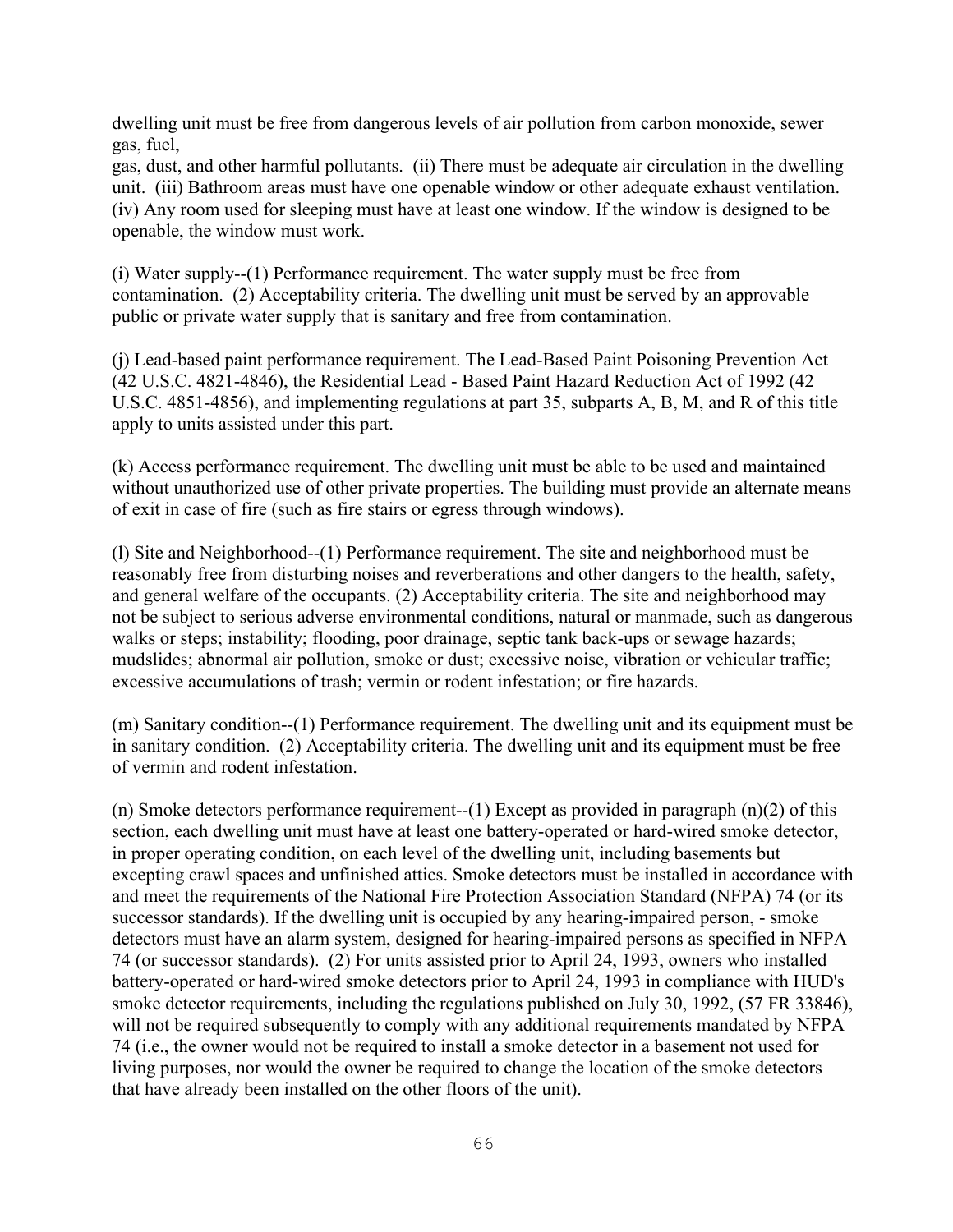(j) Lead-based paint performance requirement—

(1) Purpose and applicability. (i) The purpose of paragraph (j) of this section is to implement section 302 of the Lead-Based Paint Poisoning Prevention Act, 42 U.S.C. 4822, by establishing procedures to eliminate as far as practicable the hazards of lead-based paint poisoning for units assisted under this part. Paragraph (j) of this section is issued under 24 CFR 35.24 (b)(4) and supersedes, for all housing to which it applies, the requirements of subpart C of 24 CFR part 35. (ii) The requirements of paragraph (j) of this section do not apply to 0-bedroom units, units that are certified by a qualified inspector to be free of lead-based paint, or units designated exclusively for elderly. The requirements of subpart A of 24 CFR part 35 apply to all units constructed prior to 1978 covered by a HAP contract under part 982.

(2) Definitions. Chewable surface. Protruding painted surfaces up to five feet from the floor or ground that are readily accessible to children under six years of age; for example, protruding corners, window sills and frames, doors and frames, and other protruding woodwork. Component. An element of a residential structure identified by type and location, such as a bedroom wall, an exterior window sill, a baseboard in a living room, a kitchen floor, an interior window sill in a bathroom, a porch floor, stair treads in a common stairwell, or an exterior wall. Defective paint surface. A surface on which the paint is cracking, scaling, chipping, peeling, or loose. Elevated blood lead level (EBL). Excessive absorption of lead. Excessive absorption is a confirmed concentration of lead in whole blood of 20 ug/dl (micrograms of lead per deciliter) for a single test or of 15-19 ug/dl in two consecutive tests 3-4 months apart. HEPA means a high efficiency particle accumulator as used in lead abatement vacuum cleaners. Lead-based paint. A paint surface, whether or not defective, identified as having a lead content greater than or equal to 1 milligram per centimeter squared (mg/cm<SUP>2</SUP>), or 0.5 percent by weight or 5000 parts per million (PPM).

(3) Requirements for pre-1978 units with children under 6. (i) If a dwelling unit constructed before 1978 is occupied by a family that includes a child under the age of six years, the initial and each periodic inspection (as required under this part), must include a visual inspection for defective paint surfaces. If defective paint surfaces are found, such surfaces must be treated in accordance with paragraph (j)(6) of this section. (ii) The HA may exempt from such treatment defective paint surfaces that are found in a report by a qualified lead-based paint inspector not to be lead-based paint, as defined in paragraph (j)(2) of this section. For purposes of this section, a qualified leadbased paint inspector is a State or local health or housing agency, a lead-based paint inspector certified or regulated by a State or local health or housing agency, or an organization recognized by HUD. (iii) Treatment of defective paint surfaces required under this section must be completed within 30 calendar days of HA notification to the owner. When weather conditions prevent treatment of the defective paint conditions on exterior surfaces within the 30 day period, treatment as required by paragraph  $(j)(6)$  of this section may be delayed for a reasonable time. (iv) The requirements in this paragraph  $(i)(3)$  apply to:

(A) All painted interior surfaces within the unit (including ceilings but excluding furniture); (B) The entrance and hallway providing access to a unit in a multi-unit building; and (C) Exterior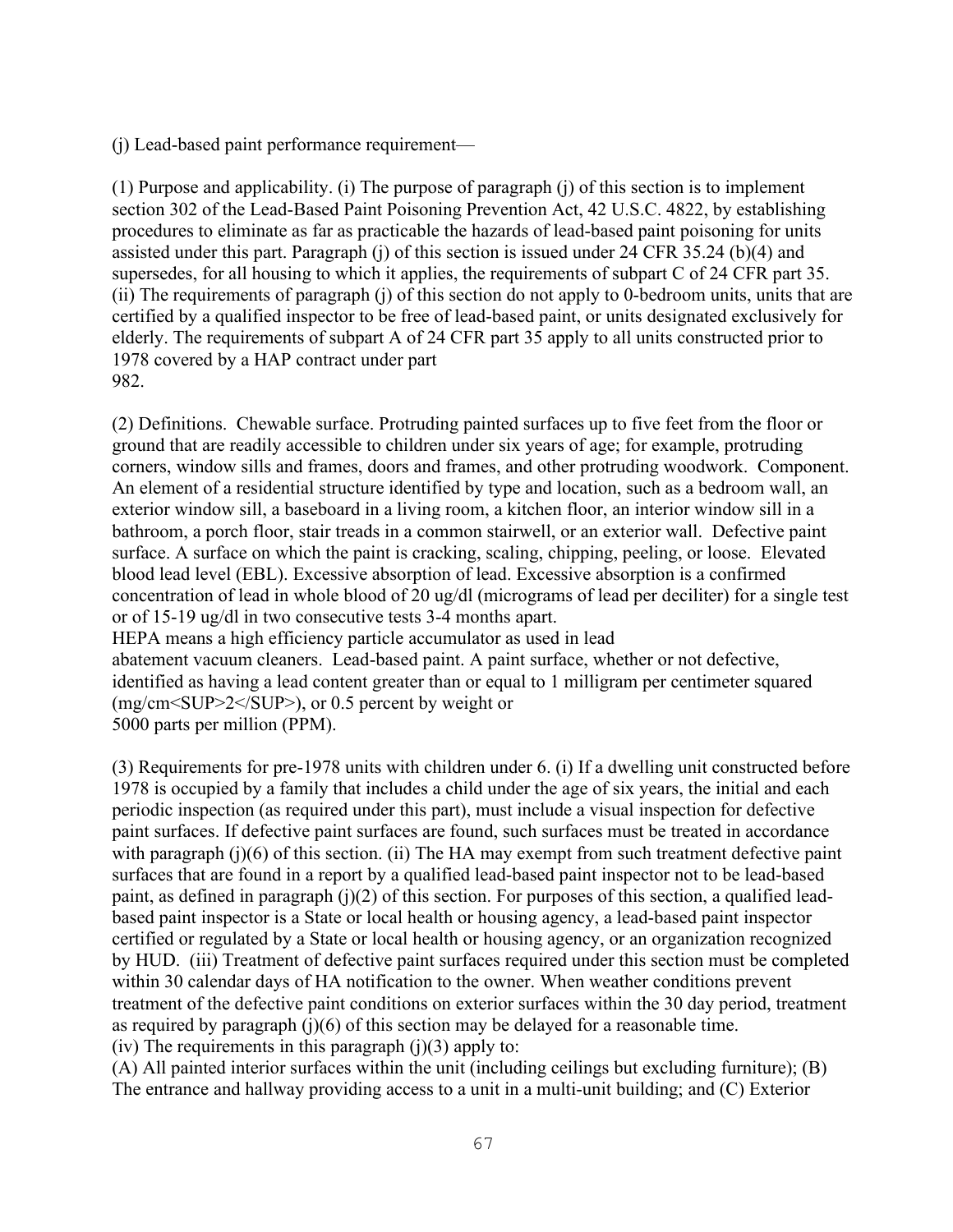surfaces up to five feet from the floor or ground that are readily accessible to children under six years of age including walls, stairs, decks, porches, railings, windows and doors, but excluding outbuildings such as garages and sheds).

(4) Additional requirements for pre-1978 units with children under 6 with an EBL. (i) In addition to the requirements of paragraph (j)(3) of this section, for a dwelling unit constructed before 1978 that is occupied by a family with a child under the age of six years with an identified EBL condition, the initial and each periodic inspection (as required under this part) must include a test for lead-based paint on chewable surfaces. Testing is not required if previous testing of chewable surfaces is negative for lead-based paint or if the chewable surfaces have already been treated. (ii) Testing must be conducted by a State or local health or housing agency, an inspector certified or regulated by a State or local health or housing agency, or an organization recognized by HUD. Lead content must be tested by using an X-ray fluorescence analyzer (XRF) or by laboratory analysis of paint samples. Where lead-based paint on chewable surfaces is identified, treatment of the paint surface in accordance with paragraph  $(i)(6)$  of this section is required, and treatment shall be completed within the time limits in paragraph  $(i)(3)$  of this section. (iii) The requirements in paragraph (j)(4) of this section apply to all protruding painted surfaces up to five feet from the floor or ground that are readily accessible to children under six years of age: (A) Within the unit; (B) The entrance and hallway providing access to a unit in a multi-unit building; and (C) Exterior surfaces (including walls, stairs, decks, porches, railings, windows and doors, but excluding outbuildings such as garages and sheds).

(5) Treatment of chewable surfaces without testing. In lieu of the procedures set forth in paragraph (j)(4) of this section, the HA may, at its discretion, waive the testing requirement and require the owner to treat all interior and exterior chewable surfaces in accordance with the methods set out in paragraph  $(i)(6)$  of this section.

(6) Treatment methods and requirements. Treatment of defective paint surfaces and chewable surfaces must consist of covering or removal of the paint in accordance with the following requirements: (i) A defective paint surface shall be treated if the total area of defective paint on a component is: (A) More than 10 square feet on an exterior wall;(B) More than 2 square feet on an interior or exterior component with a large surface area, excluding exterior walls and including, but not limited to, ceilings, floors, doors, and interior walls; or (C) More than 10 percent of the total surface area on an interior or exterior component with a small surface area, including, but not limited to, window sills, baseboards and trim. (ii) Acceptable methods of treatment are: removal by wet scraping, wet sanding, chemical stripping on or off site, replacing painted components, scraping with infra-red or coil type heat gun with temperatures below 1100 degrees, HEPA vacuum sanding, HEPA vacuum needle gun, contained hydroblasting or high pressure wash with HEPA vacuum, and abrasive sandblasting with HEPA vacuum. Surfaces must be covered with durable materials with joints and edges sealed and caulked as needed to prevent the escape of lead contaminated dust.(iii) Prohibited methods of removal are: open flame burning or torching; machine sanding or grinding without a HEPA exhaust; uncontained hydroblasting or high pressure wash; and dry scraping except around electrical outlets or except when treating defective paint spots no more than two square feet in any one interior room or space (hallway, pantry, etc.) or totaling no more than twenty square feet on exterior surfaces. (iv) During exterior treatment soil and playground equipment must be protected from contamination. (v) All treatment procedures